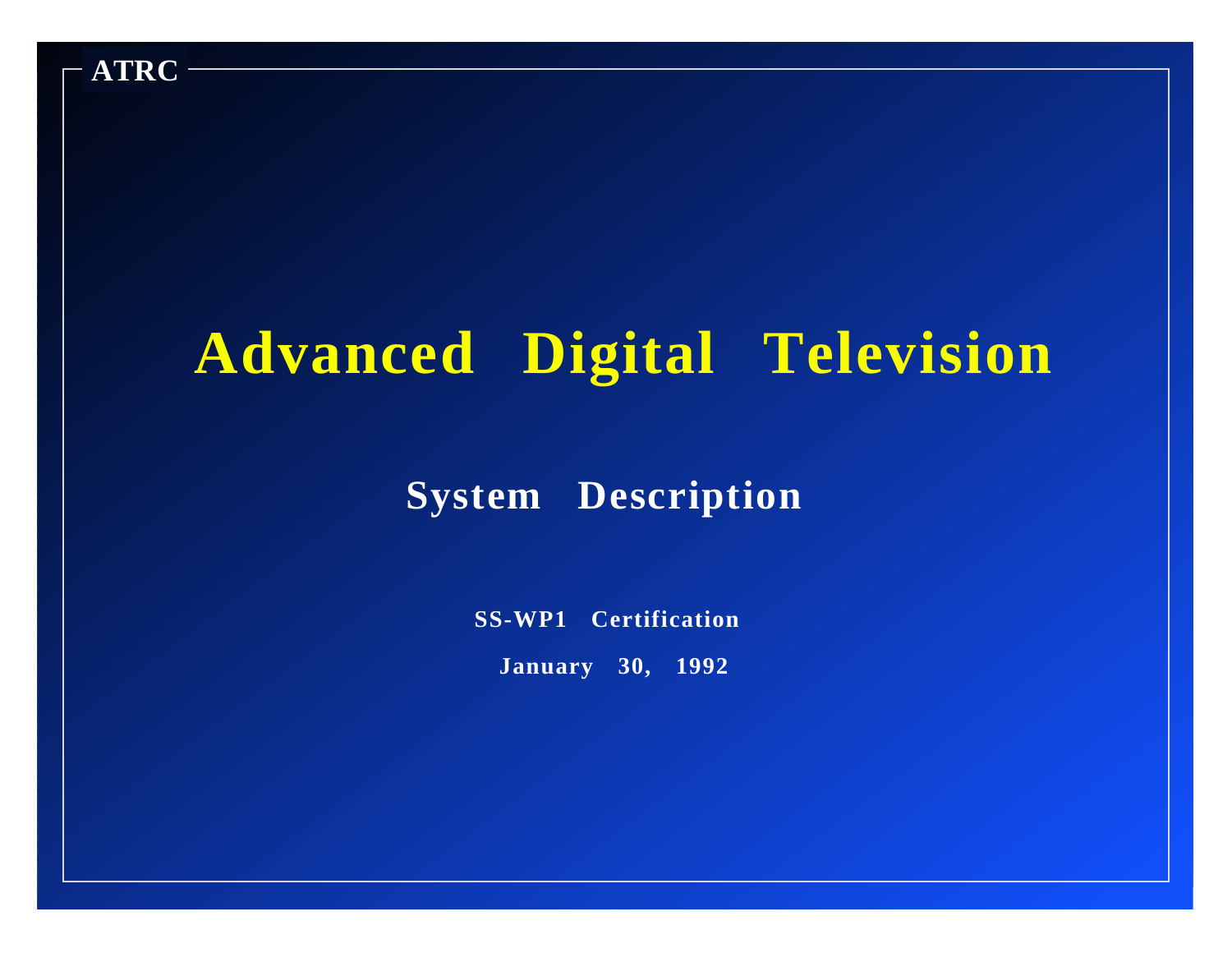## **Outline**

**• Introduction**

- **• Video and Audio Compression**
- **• Transport and Transmission**
- **• Coverage Area**
- **• Summary**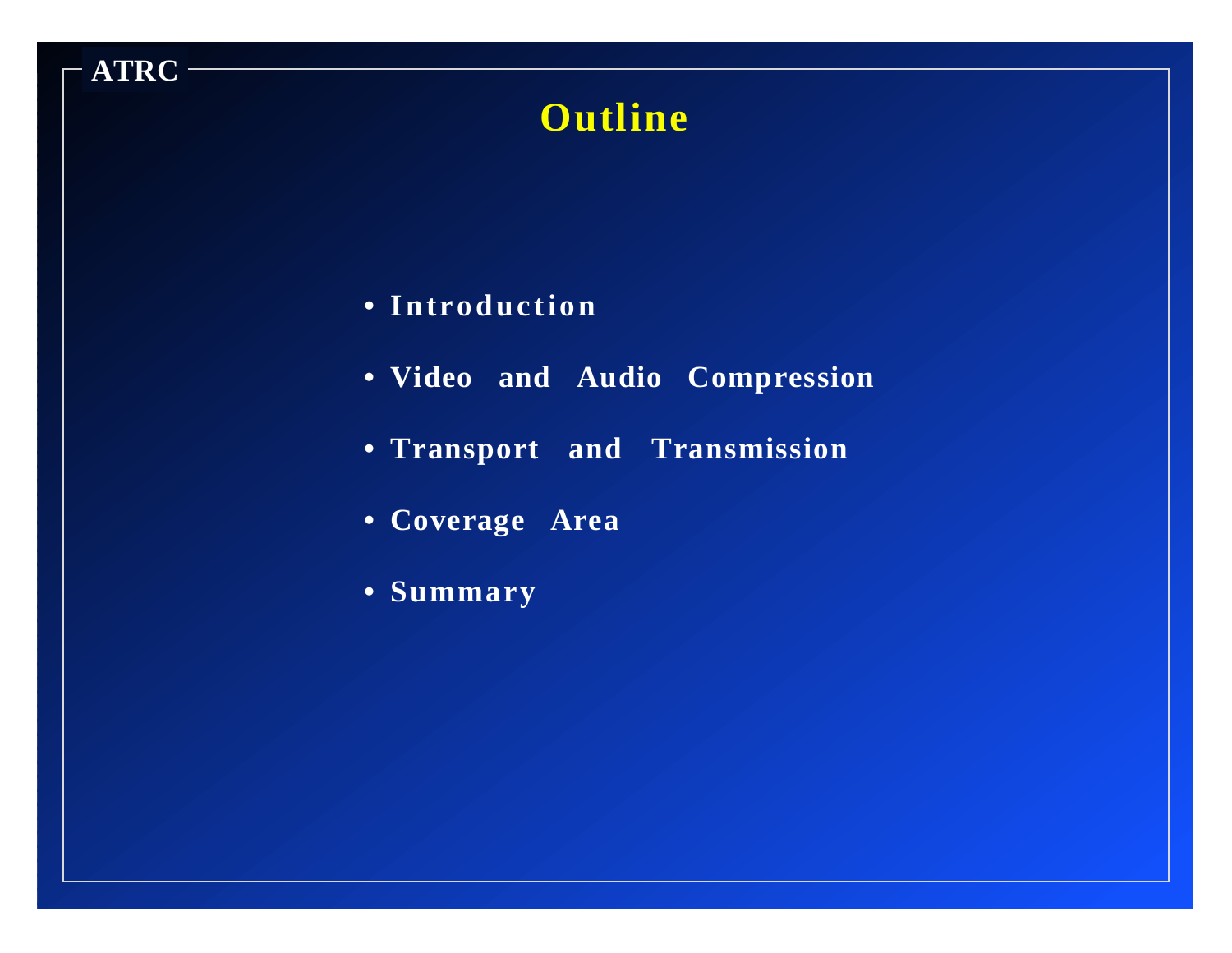#### **Key Elements of ADTV**

**• MPEG++ video compression**

- **- ATRC adaptation of ISO-MPEG video compression standard**
- **- upgrades MPEG to HDTV performance levels**
- **- adds video format flexibility**
- **- performs video data prioritization for robustness**
- **• MUSICAM audio compression**
	- **- ISO-MPEG audio compression standard**
- **• Prioritized Data Transport**
	- **- cell-relay data transport layer provides robustness**
	- **- prioritized delivery of data allows "graceful degradation"**
	- **- provides service flexibility (video, audio, data)**
- **• Spectrally Shaped QAM**
	- **- ATRC adaptation of proven and widely-accepted QAM**
	- **- two-tier physical transmission**
	- **- increases immunity from co-channel NTSC interference**
	- **- reduces interference into NTSC co-channels**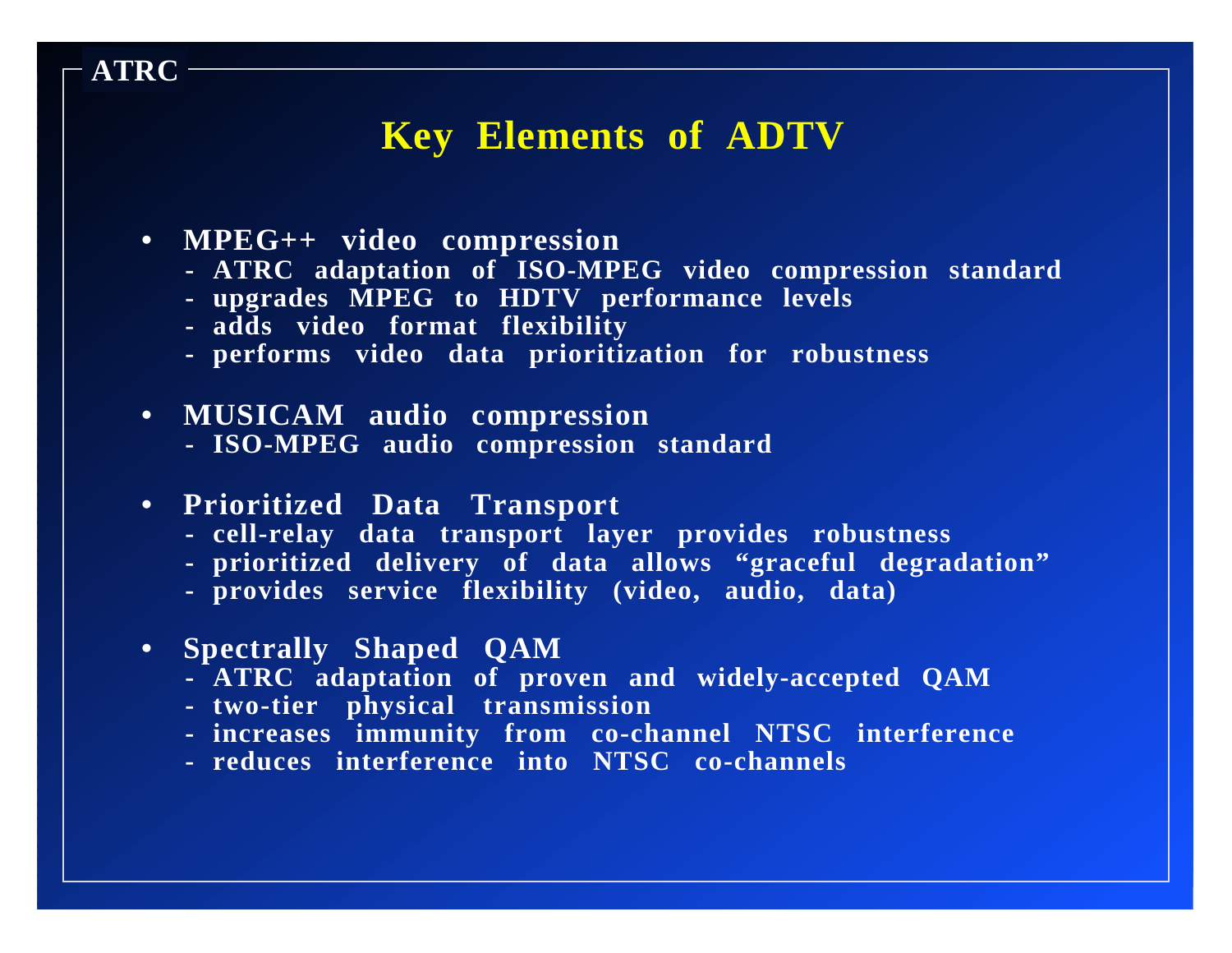

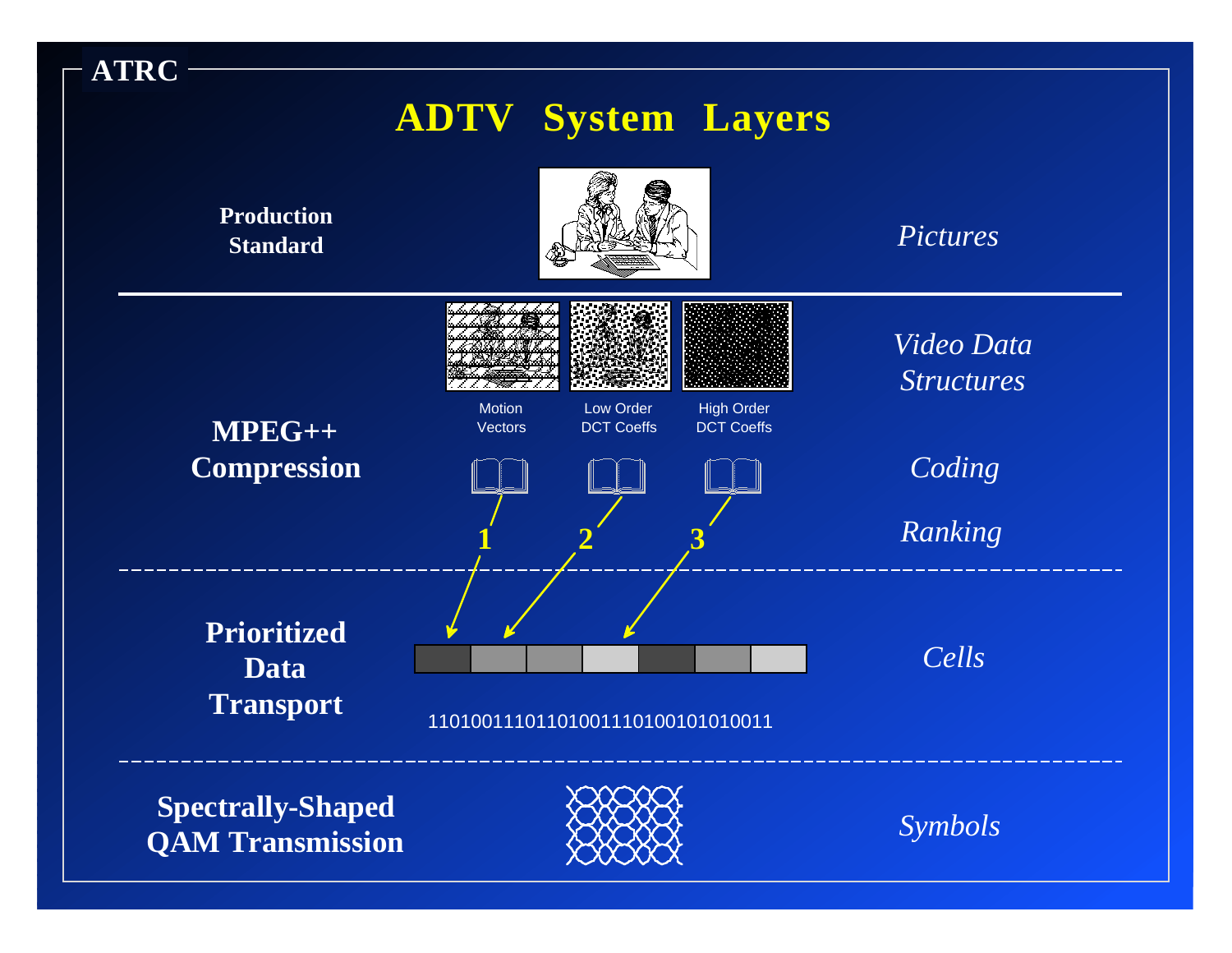## **ADTV System Block Diagram**



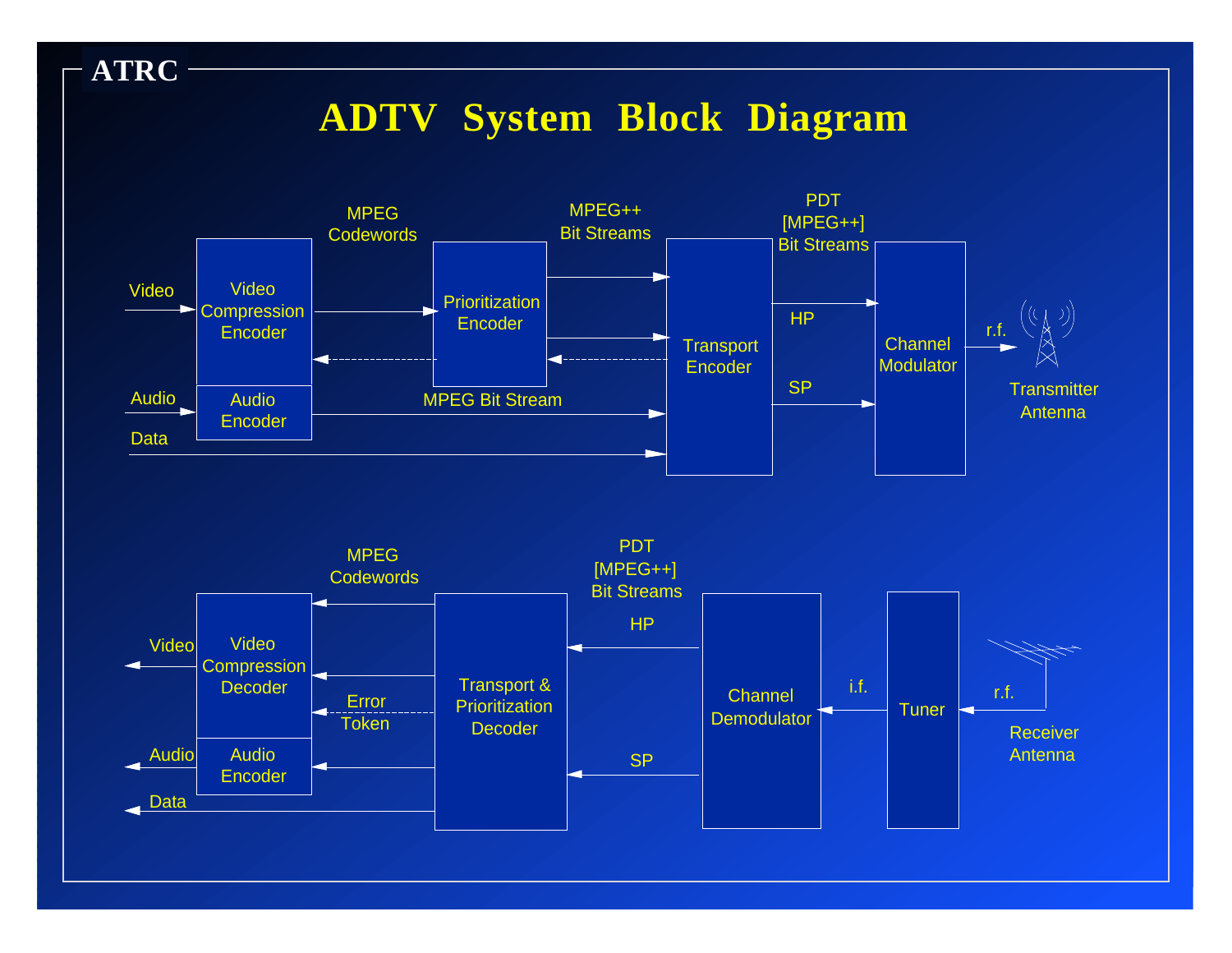

## **Video and Audio Compression**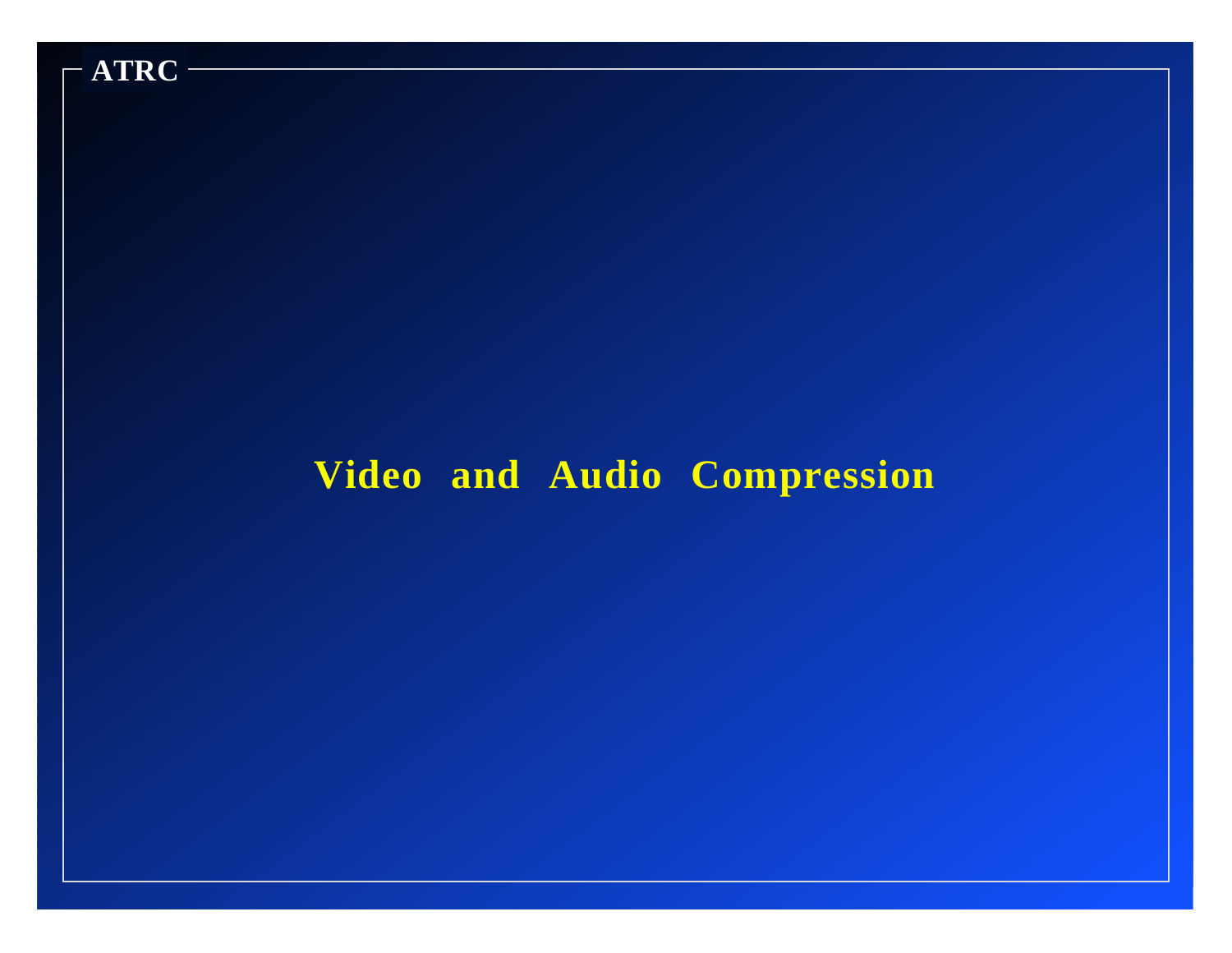#### **Video Specifications**

|  | <b>Raster Formats * 1050/2:1/59.94</b> |
|--|----------------------------------------|
|  | 1050/1:1/29.97                         |
|  | 1050/1:1/24                            |

- **Pixel formats 1440 x 960 (720 x 480) 1440 x 810 (720 x 405) \* 1500 x 960 (750 x 480)**
- **Sampling rate 54.0 MHz (27.0 MHz chroma) \* 56.64 MHz (28.32 MHz chroma)**
- **Bandwidth 24.5 to 27 MHz \* 23.6 MHz**
- **Resolution 730 to 810 TVL/PH \* 700 TVL/PH (1248 samples/PW)**
- **Video bit rate 17.73 Mbps**

**\* prototype hardware configuration**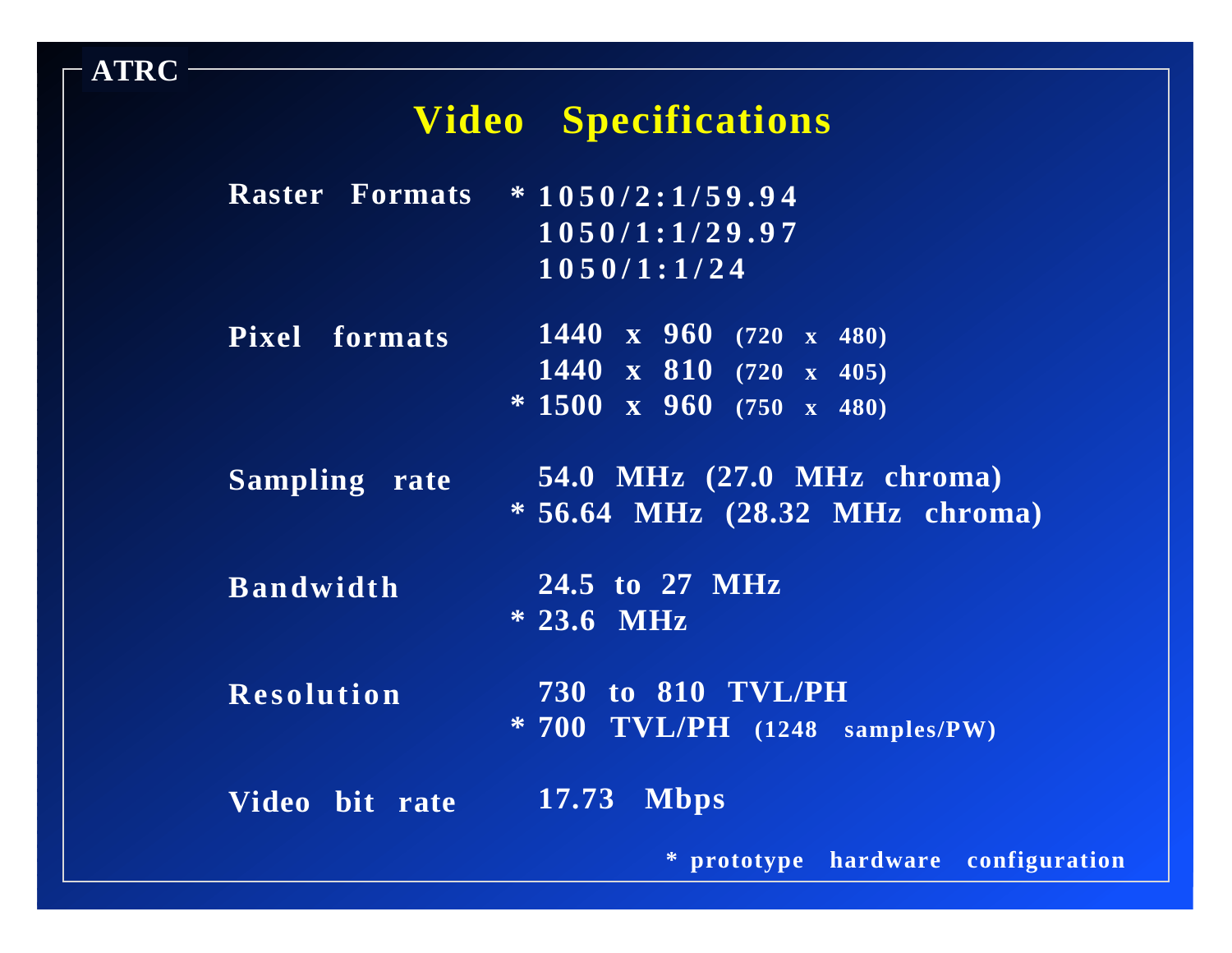#### **MPEG++**

- **• MPEG provides high-quality compression**
	- **- developed by a committee of worldwide compression experts**
	- **- bi-directional motion compensation is a key attribute**
	- **solves occlusion/reveal problems of traditional approaches**
	- **- preserves motion compensation performance on a scene cut**

#### **• ATRC improvements**

- **- scene analysis for perceptual optimization**
- **- frame-based coding provides HDTV and film modes and transparently handles interlaced and progressive scan**
- **•** *Prioritization* **produces High-Priority data that constitutes <sup>a</sup>"viewable picture" -- and Standard-Priority data that carries the additional information for "full HDTV quality" - viewable pictures provide service during occassional periods when full-quality pictures cannot be received**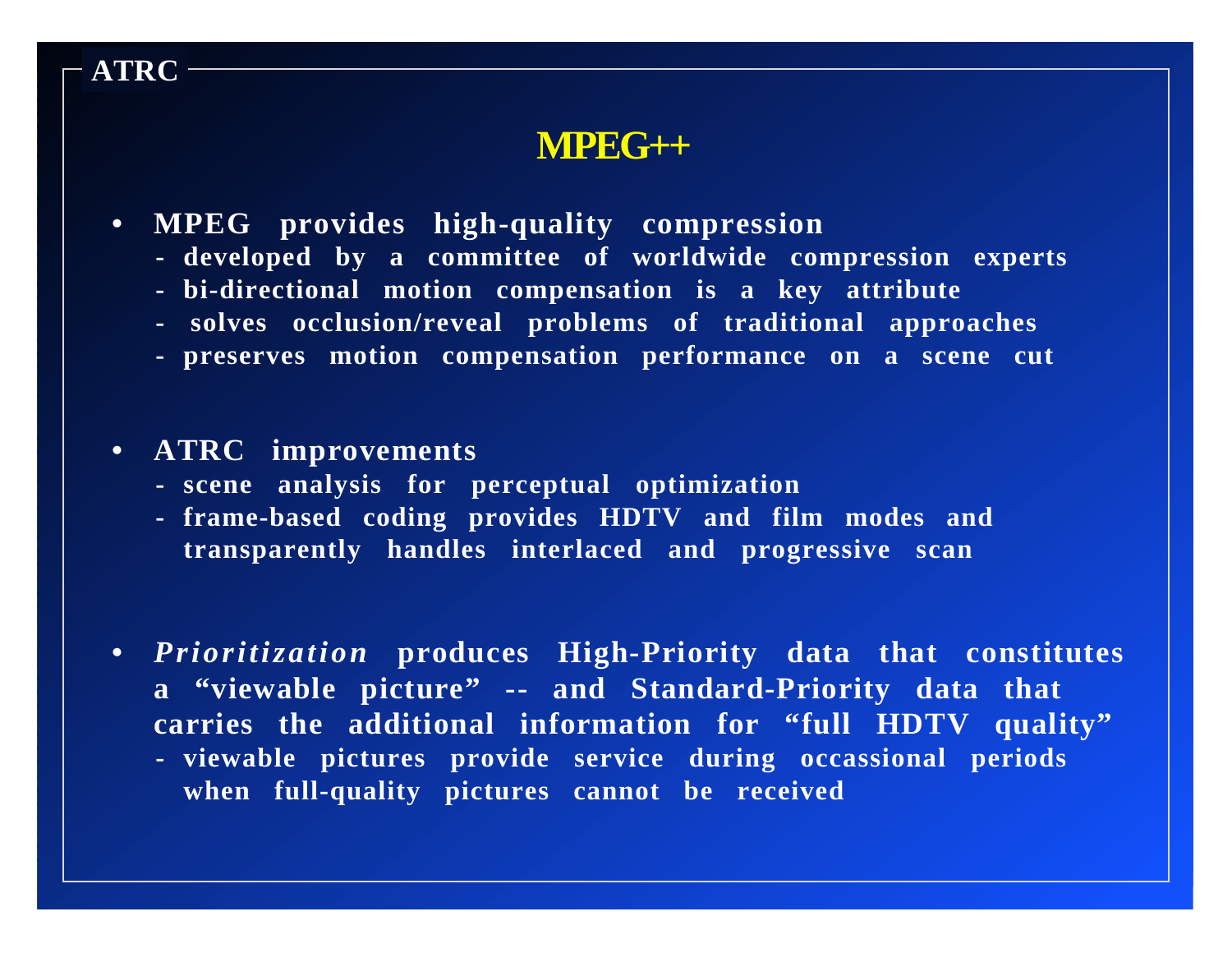### **MPEG++ Concept**

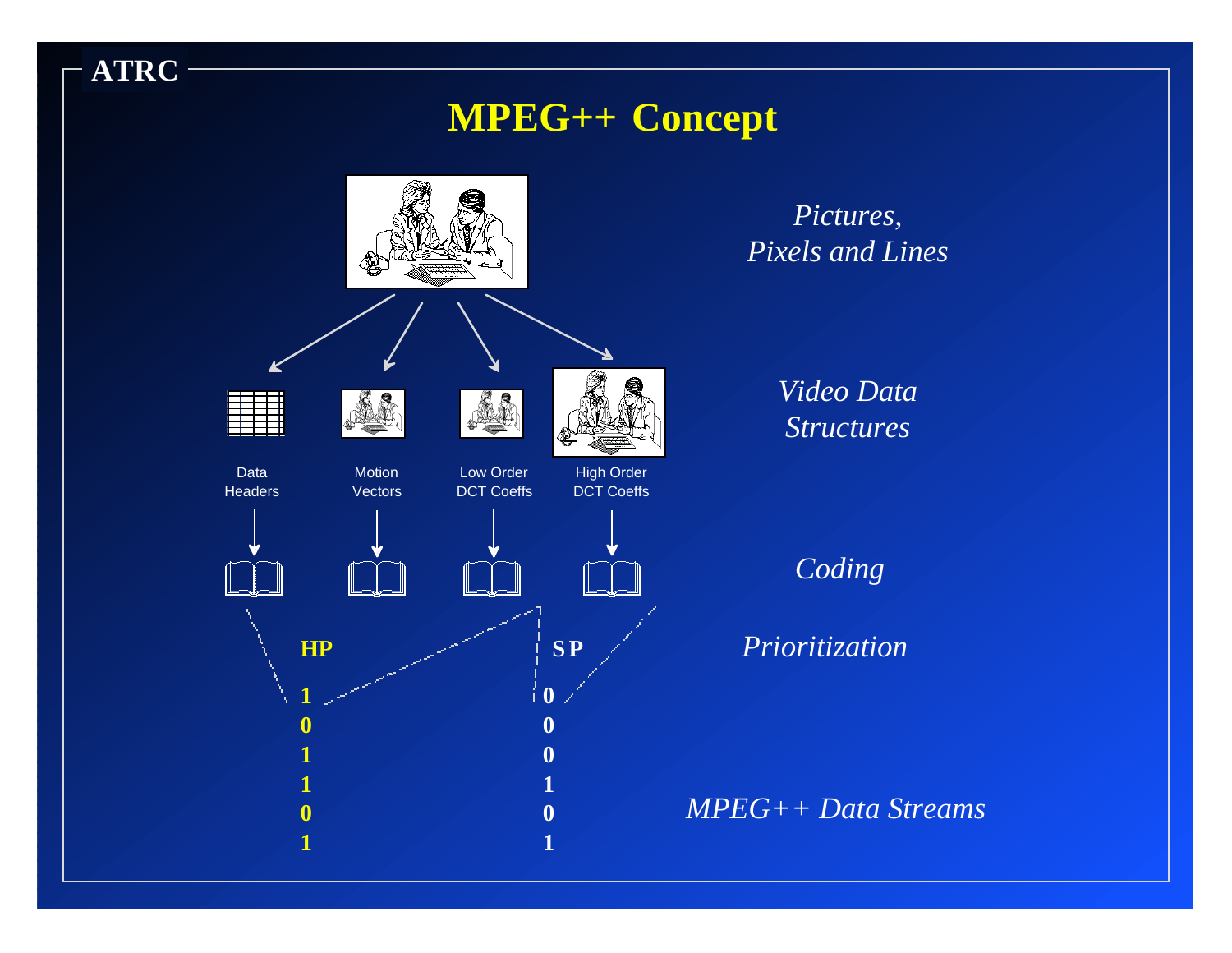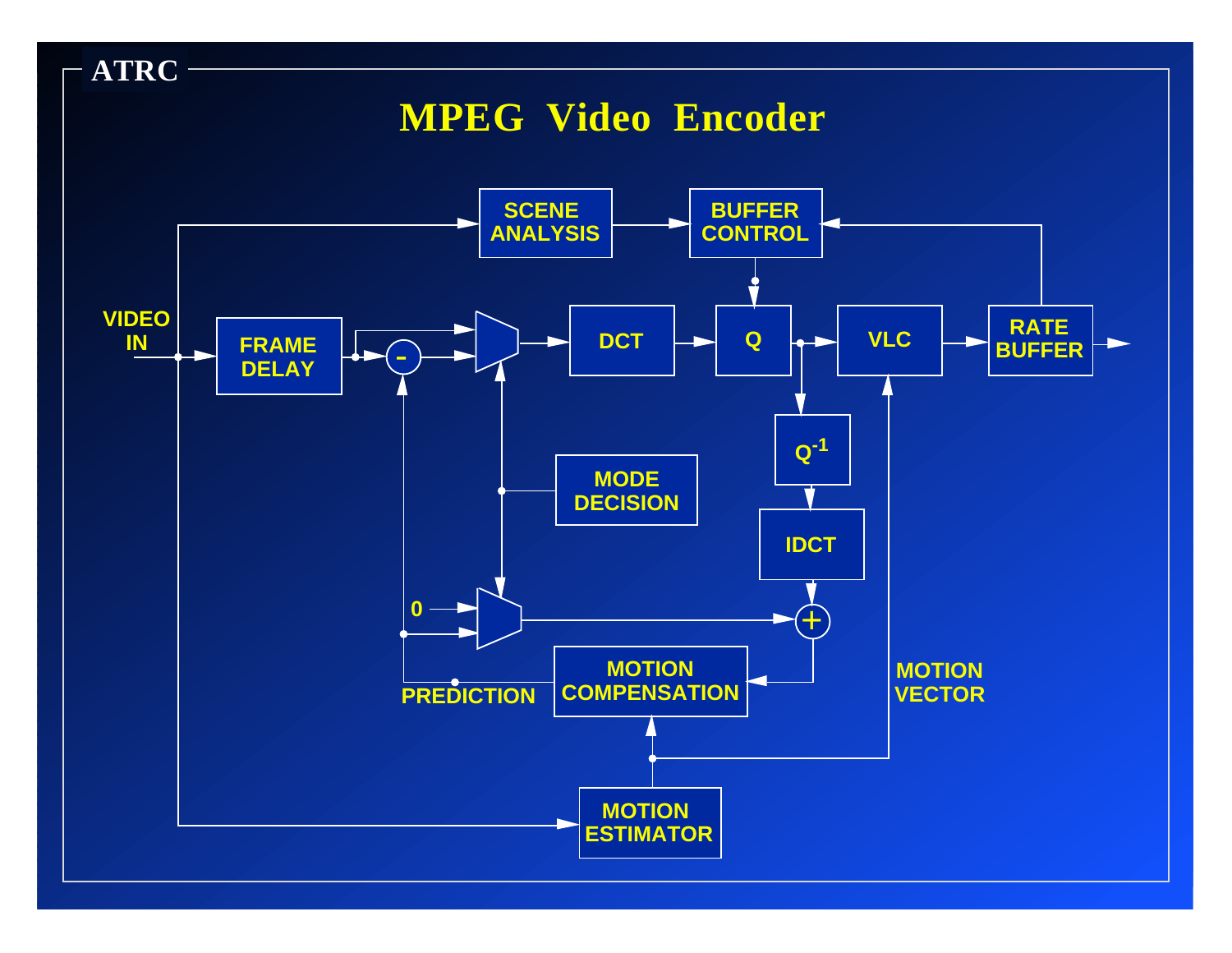### **Frame-based Coding**

**HDTV Production**



**1050 Lines 2:1 Interlaced 59.94 fields per second**

#### **Mixed-Media Production**

| ___<br>n  | ---- | ___<br>0 |
|-----------|------|----------|
| ۰         | ۰    | ٠        |
| ۰         | ٠    | ٠        |
| ٠         | ٥    | ٠        |
| $\bullet$ |      | ۰        |
| ٠         | O    | ٠        |
| ۰         | ٥    | ٠        |
| $\bullet$ | ٥    | ۰        |
| ٠         | ۵    | ٠        |
| $\bullet$ | n    | ٥        |
|           |      | ۰        |
|           |      |          |

**1050 Lines Progressive Scan 29.97 frames per second**

**Film Production**



**1050 Lines Progressive Scan 24 frames per second**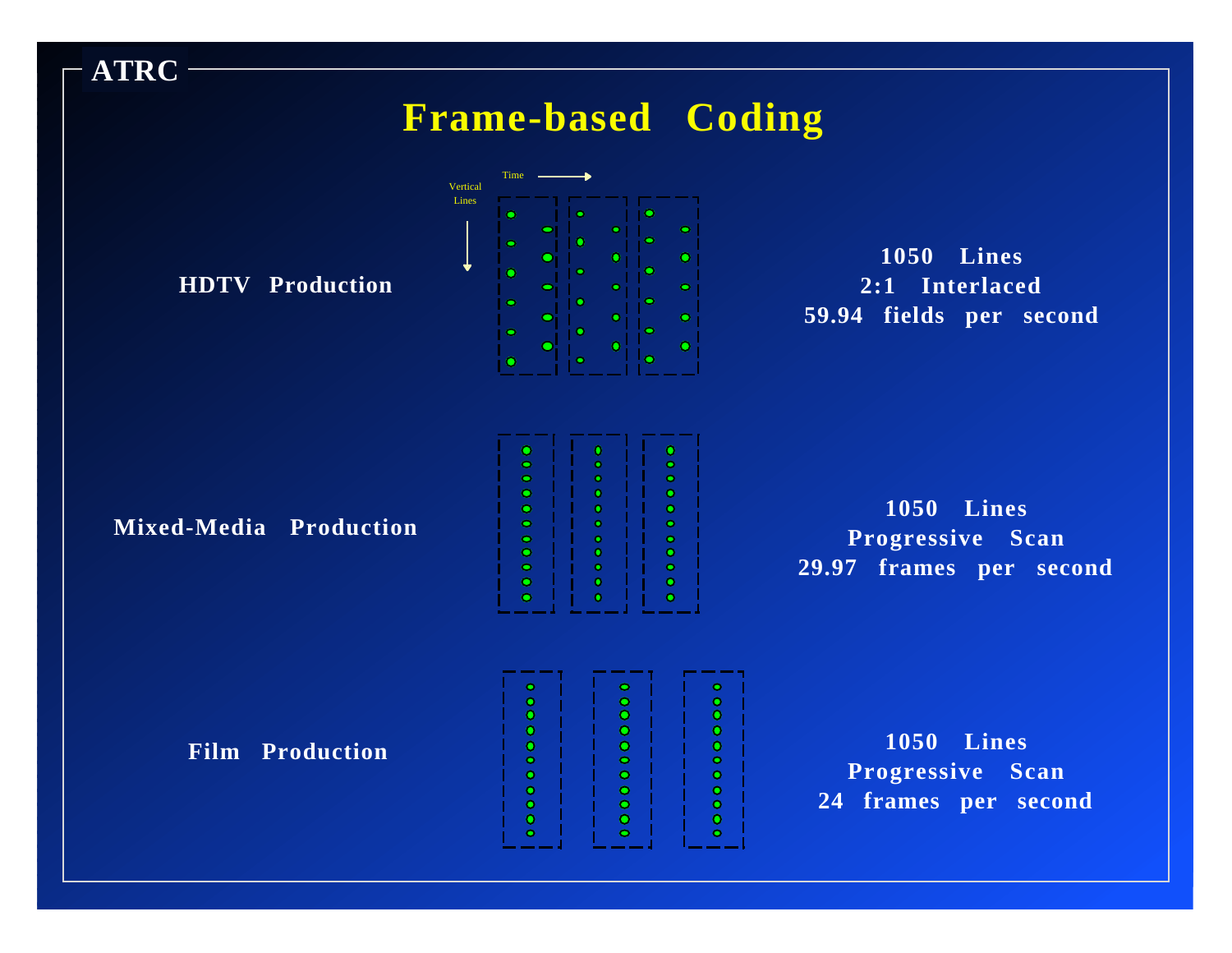

- **• Constant velocity motion is accurately predicted by motion vectors and removed by motion compensation**
- **• Residual motion energy is treated as vertical resolution**
	- **- high contrast (perceptually visible) information is preserved**
	- **- after decompression, re-interlacing reconstitutes the temporal information**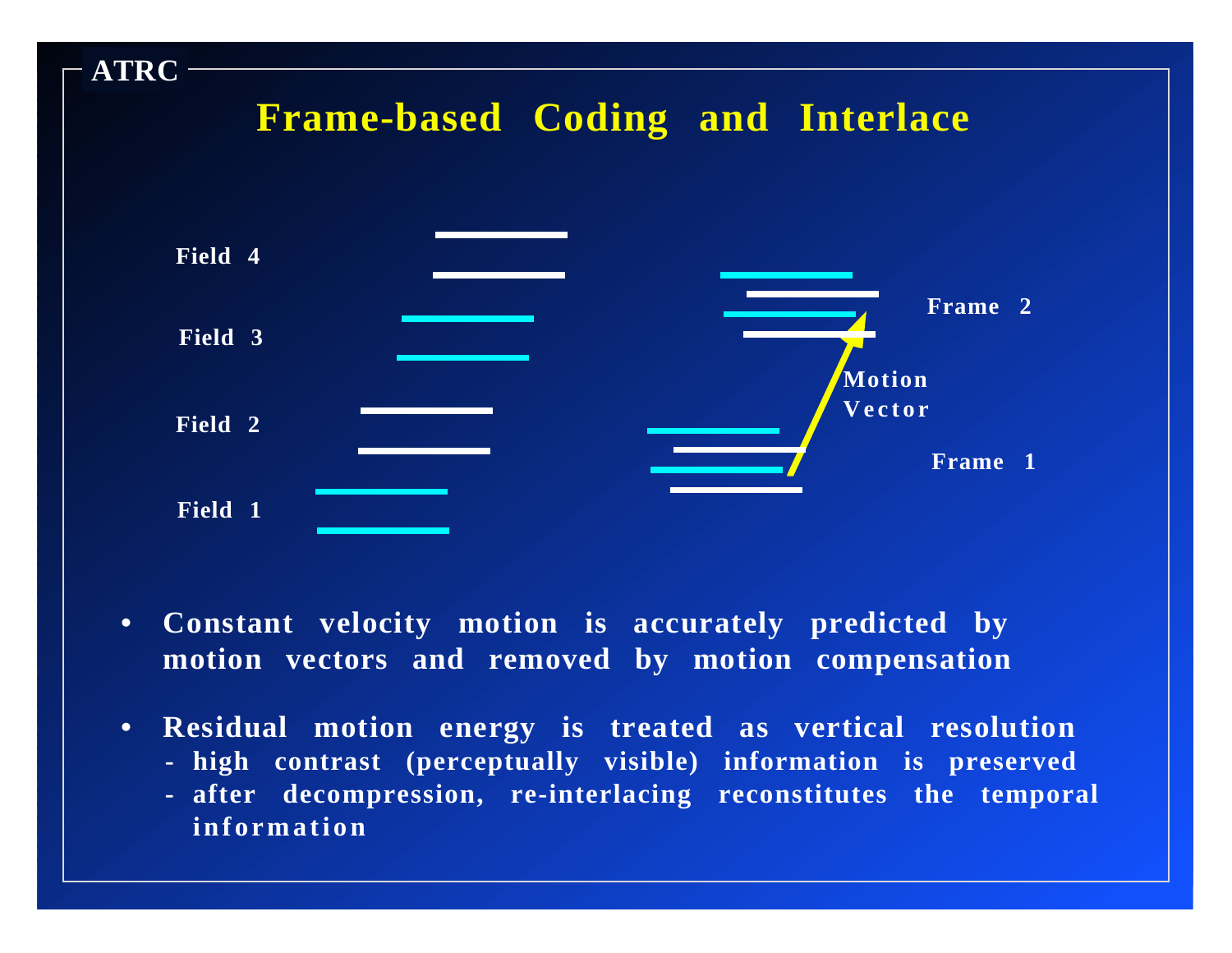### **Group of Pictures**

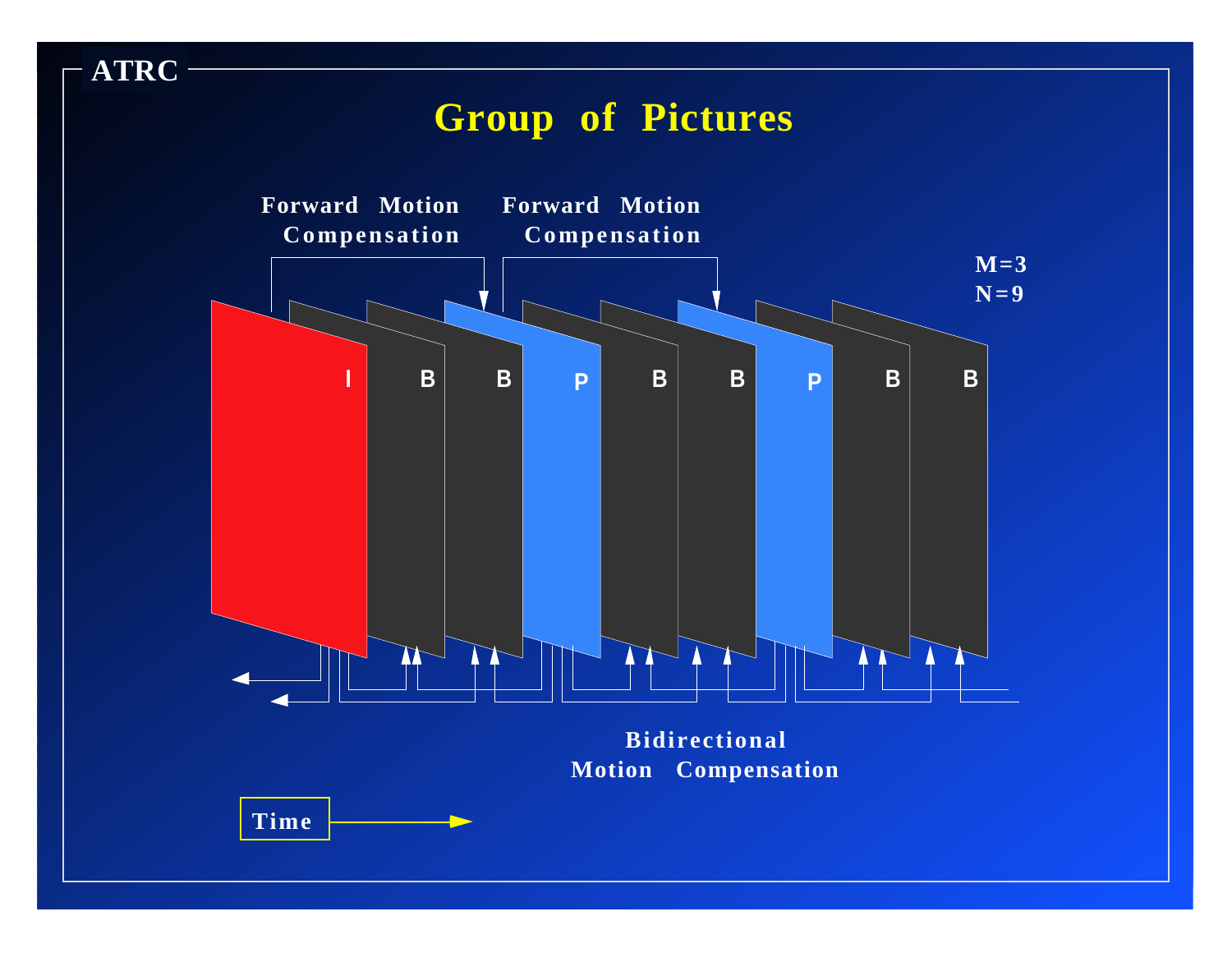### **Slices, Macroblocks and Blocks**

**A slice is a collection of adjacent Macroblocks**

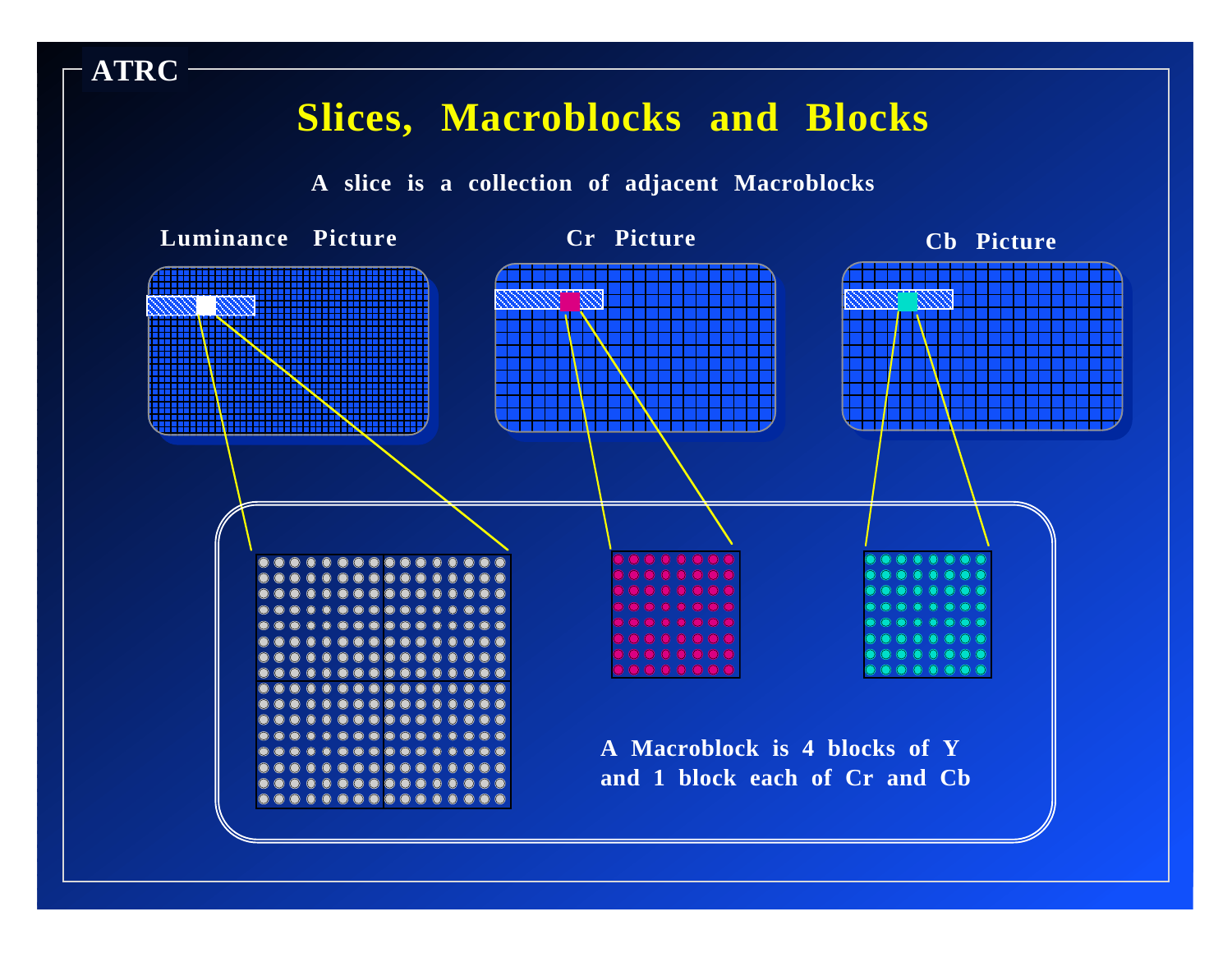## **Motion Compensation**

**• Motion Vectors are derived from luminance**

- **• Motion estimation utilizes full-search block matching performed on macroblocks**
- **• Motion vectors have 1/2 pixel accuracy**
- **• Maximum motion vector range is [-1024,+1023] (motion range is an encoder manufacturer's cost/performance tradeoff — prototype hardware implements a [-32,+31] range)**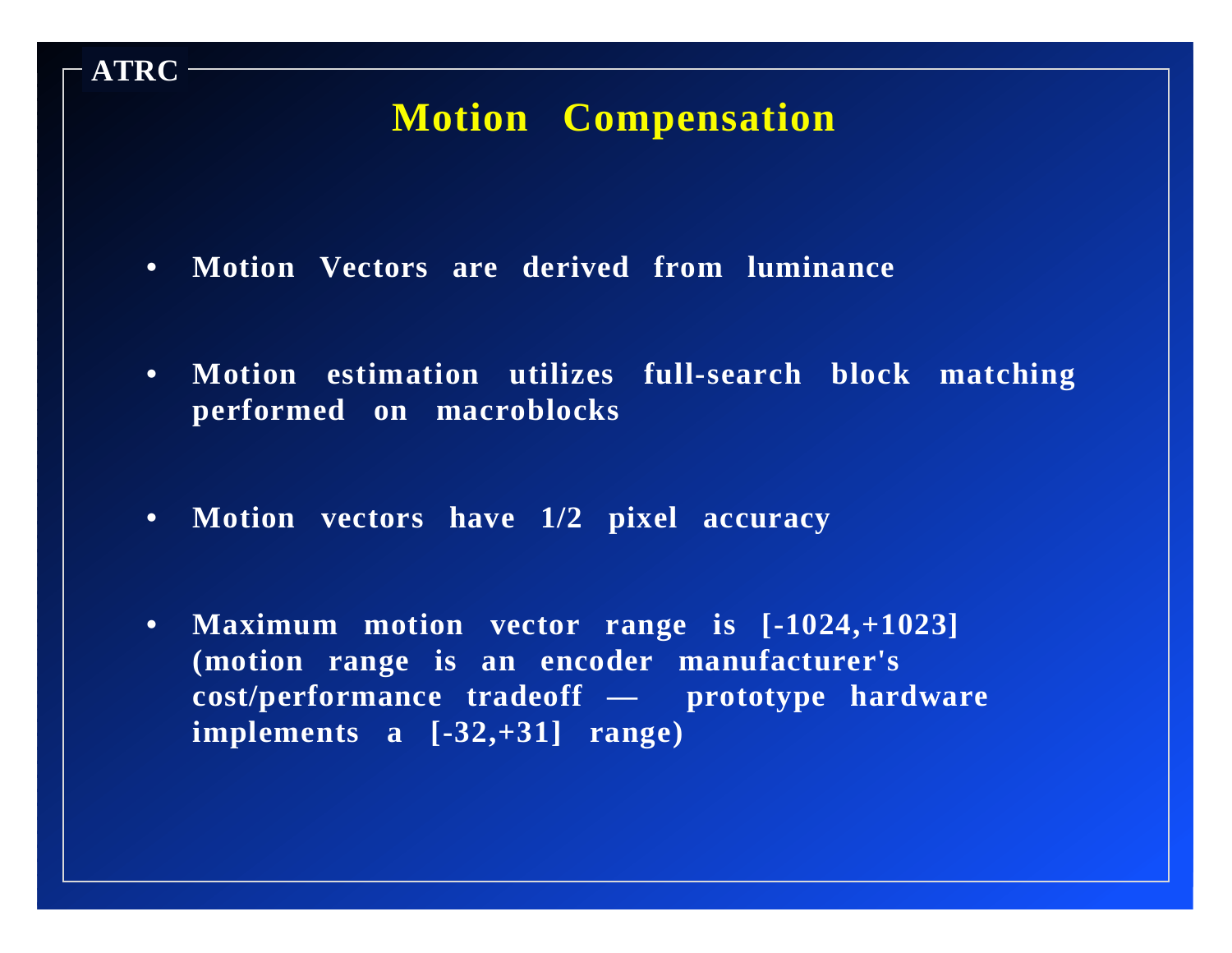## **Coding Modes**

| <b>FRAME TYPE</b>        | <b>INTRAFRAME MODE</b> | <b>INTERFRAME MODES</b>         |                                  |                                       |
|--------------------------|------------------------|---------------------------------|----------------------------------|---------------------------------------|
|                          |                        | <b>FORWARD</b><br><b>MOTION</b> | <b>BACKWARD</b><br><b>MOTION</b> | <b>BIDIRECTIONAL</b><br><b>MOTION</b> |
| I (INTRAFRAME)           |                        | <b>N/A</b>                      | N/A                              | <b>N/A</b>                            |
| <b>P (PREDICTED)</b>     |                        |                                 | <b>N/A</b>                       | <b>N/A</b>                            |
| <b>B (BIDIRECTIONAL)</b> |                        |                                 |                                  |                                       |

**• Coding mode selection is performed for each macroblock**

- **performance is optimized to picture content**
- **example: on a scene cut, B-frame MBs will be coded as intra**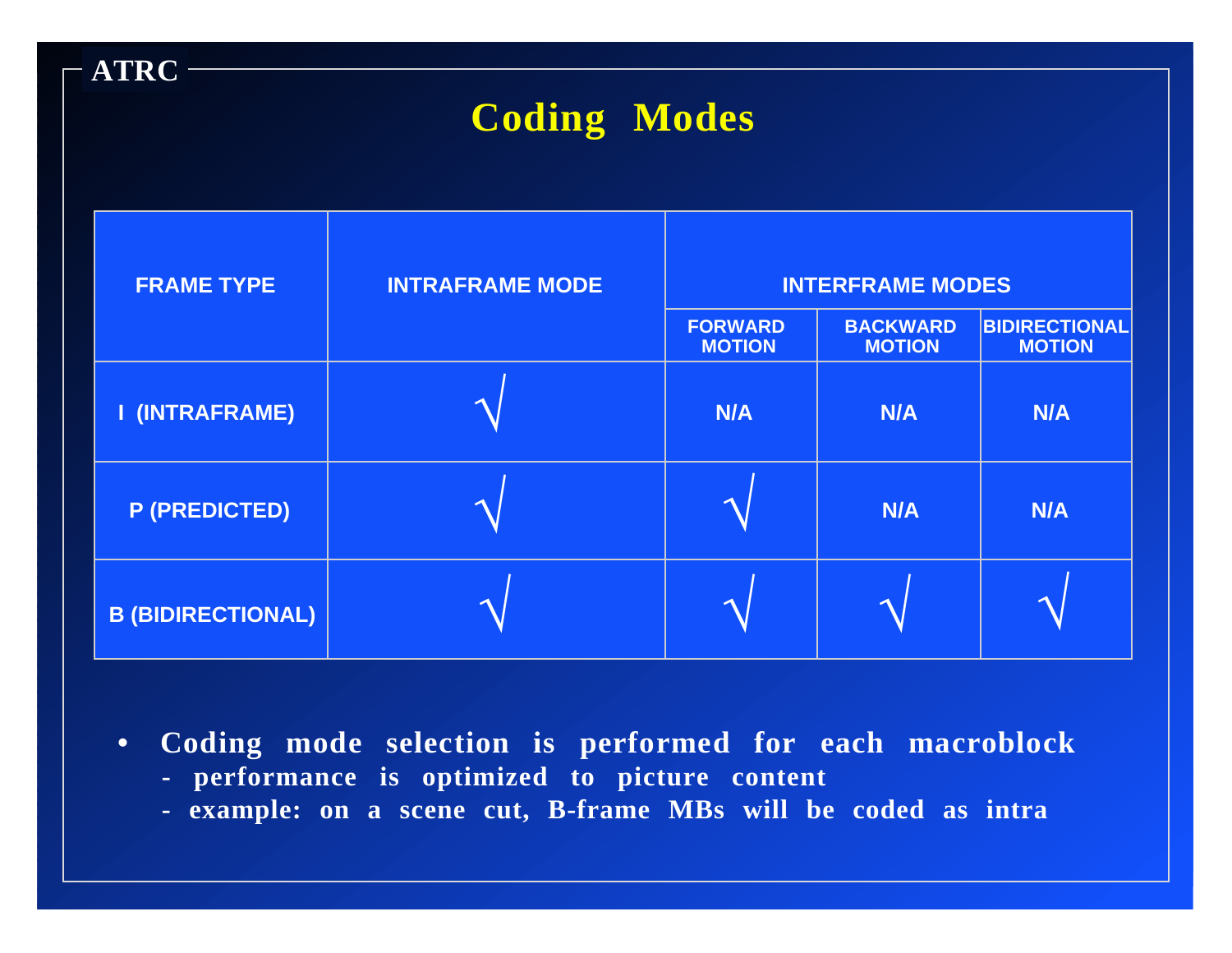## **Compression Techniques**

**• Lossy techniques**

- **adaptive quantization matrix**
- **• Lossless techniques**
	- **- DPCM on MV and DC coefficients of intra-coded MBs**
	- **- run-length coding and zig-zag scanning**
	- **- variable length coding using Huffman tables**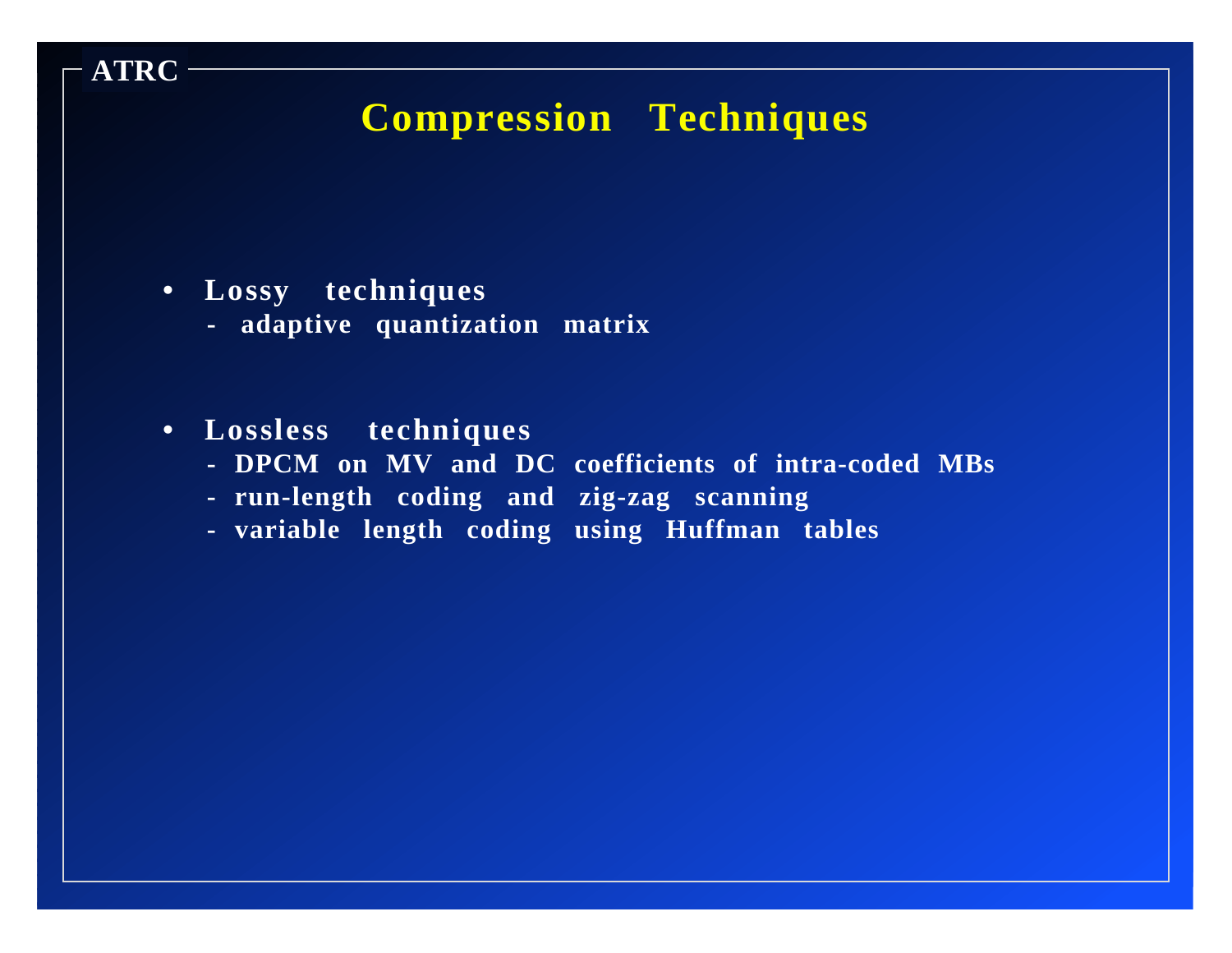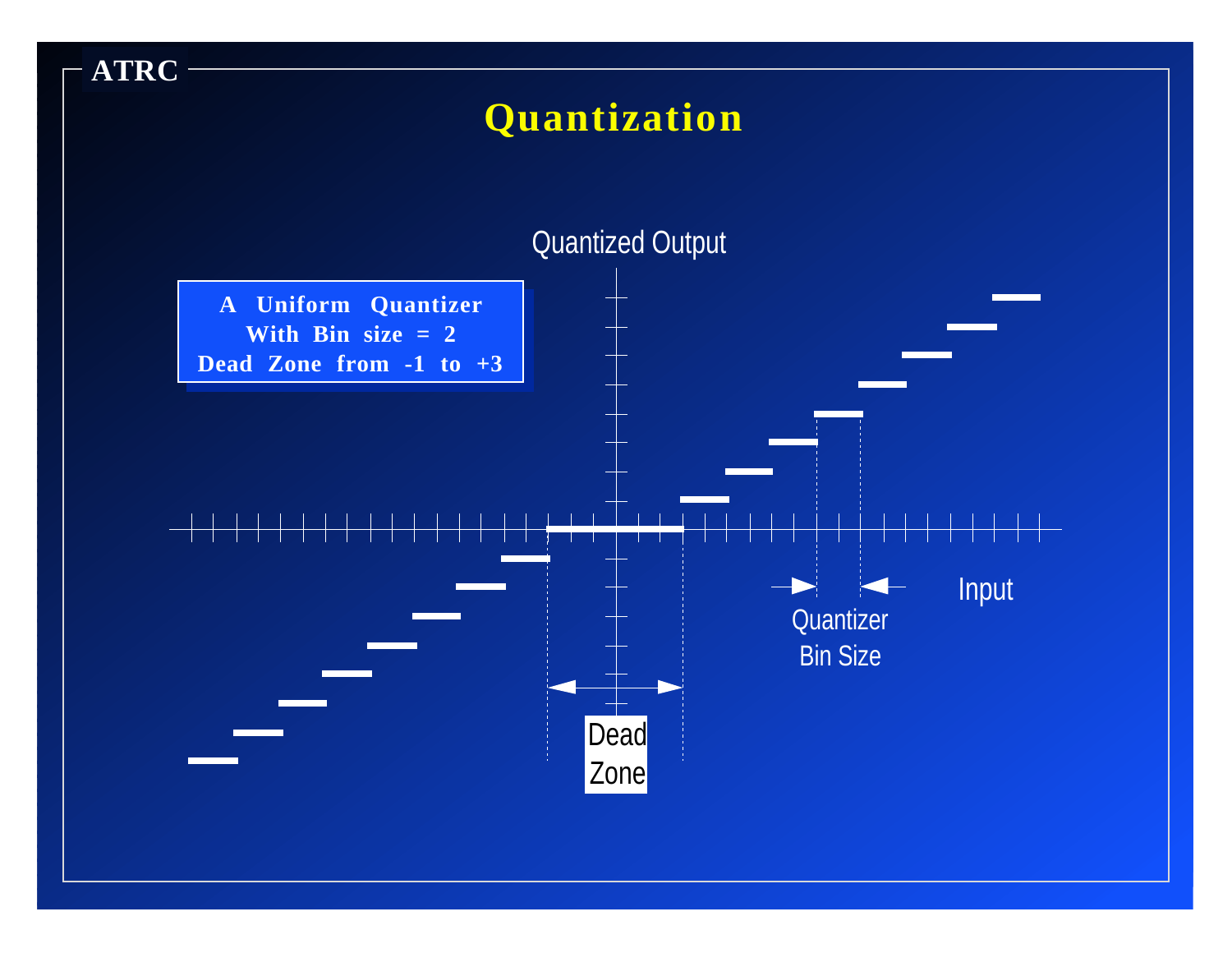## **Zig-Zag DCT Scanning**

D.C. Coefficient.

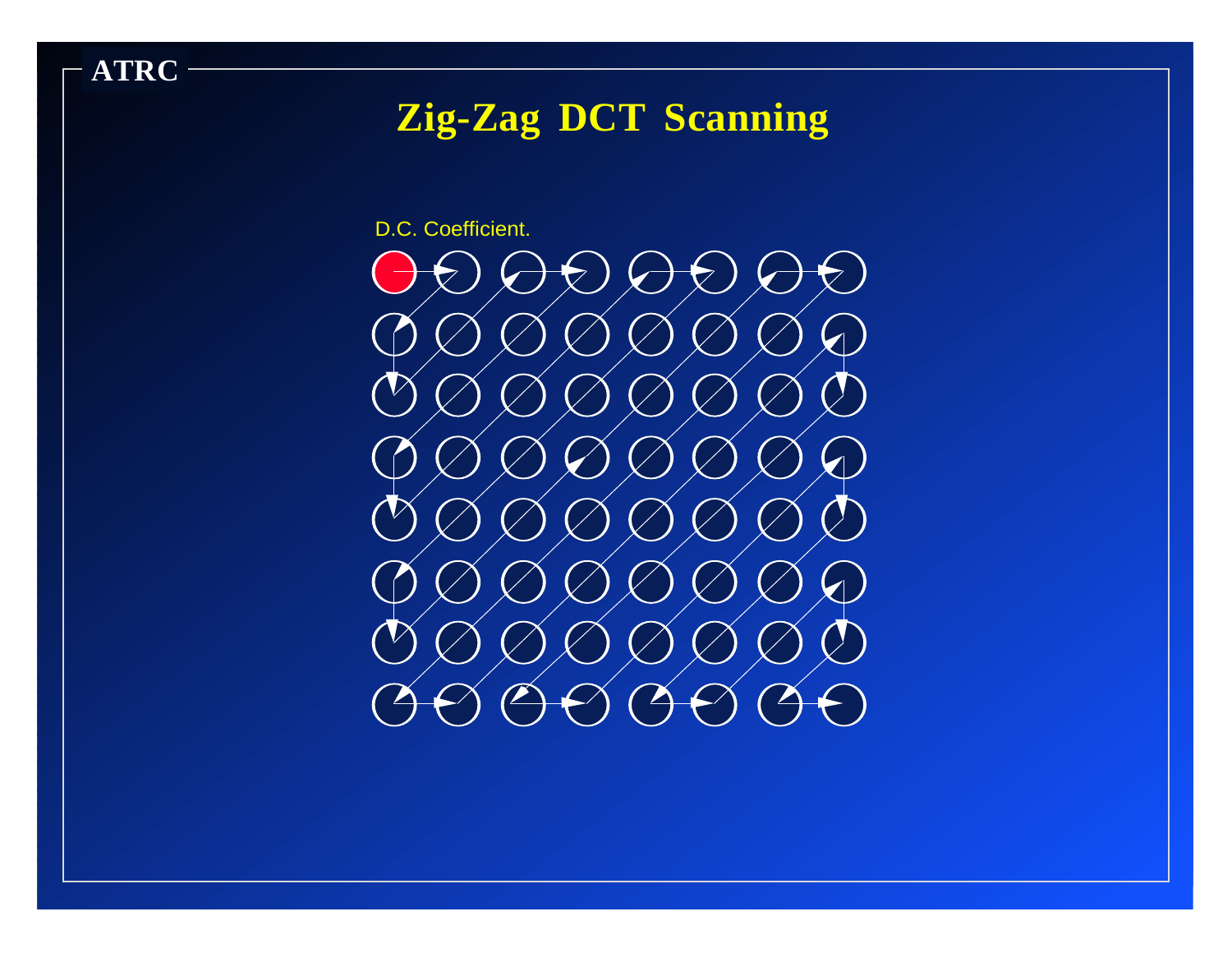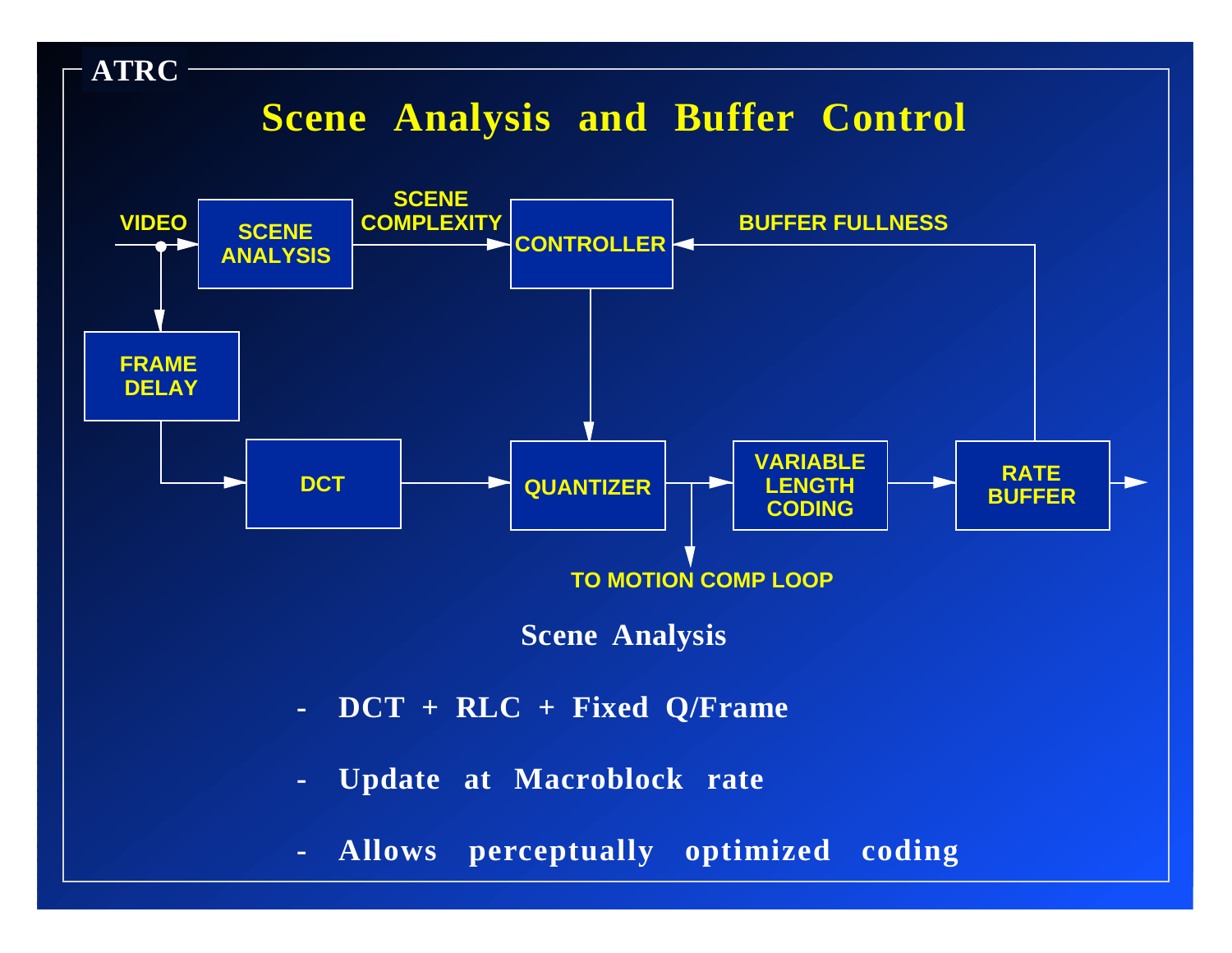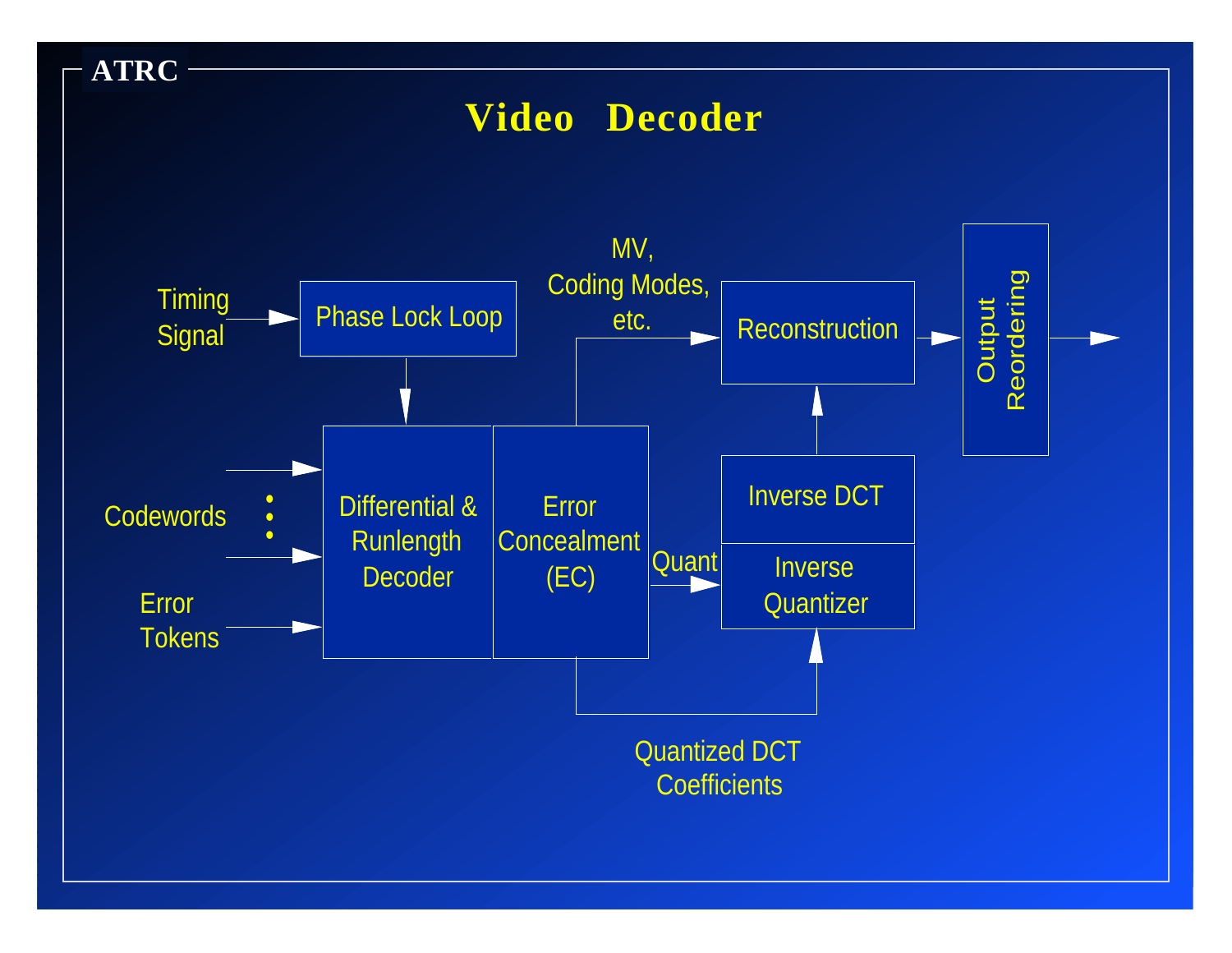### **ADTV Audio Specifications**

**MUSICAM — (Masking-Pattern Adapted Universal Subband Integrated Coding and Multiplexing)**

- **ISO-MPEG Layer II**
- **Subband Coding**

**ATRC**

**• Bit allocation of each subband is determined by use of a psychoacoustic model**

| Nominal Audio configuration | 2 stereo pairs of audio  |
|-----------------------------|--------------------------|
| Sampling rate               | 48 kHz, (8008/5 x 29.97) |
| <b>Bandwidth</b>            | $23$ kHz                 |
| Dynamic range               | 16 bits/sample           |
| Compressed audio bit rate   | 256 kbps per stereo pair |
| <b>Auxiliary Data</b>       | $256$ kbps               |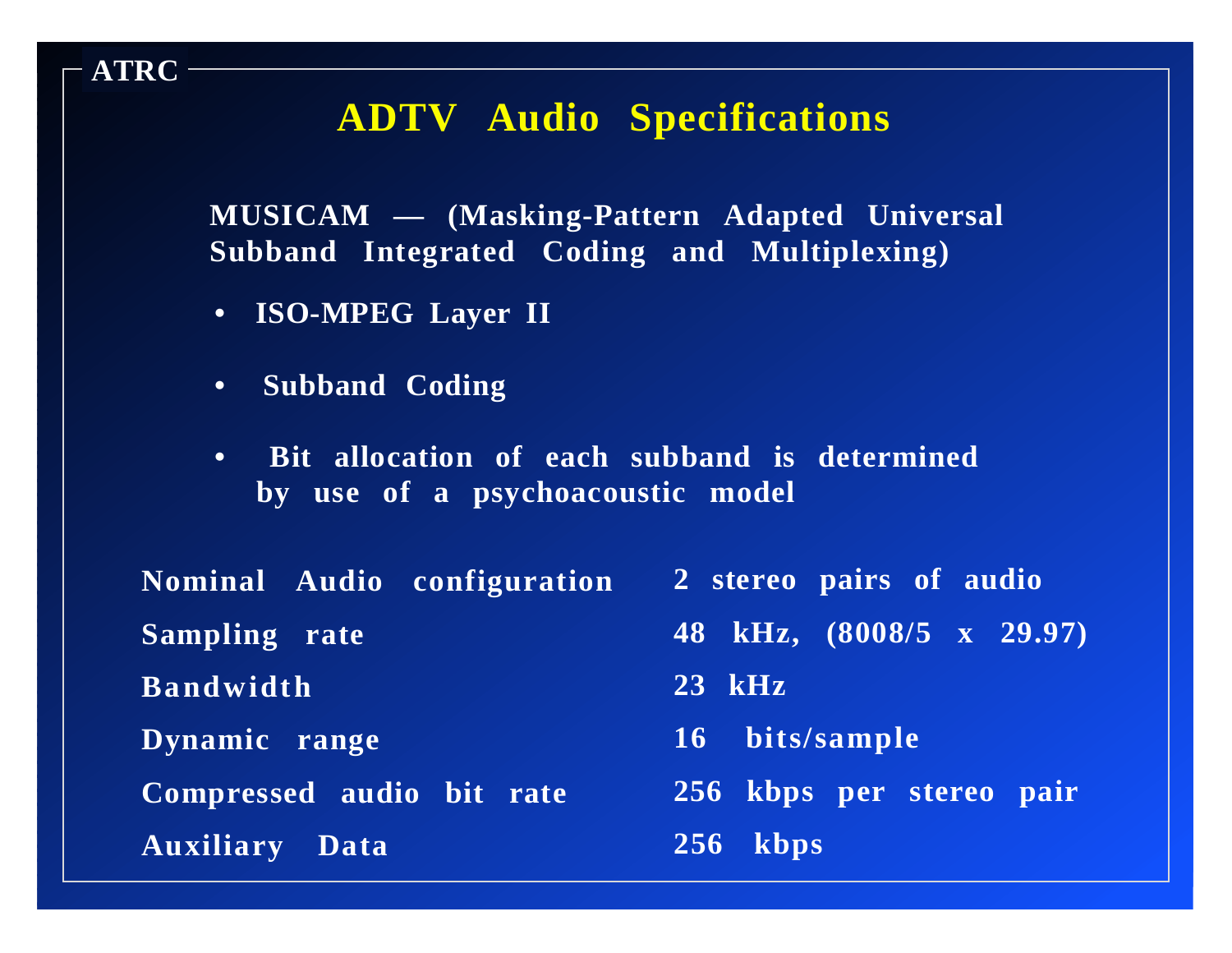#### **Data Compression Summary**

- **• ADTV's MPEG++ video and MUSICAM audio are based on ISO-MPEG compression standards**
	- **- proven techniques developed as winners of side-by-side expert evaluations**
	- **- bi-directional motion compensation provides high performance**
- **• MPEG++ improves standard MPEG performance and adapts it for simulcasting**
	- **- flexible video formats**
	- **- picture quality**
	- **- prioritization**

- **• MPEG was designed for digital storage media** 
	- **- preserves search and random access capabilities**
	- **- a good basis for VCR**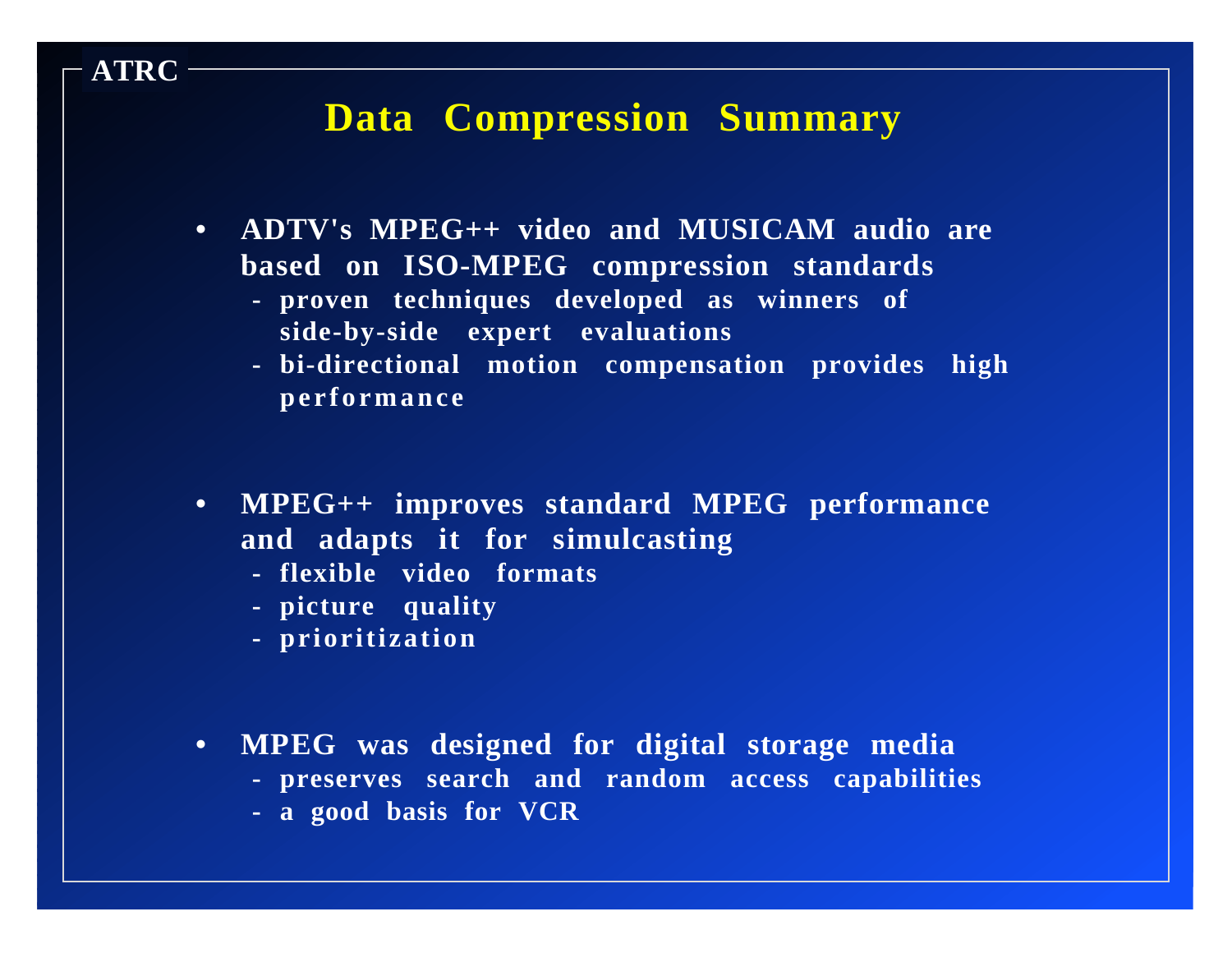

## **Transport and Transmission**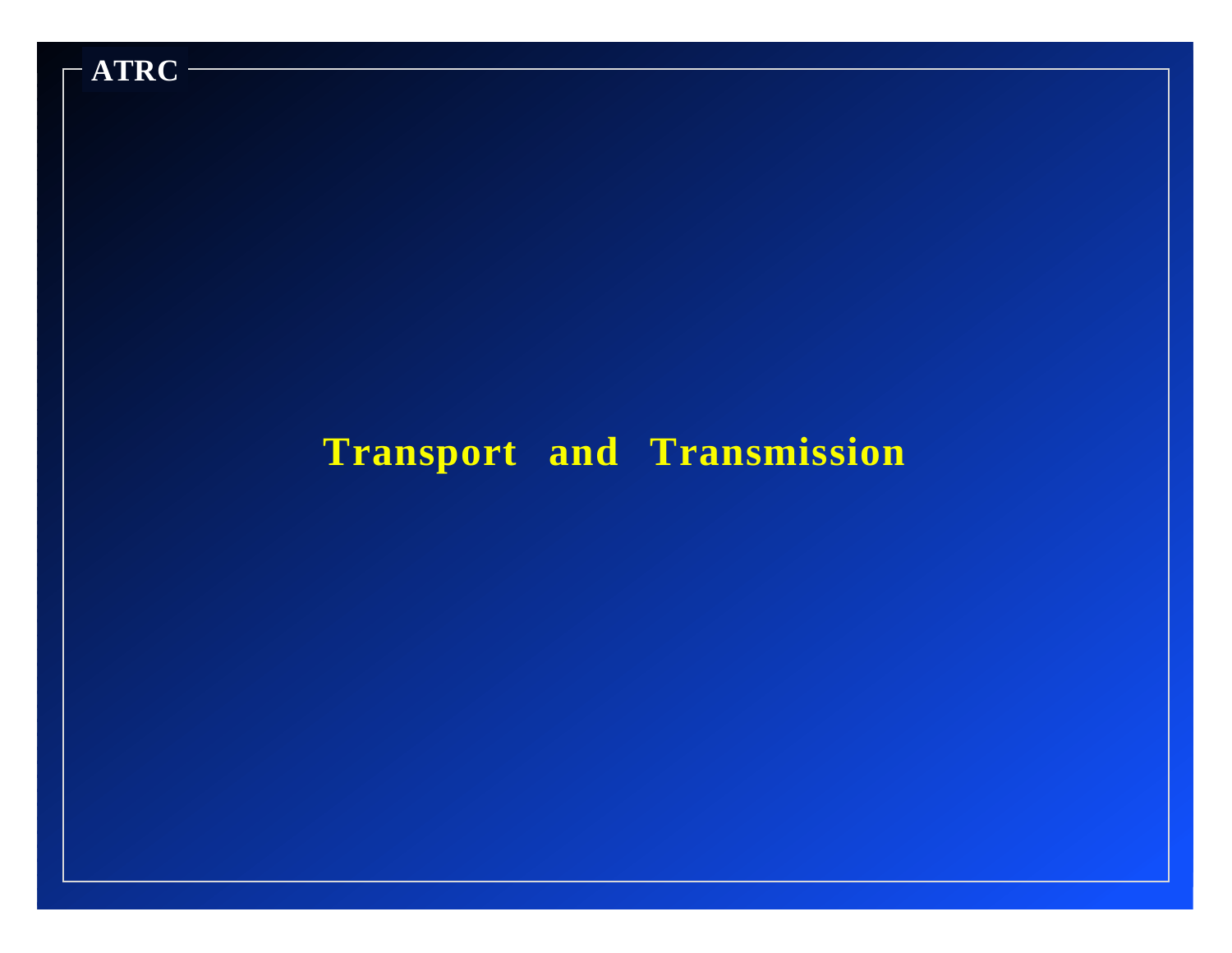## **Transport Specifications**

| <b>SERVICE DATA</b> (video, audio, etc.)      | <b>120</b><br>bytes |
|-----------------------------------------------|---------------------|
| forward error correction                      | 20 bytes            |
| check sequence (error detect)<br><b>frame</b> | 2 bytes             |
| adaptation header                             | 4 bytes             |
| service<br>type                               | 1 byte              |
| synchronization<br><b>cell</b>                | 1 byte              |
| cell<br>total<br><b>size</b>                  | 148<br>bytes        |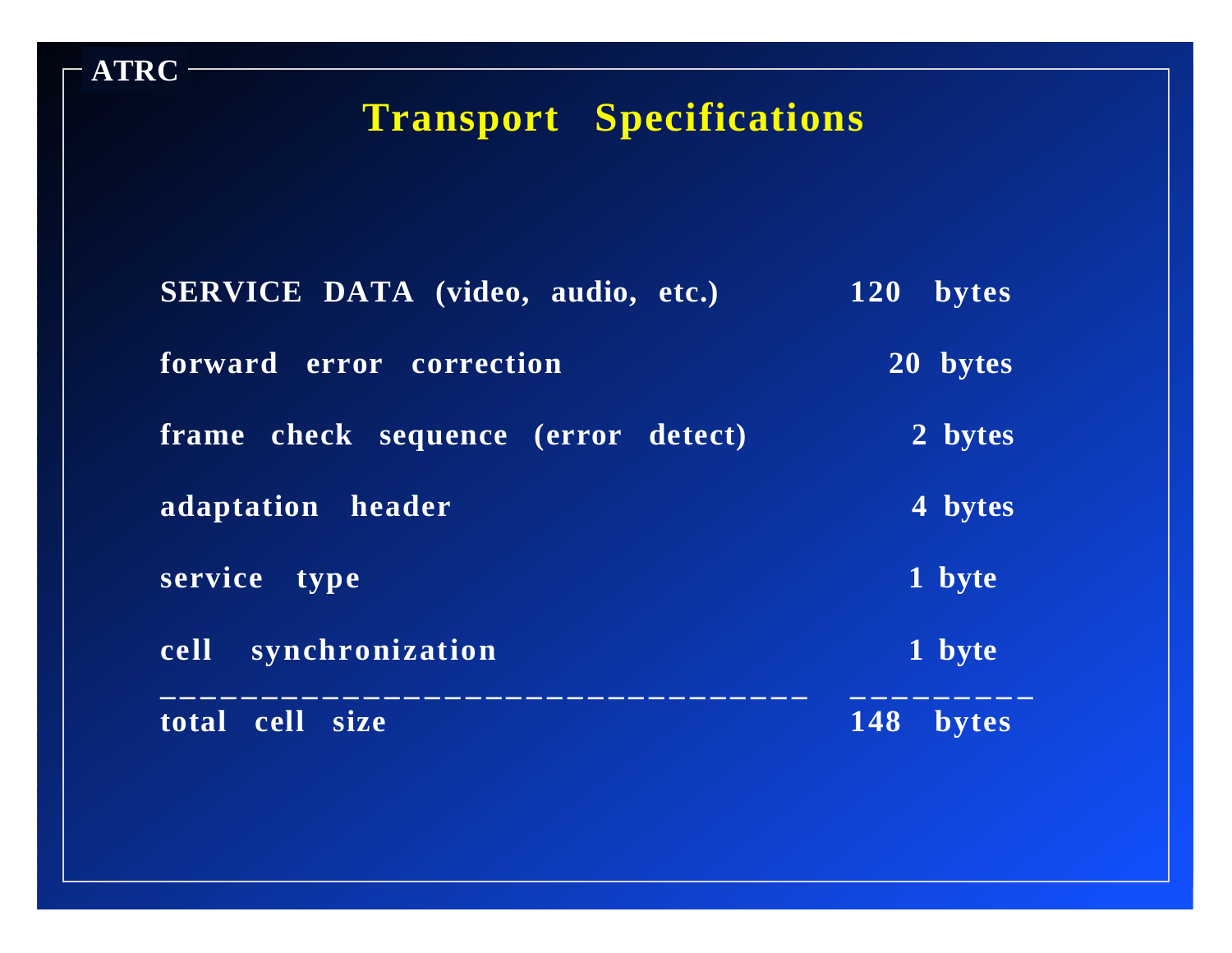#### **Prioritized Data Transport**

- **• Packages and synchronizes data for two-tier (High-Priority and Standard-Priority) transmission**
- **• Transport is a communications layer that encapsulates the MPEG++ bit stream in fixed-size transport cells (standard practice in data communications)**
- **• Provides many layers of "safety nets"**
	- **- error correction**

- **- error detection**
- **- decoder reentry**
- **• Provides flexibility and extensibility**
	- **- there is no predetermined mix of video, audio, or data**
	- **- service type mix can change dynamically**
	- **- cells with unrecognized service types are disregarded**
	- **- accepted practice in data communications**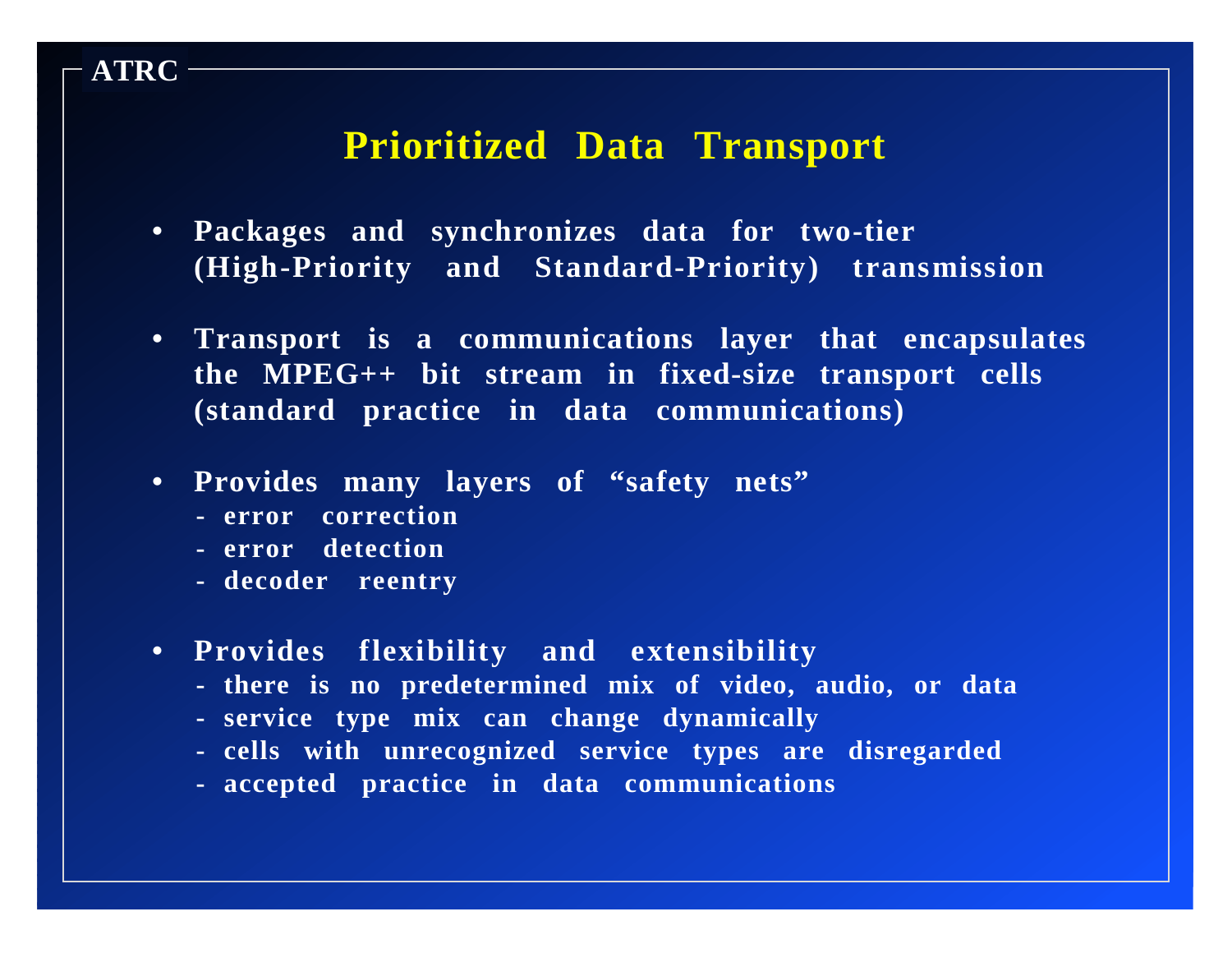#### **Prioritized Data Transport Format**

**ATRC**

**ADTV separately packages video, audio and auxiliary data in fixed-length cells.**



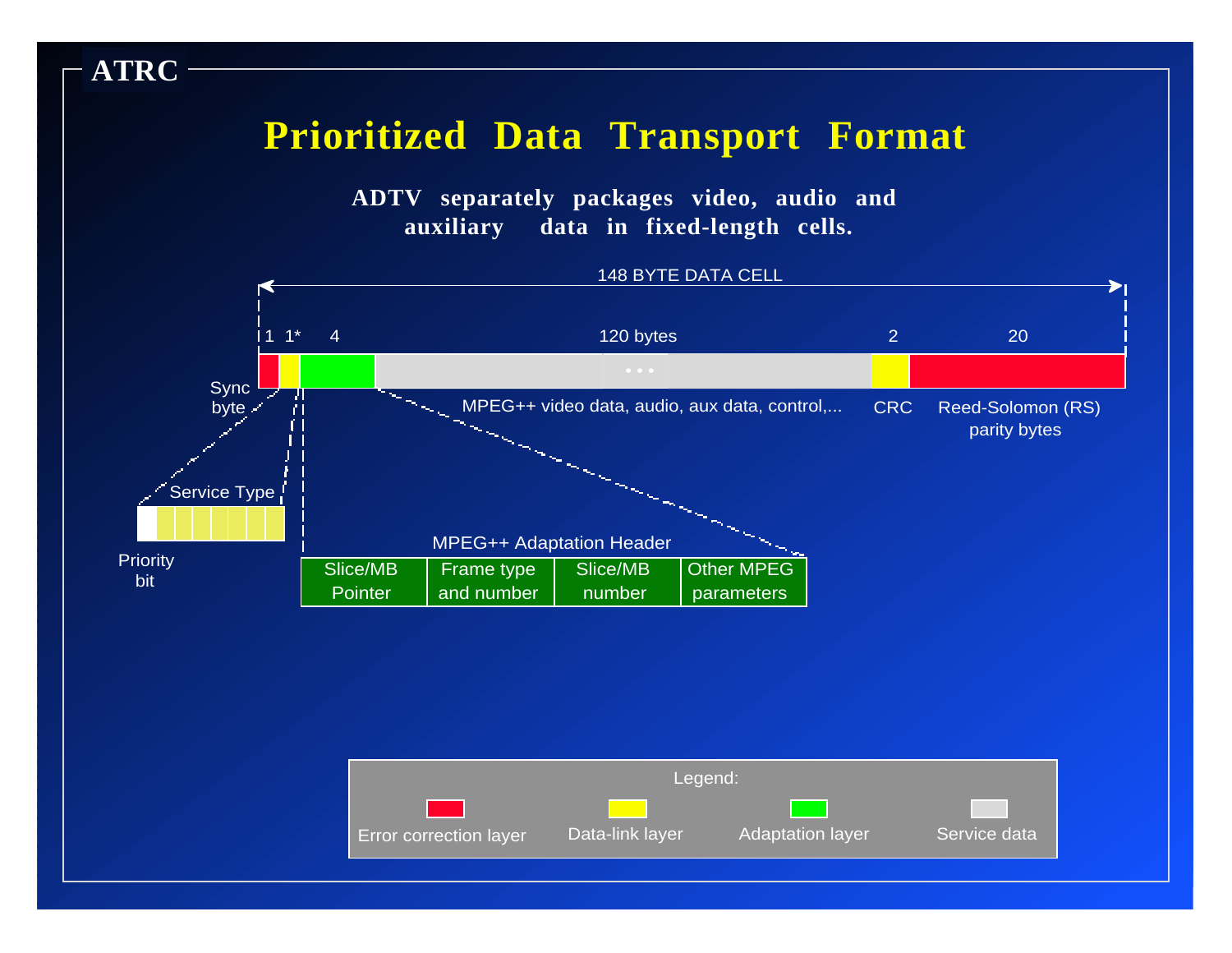## **Reed-Solomon Code**

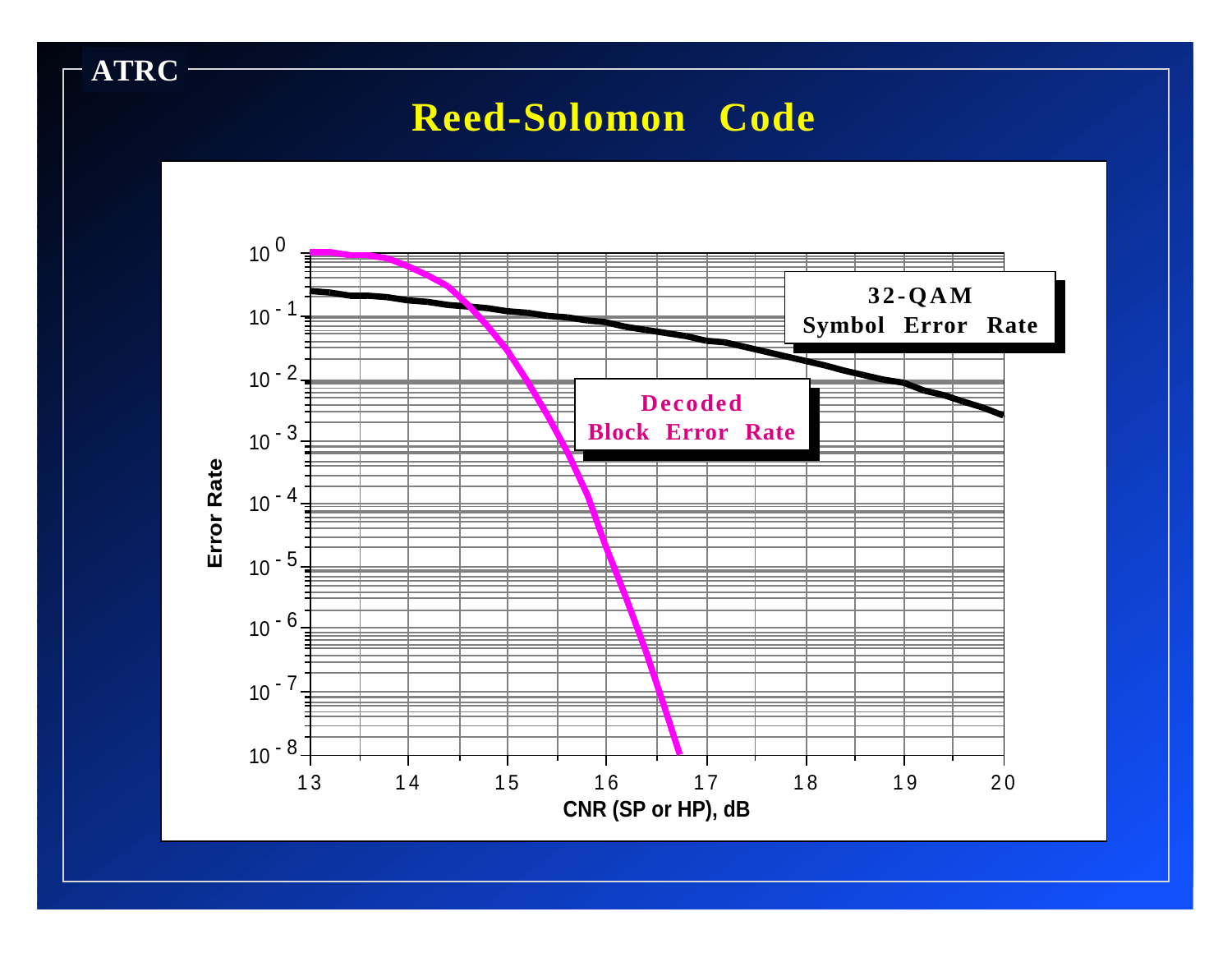#### **Data Transport Robustness**

- **• Reed-Solomon FEC corrects up to 10 Byte errors per cell**
- **• Data interleaving protects against burst errors**

- **• Cyclic Redundancy Check FCS detects uncorrectable errors**
- **• MPEG++ adaptation header provides a reentry pointer that allows the video decoder to smoothly resume processing good video data after a cell loss**
- **• Erroneously received cells are discarded**
- **• Cell sync and sequence number allow synchronization even under extremely poor transmission conditions**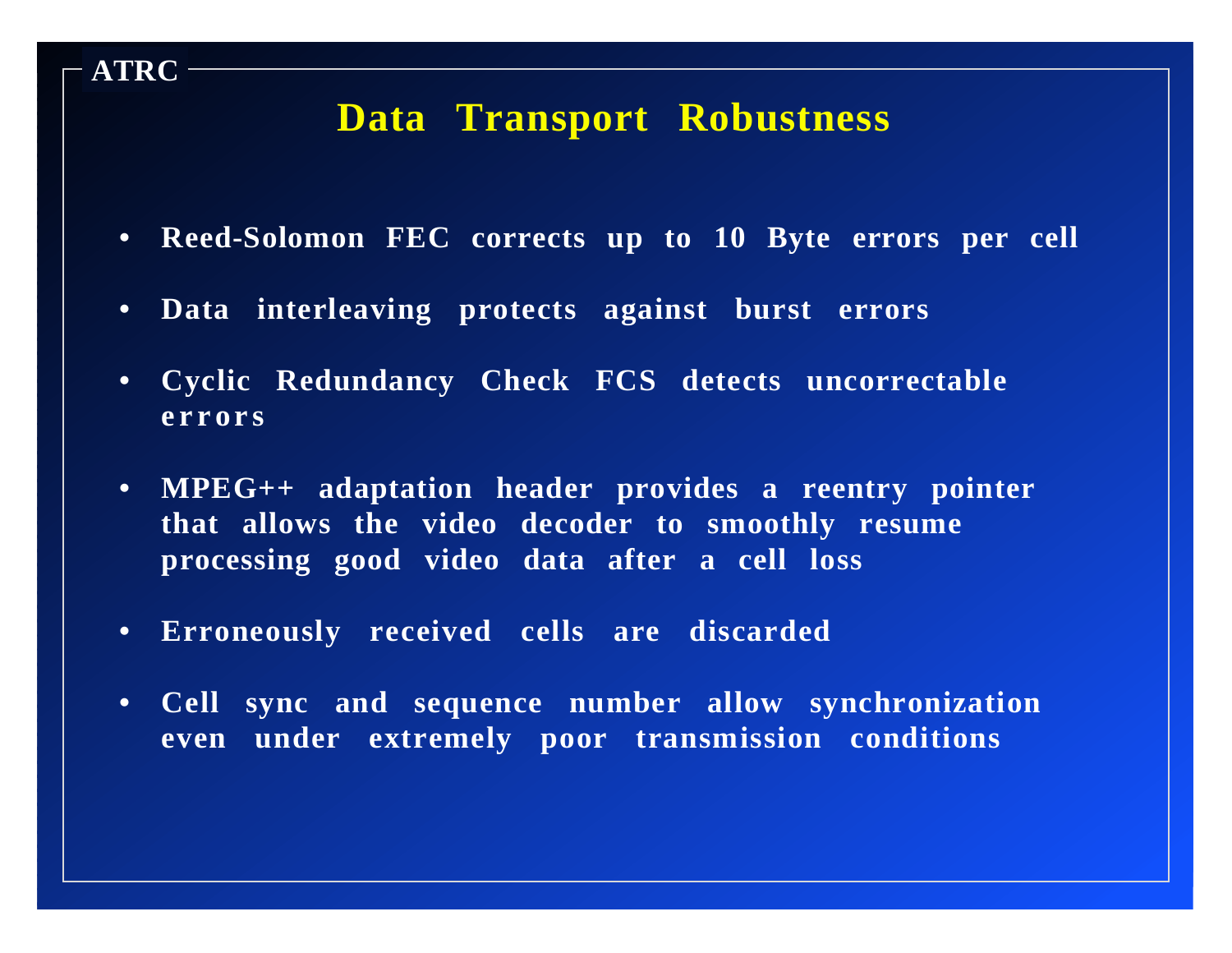## **Reentry Pointer Example**

**ATRC**

**Input Data Blocks**



**Four variable-length data records (B1, B2, B3, and B4) are to be formatted according to the PDT format specification into four transport cells. Cells 1,3 and 4 each have an entry points corresponding to the start of the first new video record, while cell 2 (which contains video data segmented from within record B2) has no entry point. In the event that an error leads to a loss of cell 2, the entry pointer in cell 3 enables the receiver to decode B1, reject B2 and restart video decoding at record # B3.**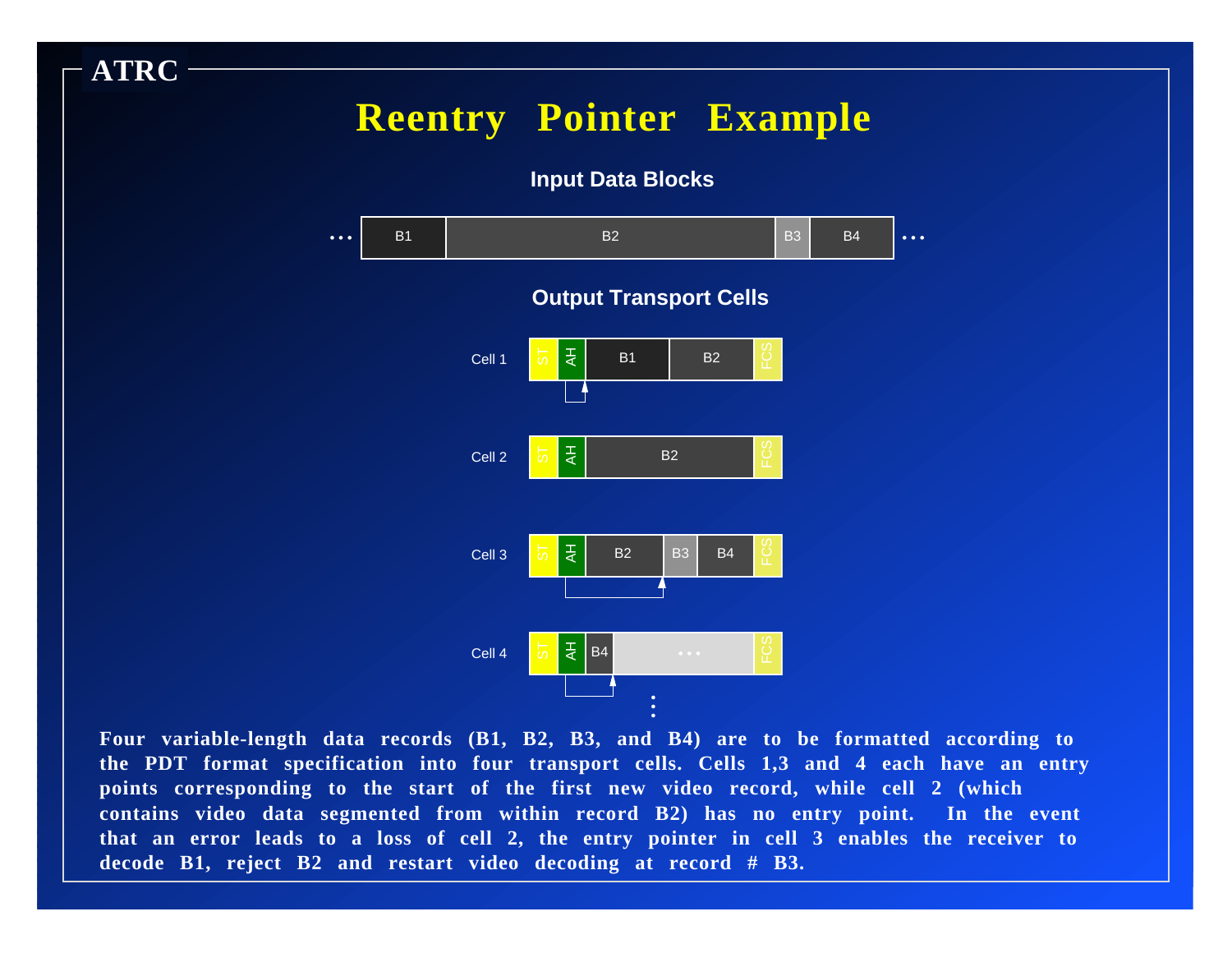| $\mathsf{\Gamma}$ ATRC $\mathsf{\Gamma}$ |              |                  |         |              | <b>ADTV Data Stream</b> |                |              |                  |
|------------------------------------------|--------------|------------------|---------|--------------|-------------------------|----------------|--------------|------------------|
| <b>VIDEO</b>                             | <b>VIDEO</b> | <b>AUX DAT 2</b> | AUDIO 1 | <b>VIDEO</b> | <b>AUX DAT 1</b>        | <b>AUDIO 2</b> | <b>VIDEO</b> | <b>AUX DAT 1</b> |

**• An ADTV data stream consists of a flow of cells**

- **each cell contains a single type of data**
- **- there is no predetermined mix of video, audio, or aux data**
- **- service type mix can change** *dynamically*
- **- cells with unrecognized service types are disregarded**
- **• This allows flexibility in the services that can be provided**
	- **- "second video program" in a user-selectable window**
	- **- download program-related software to "smart receivers"**
	- **- rapid enabling of pay-per-view decoders on cable**
	- **- future enhancements such as compatible 3-D HDTV**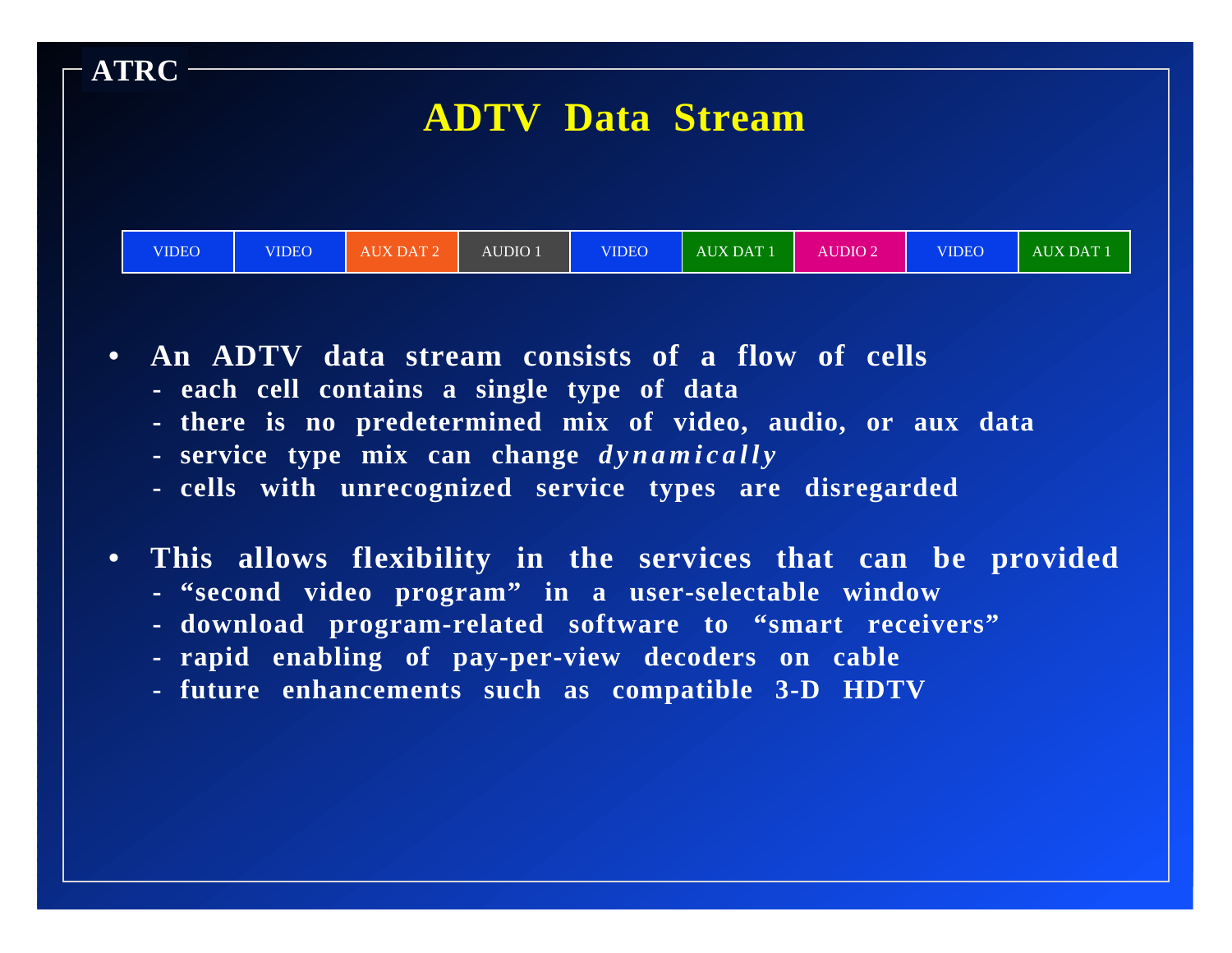## **Important Signal Characteristics**

- **• Ability to continuously deliver a high data rate**
- **• Ability to provide coverage area comparable to NTSC, even with relatively low power transmission**
- **• An NTSC-friendly signal that minimizes interference with existing NTSC service**
- **• Ability to withstand very high levels of NTSC co-channel interference**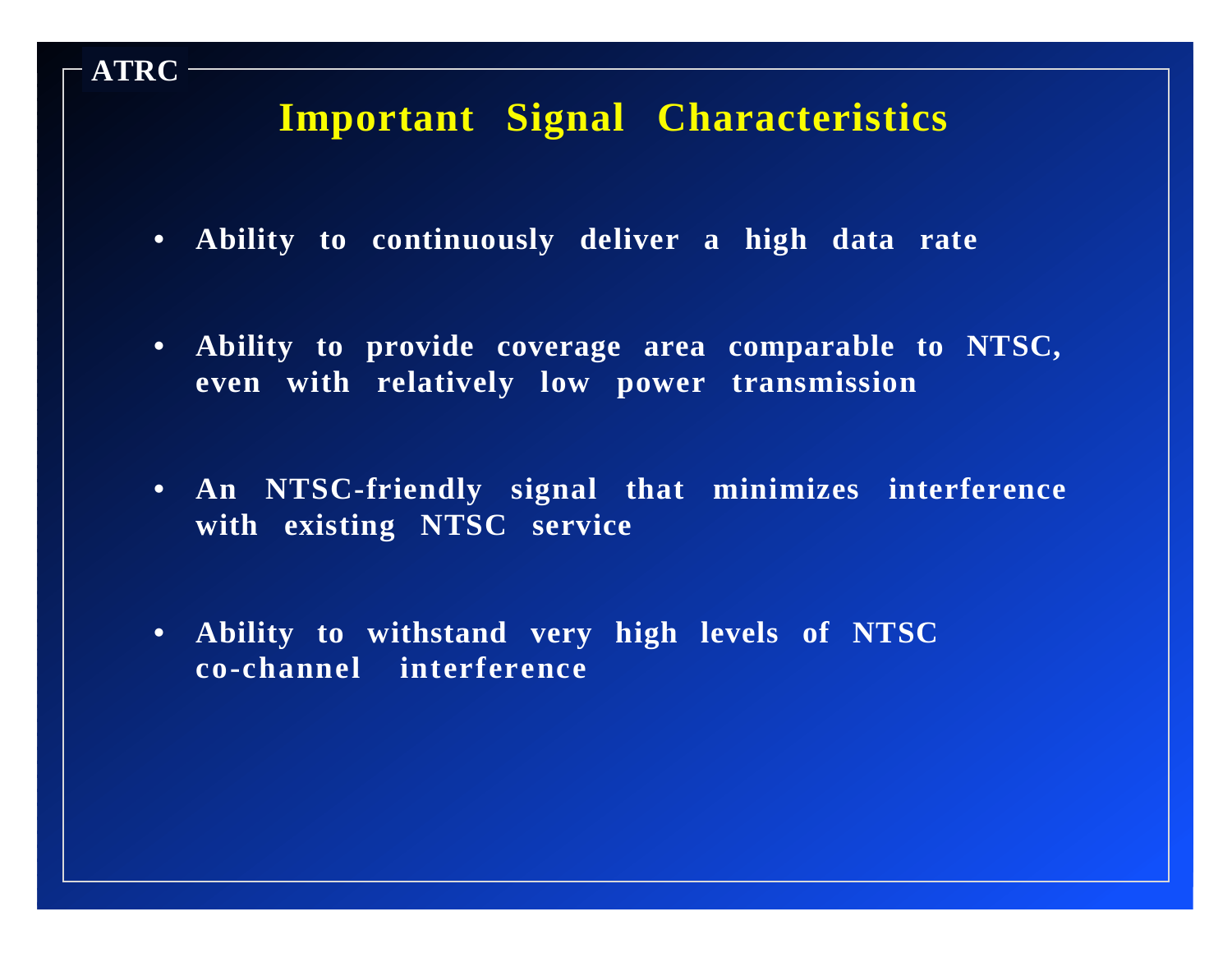## **Spectrally-Shaped QAM**

- **• SS-QAM uses two separate 32-QAM carriers**
	- **- a wideband Standard-Priority carrier**
	- **- a narrowband, higher-power High-Priority carrier**
- **• The HP carrier has "viewable picture" and sound**
- **• The SP carrier has the rest of the HDTV data**
- **• Spectral structure** *avoids* **NTSC co-channel interference**
	- **- NTSC picture and sound carriers miss ADTV spectrum**
	- **- reliable ADTV reception up to -2 dB D/U ratio**

#### **• NTSC-friendly operation**

**- low ADTV power**

- **- ADTV spectrum misses NTSC sound carrier**
- **- HP carrier is attenuated by NTSC VSB filter**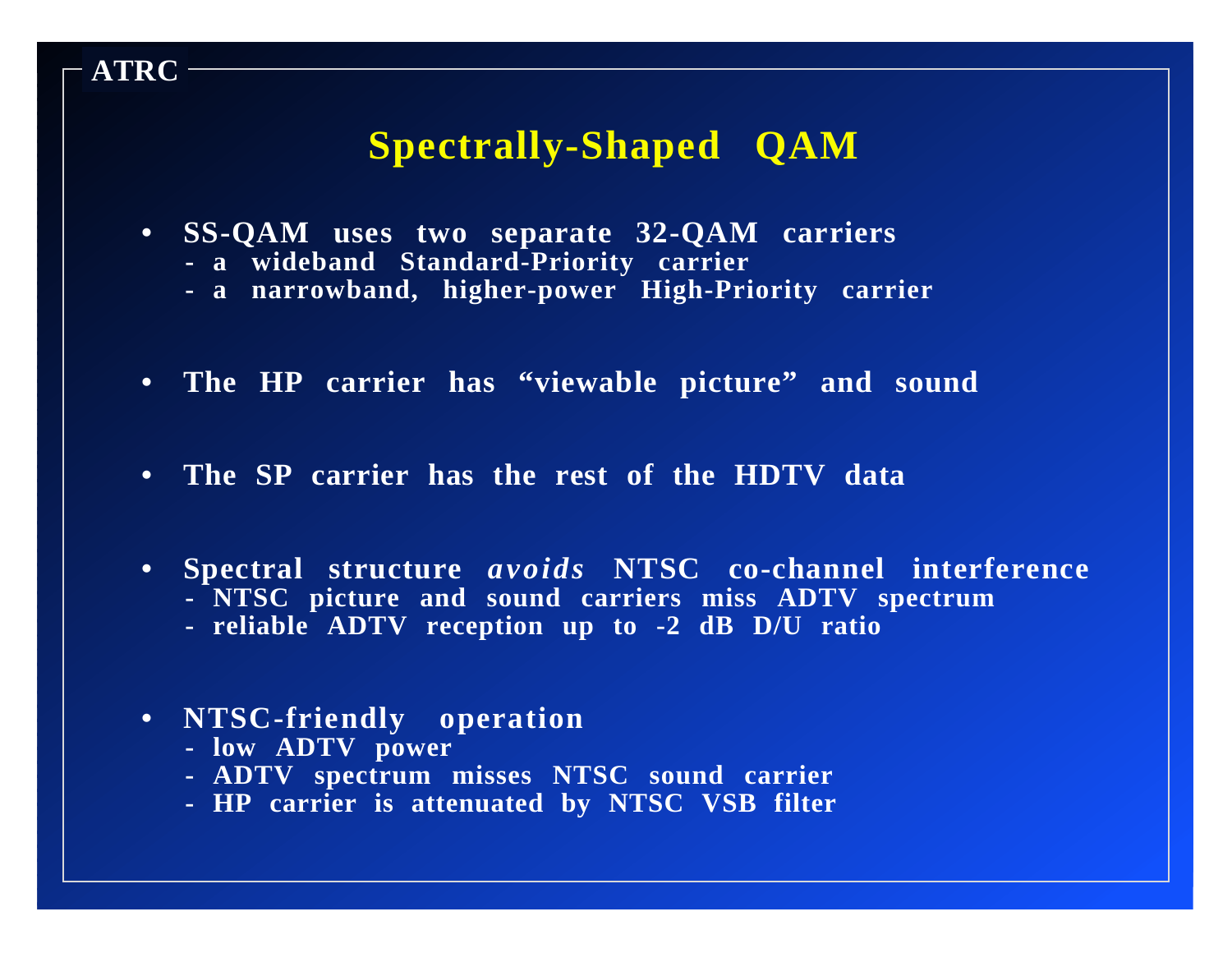## **Spectrally-Shaped QAM Concept**



- **Total data rate 24 Mbps**
- **• Net data rate 18.5 Mbps**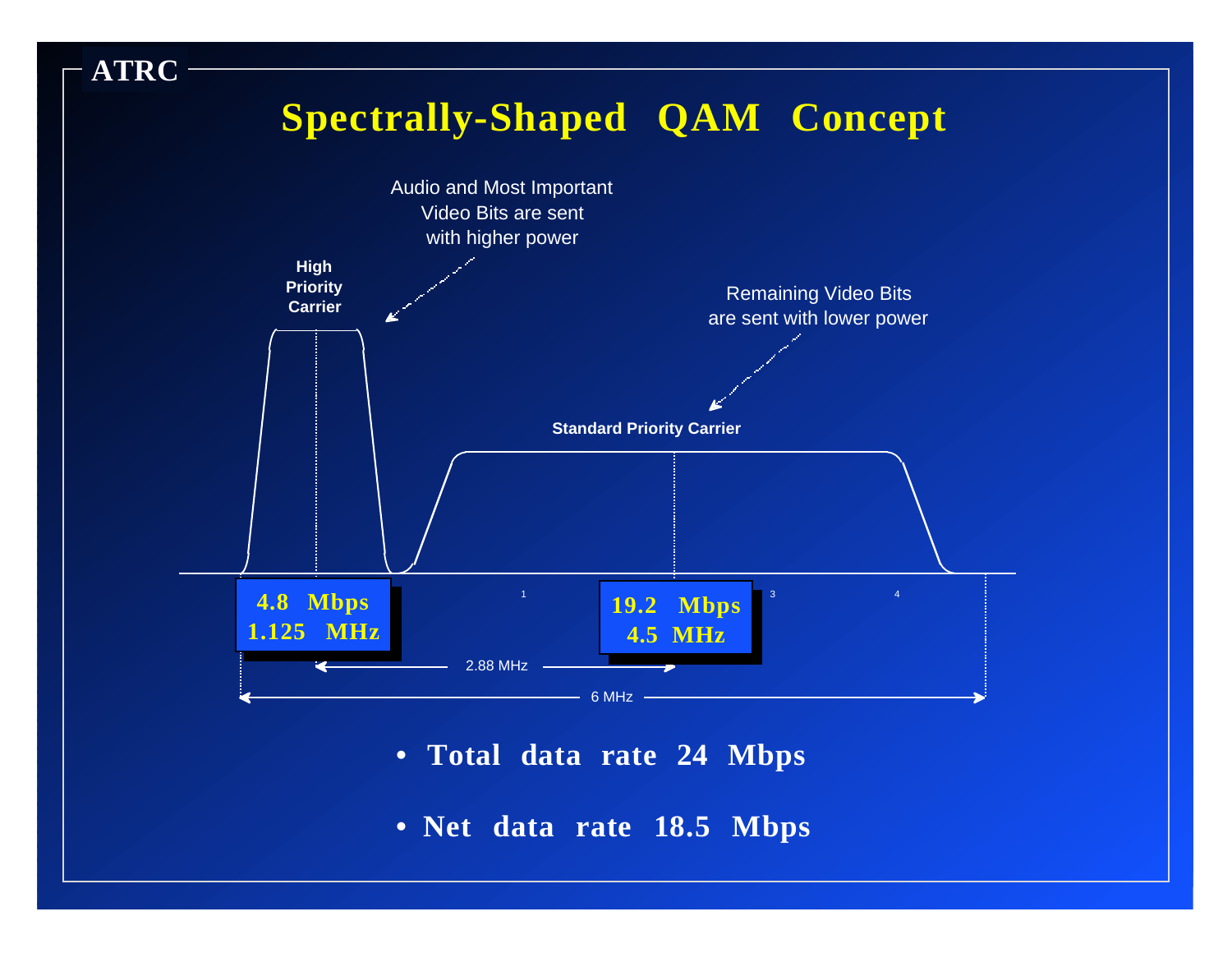## **Transmission Specifications**

**Spectrally Shaped QAM — two trellis coded 32-QAM carriers**

| <b>High Priority Carrier</b> |                       | <b>Standard Priority Carrier</b> |                  |  |
|------------------------------|-----------------------|----------------------------------|------------------|--|
| Symbol rate                  | $\overline{0.96}$ MHz | Symbol rate                      | $3.84$ MHz       |  |
| <b>Bandwidth</b>             | $1.125$ MHz           | <b>Bandwidth</b>                 | <b>4.5 MHz</b>   |  |
| Data rate                    | 4.8 Mbps              | Data rate                        | <b>19.2 Mbps</b> |  |
|                              | $(3.7$ net)           |                                  | $(14.8$ net)     |  |
| Threshold CNR 11.1 dB        |                       | Threshold CNR 16.1 dB            |                  |  |

#### **Overall SS-QAM signal**

**6 MHz Channel Bandwidth 24 Mbps (18.5 Mbps net) 5 dB HP:SP power ratio Data rate**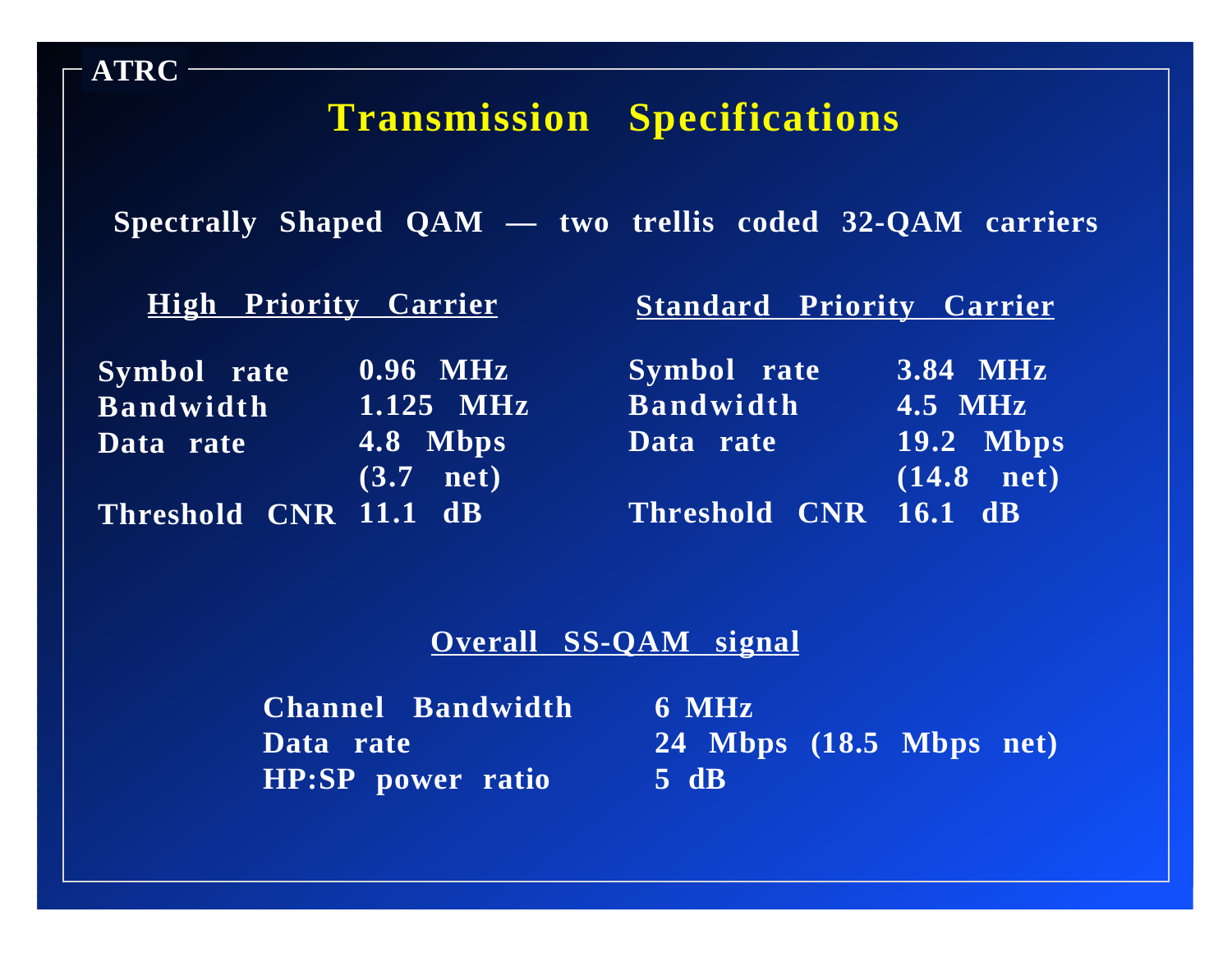## **SS-QAM and NTSC Spectra**

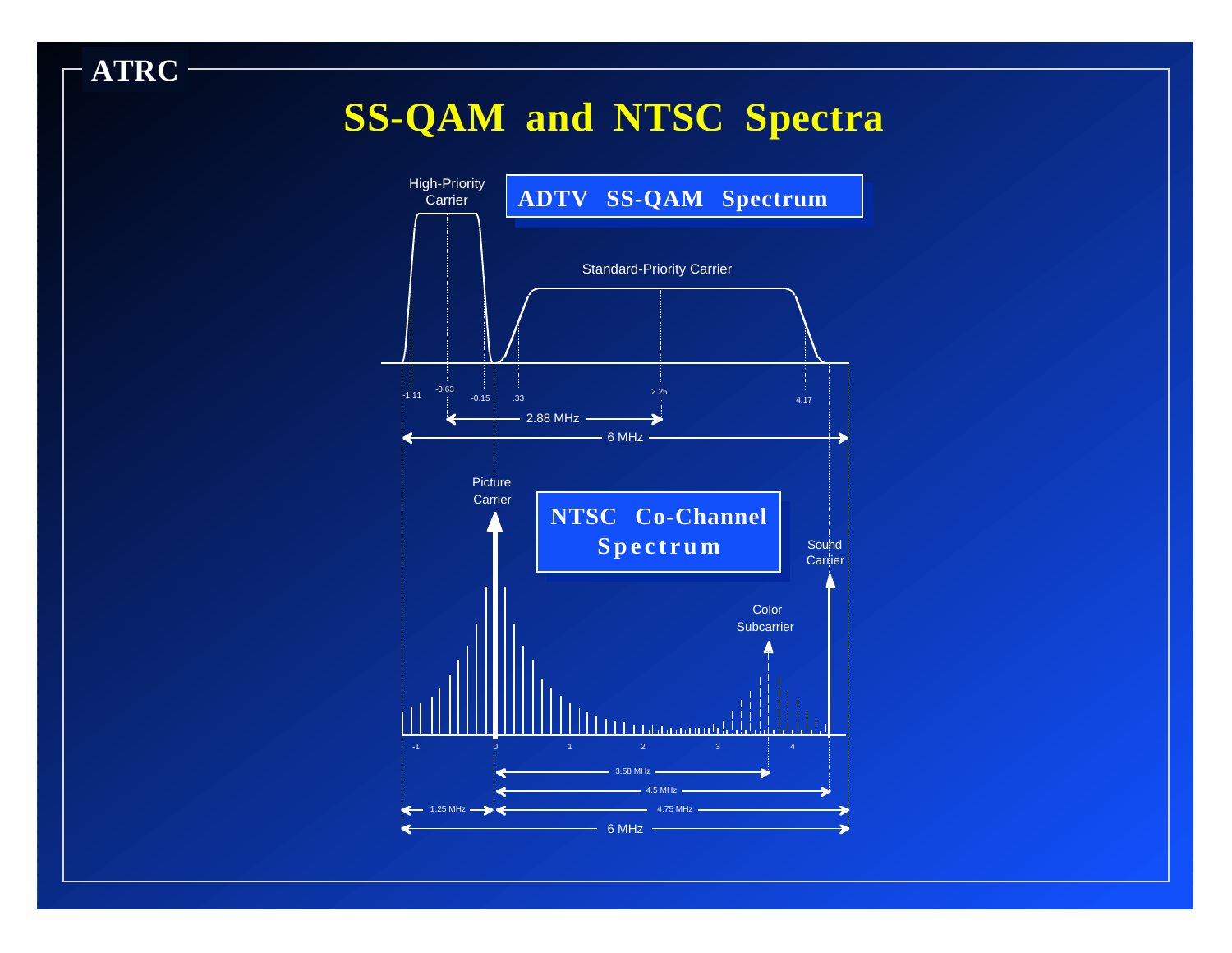### **Noise Equivalent Factor**

- **• NTSC VSB filter attenuates interfering signals in the first 1.25 MHz portion of the 6 MHz channel**
- **• Noise or interference power in the lower sideband can be 12 dB higher than in other spectral areas, and produce subjectively equivalent impairment**
- **• This allows average power of ADTV to be 1.4 dB higher than an equivalent 6 MHz random noise source**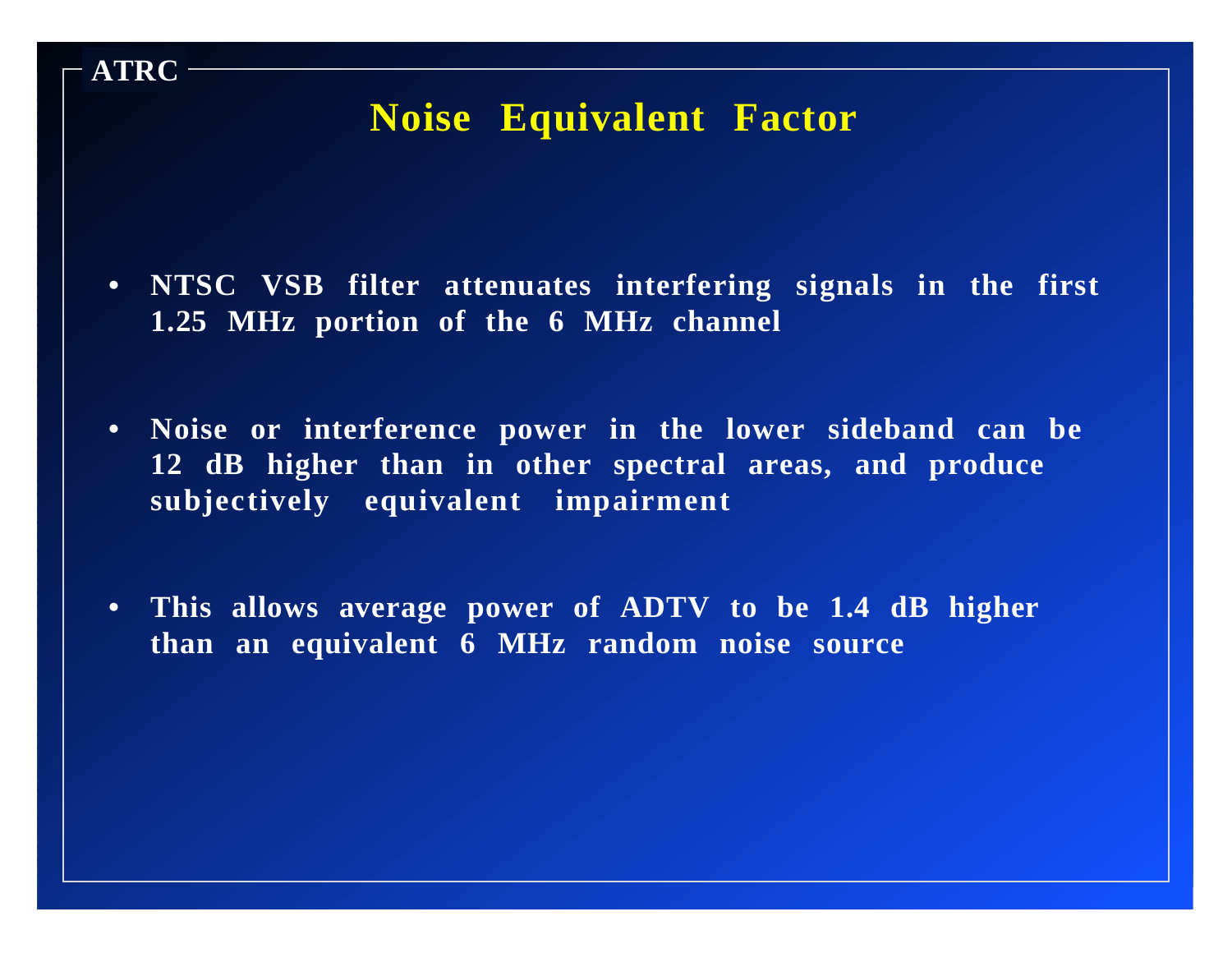## **Effect of NTSC VSB Filter**

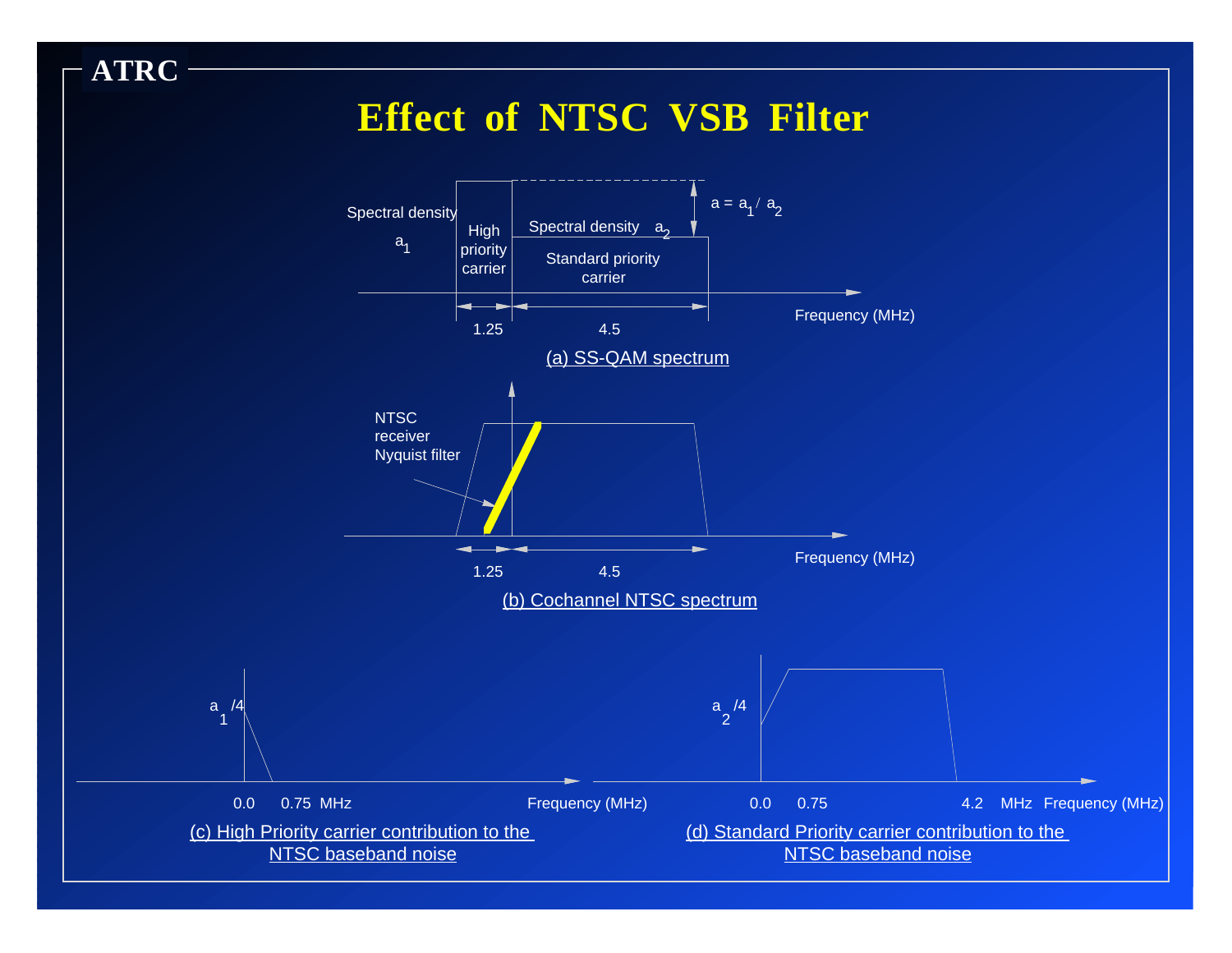## **Transmission Robustness Summary**

- **• MPEG++ prioritization produces a viewable picture in its High Priority data**
- **• Program audio is always High Priority data**

- **• High Priority video and audio data is delivered by the High Priority carrier in SS-QAM. This ensures that a viewable picture and high-quality sound remain available even under poor transmission conditions.**
- **• Trellis coding provides an additional 3 db of coding gain, increasing the robustness of both HP and SP signals.**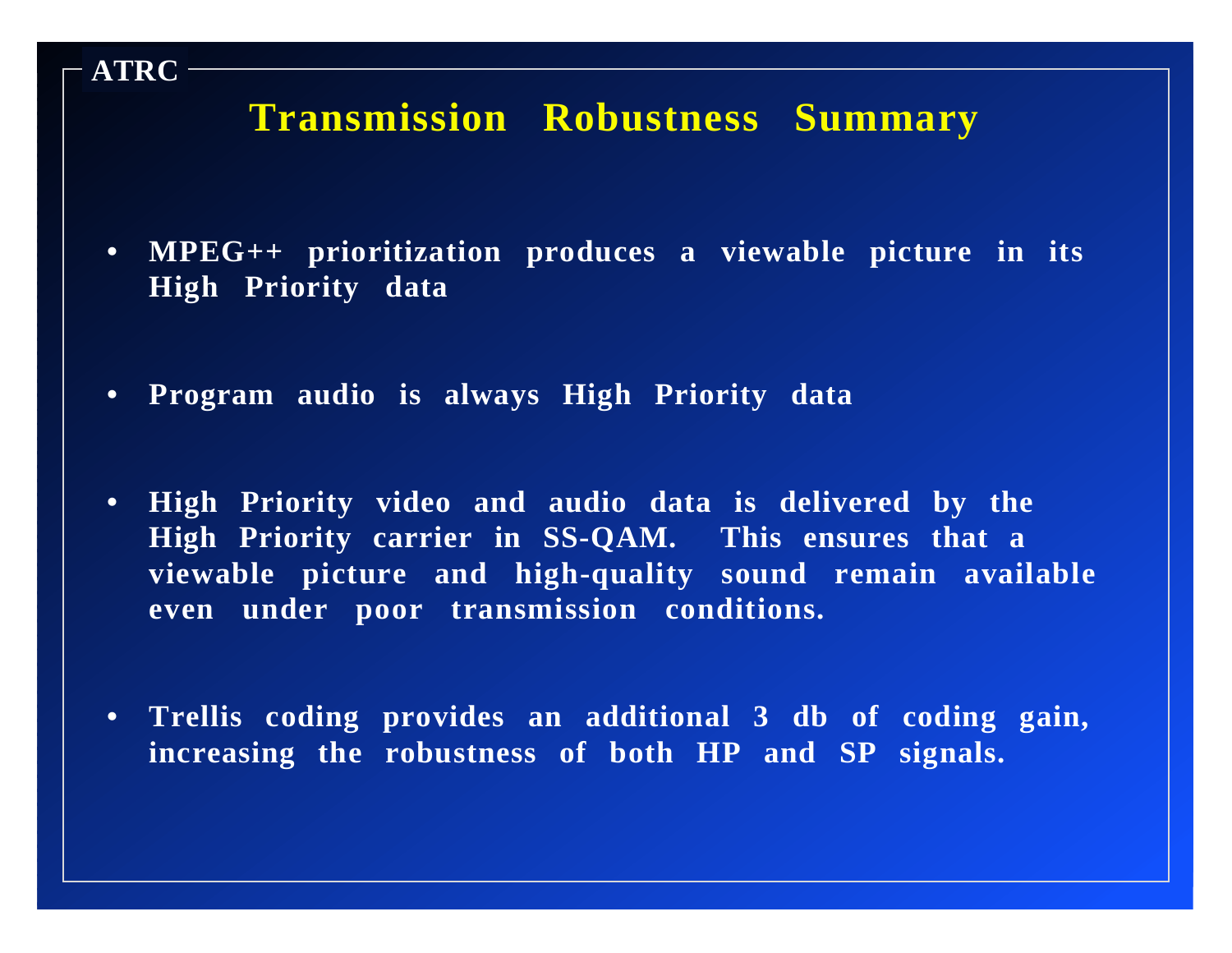## **ADTV Receiver**

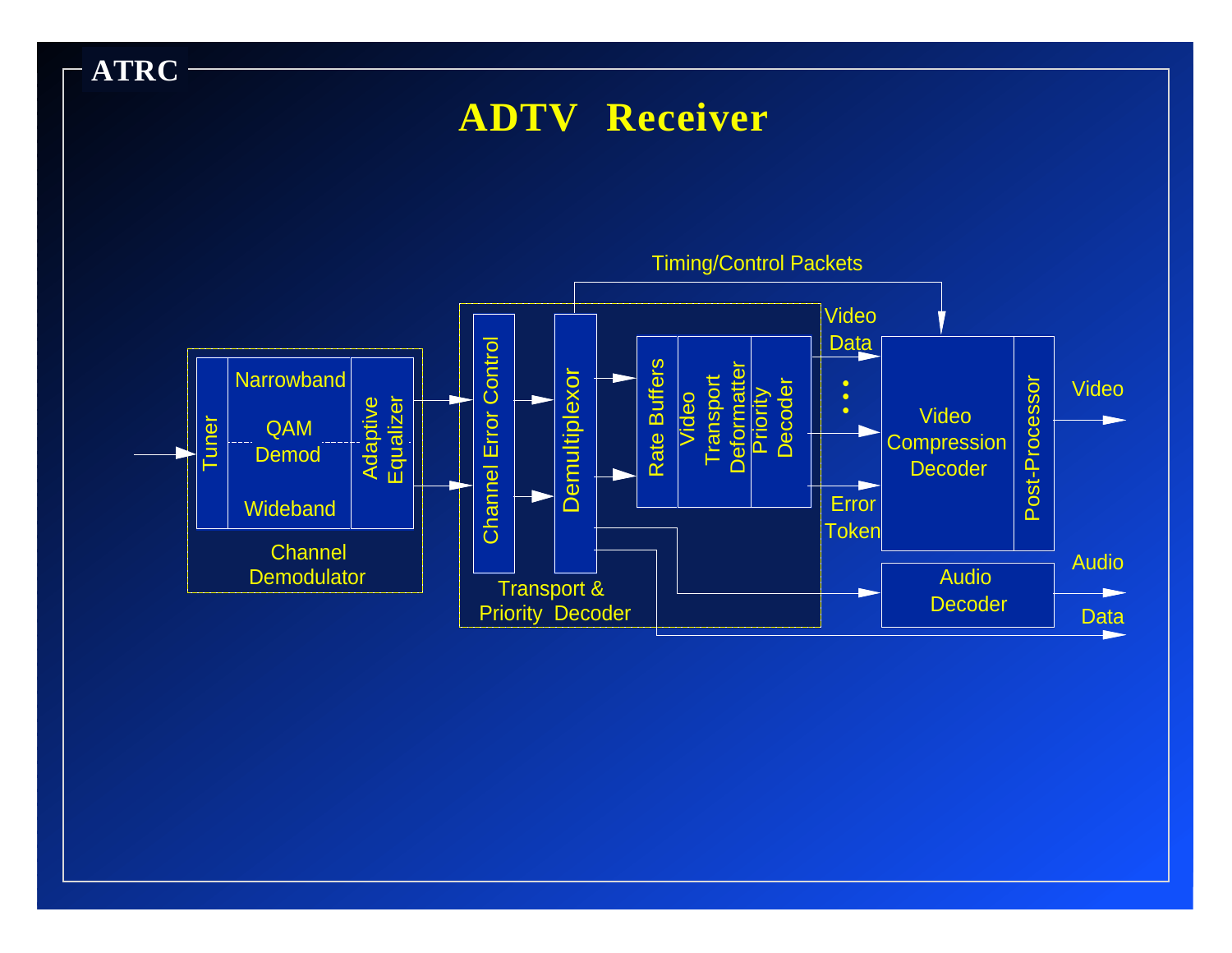#### **ADTV Receiver Robustness**

**ATRC**

**Additional robustness is provided by the ADTV receiver:**

- **• Carrier and clock recovery is derived from the higher power High Priority signal**
- **• Cells with uncorrectable errors are discarded in order to ensure the integrity of all bits that are decoded by the receiver, protecting against gross artifacts**
- **• ADTV receivers may implement error concealment approaches that will further hide the effects of losing the video data during transmission**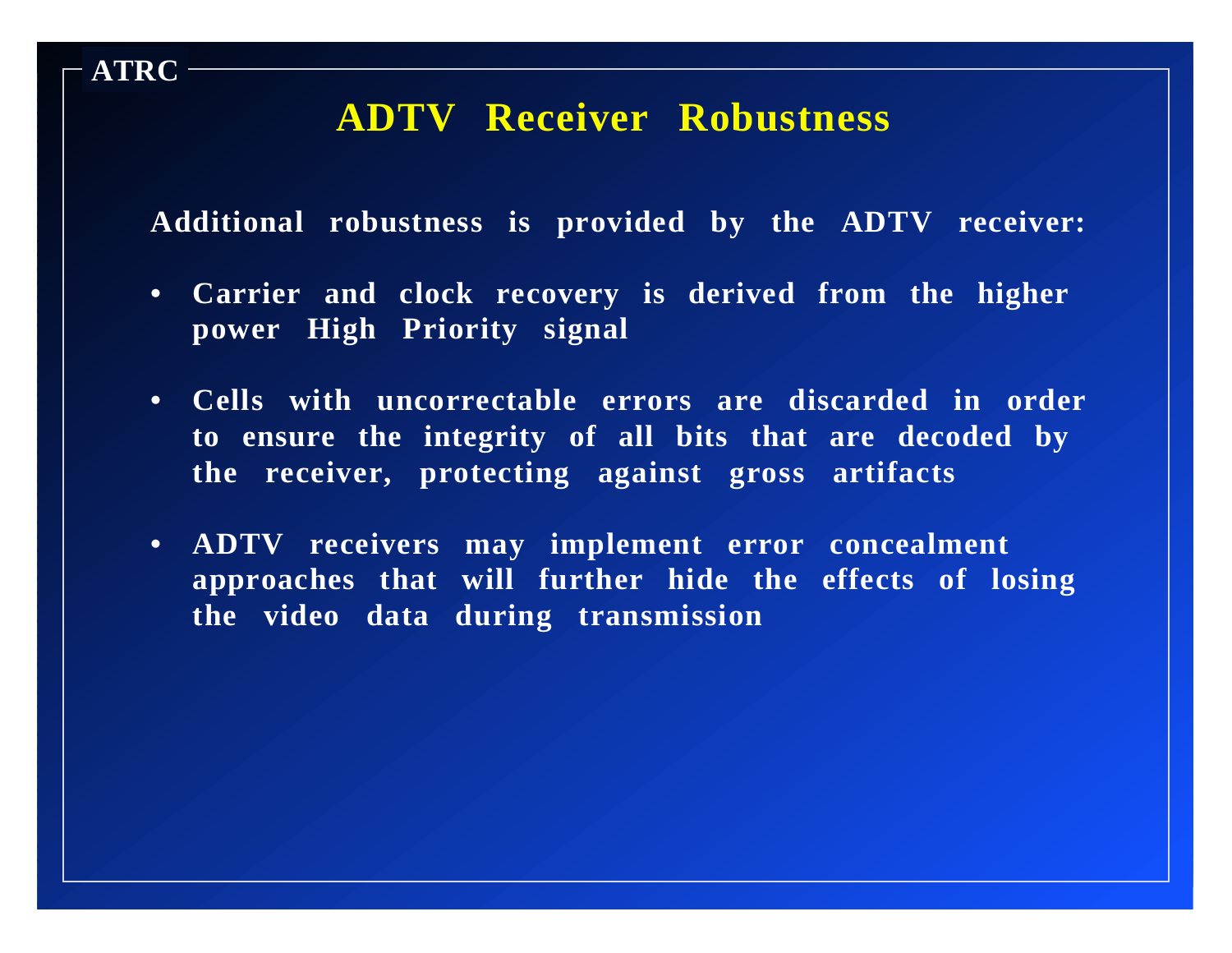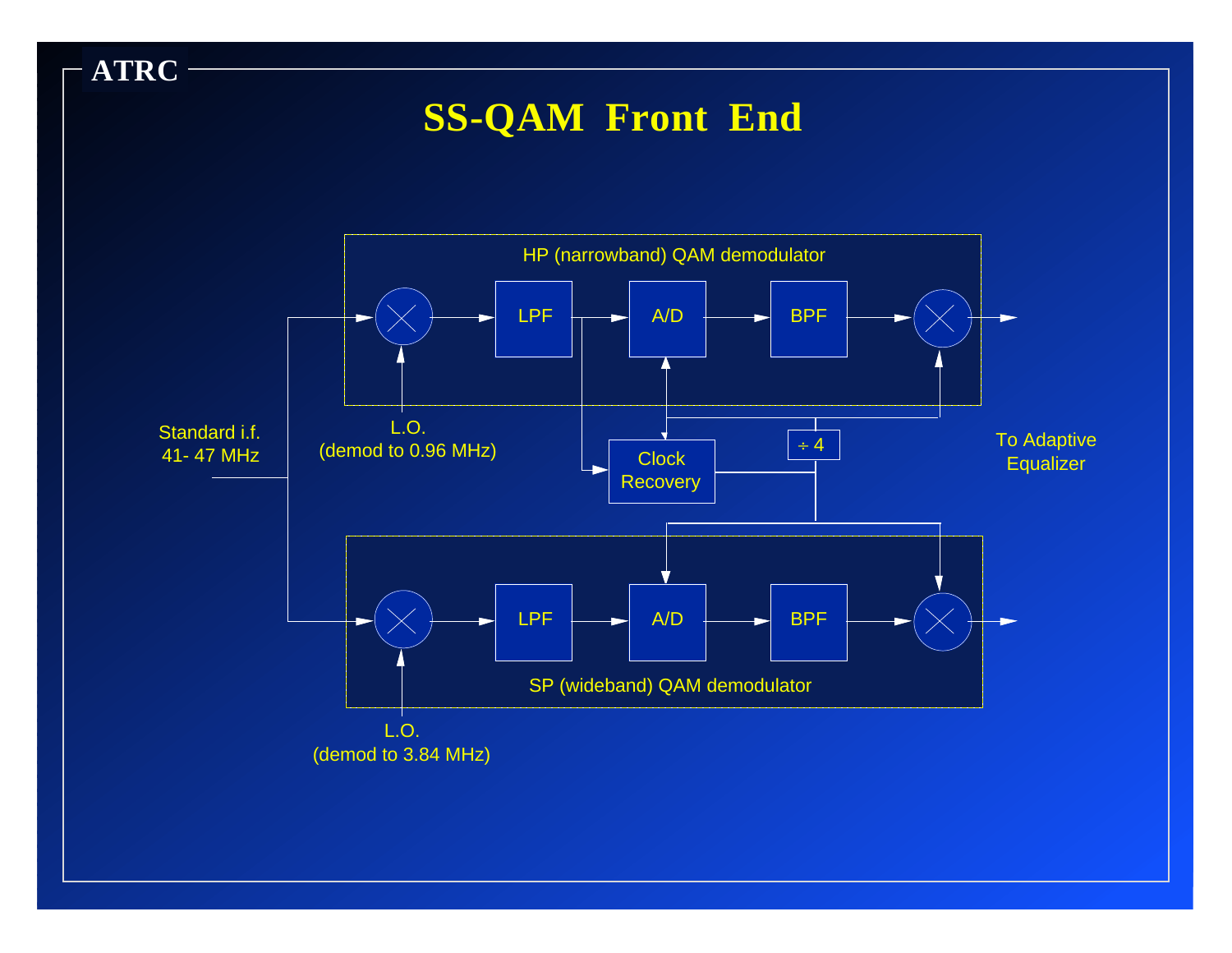## **Coverage Area**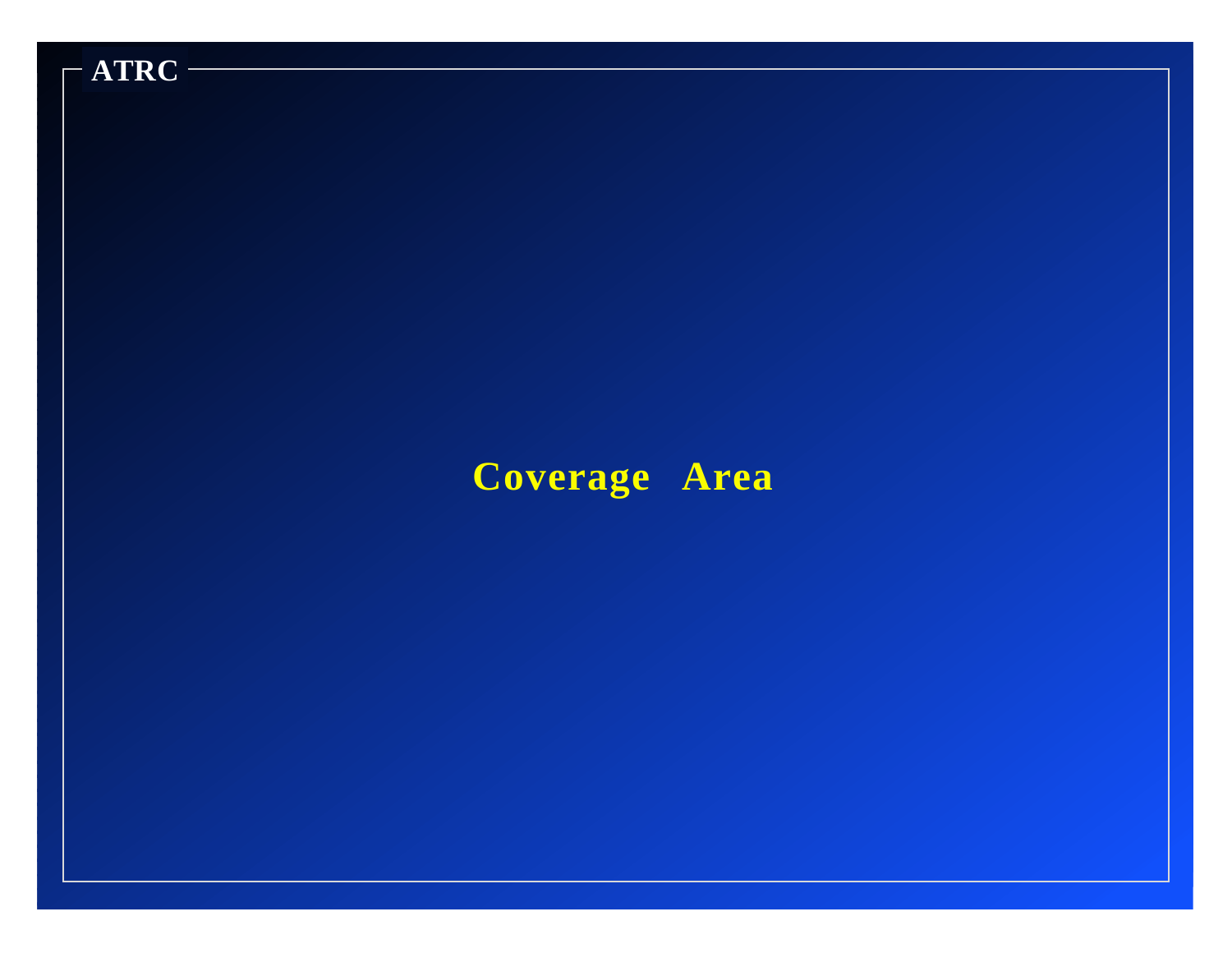#### **Coverage Area Introduction**

- **• Precise specification of coverage area for a simulcast system requires tradeoffs to be made among simulcast coverage area, accommodation percentage, and the limits of acceptable interference into existing NTSC service**
- **• These decisions are beyond the scope of a proponent**
- **• Such tradeoffs are most appropriately made for the public good by the FCC and its Advisory Committee, in cooperation with the broadcasting industry**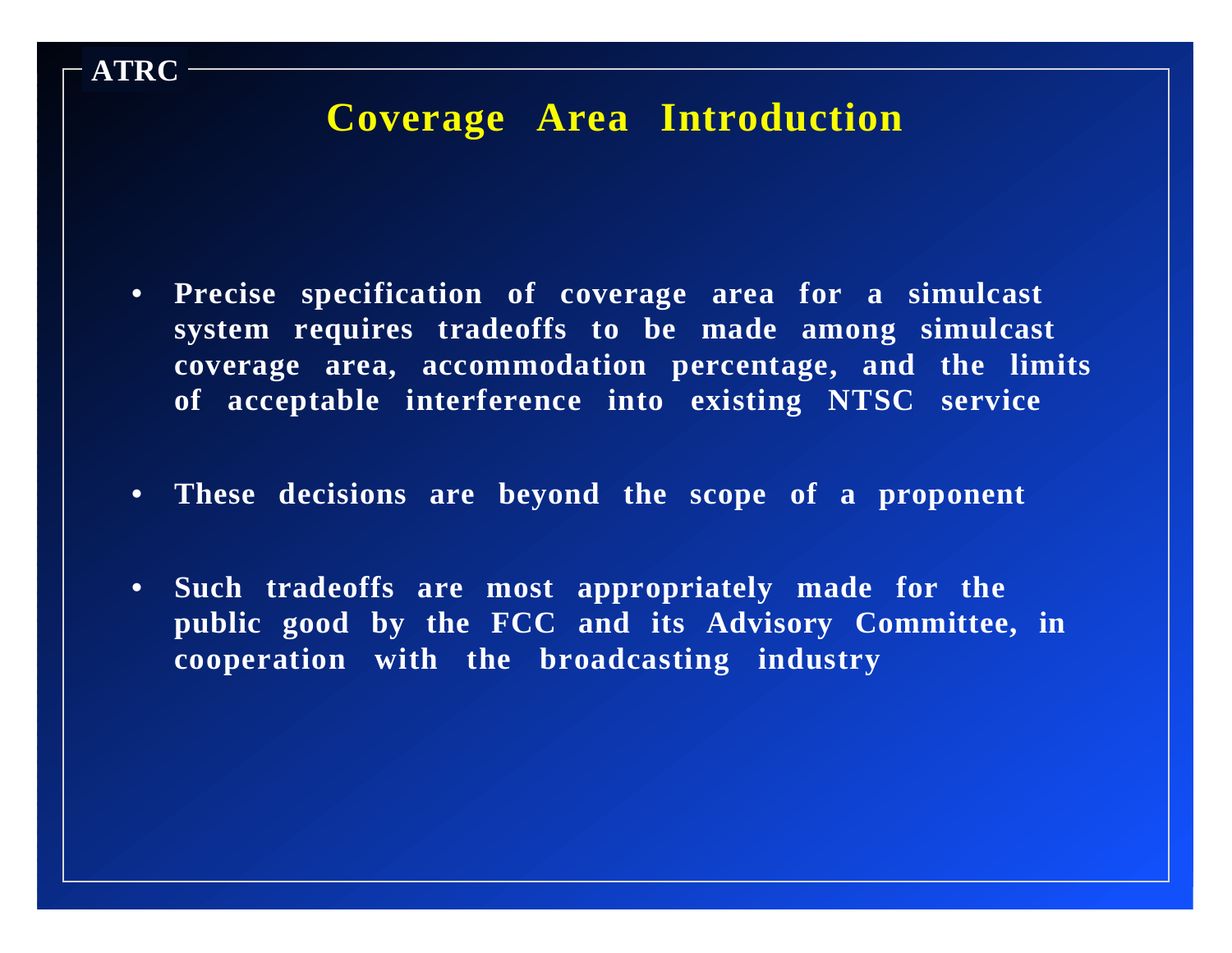#### **Coverage Definition for Simulcast**

- **• Applying NTSC coverage area rules (90% time availability at the fringe of the defined coverage area) without some additional condition on robustness is inappropriate for a digital system**
- **• 90% time availability for full-quality HDTV service should be acceptable, IF...**
- **• Sound and a viewable picture have very high (97-98%) time availability**
- **• Increasing a signal's time availability from 90 to 97.7% requires 5 dB additional power density -- ADTV provides this margin by design**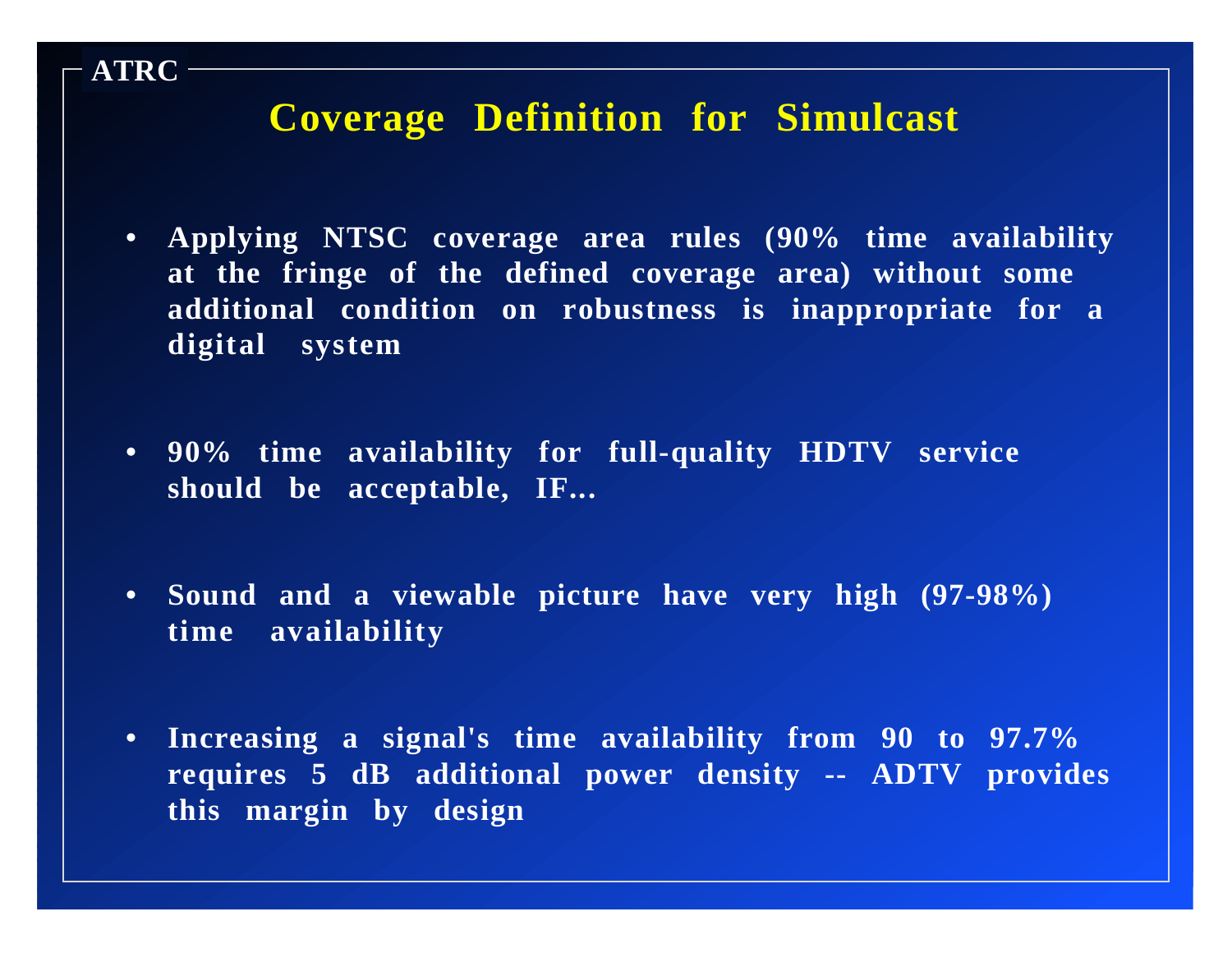## **BER vs. CNR Performance**

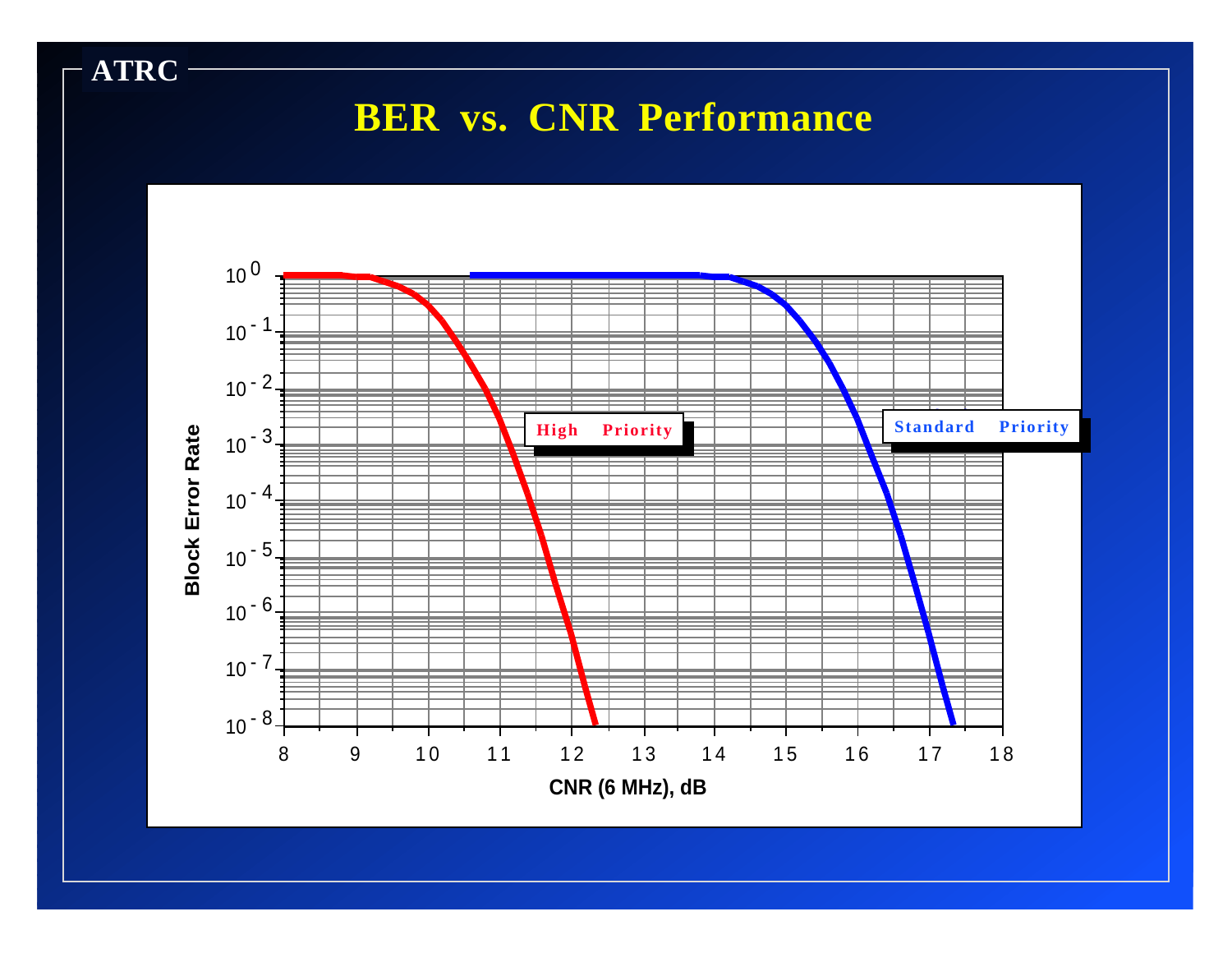## **Coverage Area Strategy**



**ATRC**





**The coverage area of an ADTV station is based on 90% time availability of its standard-priority carrier. The higher power high-priority carrier ensures reliability and robustness.**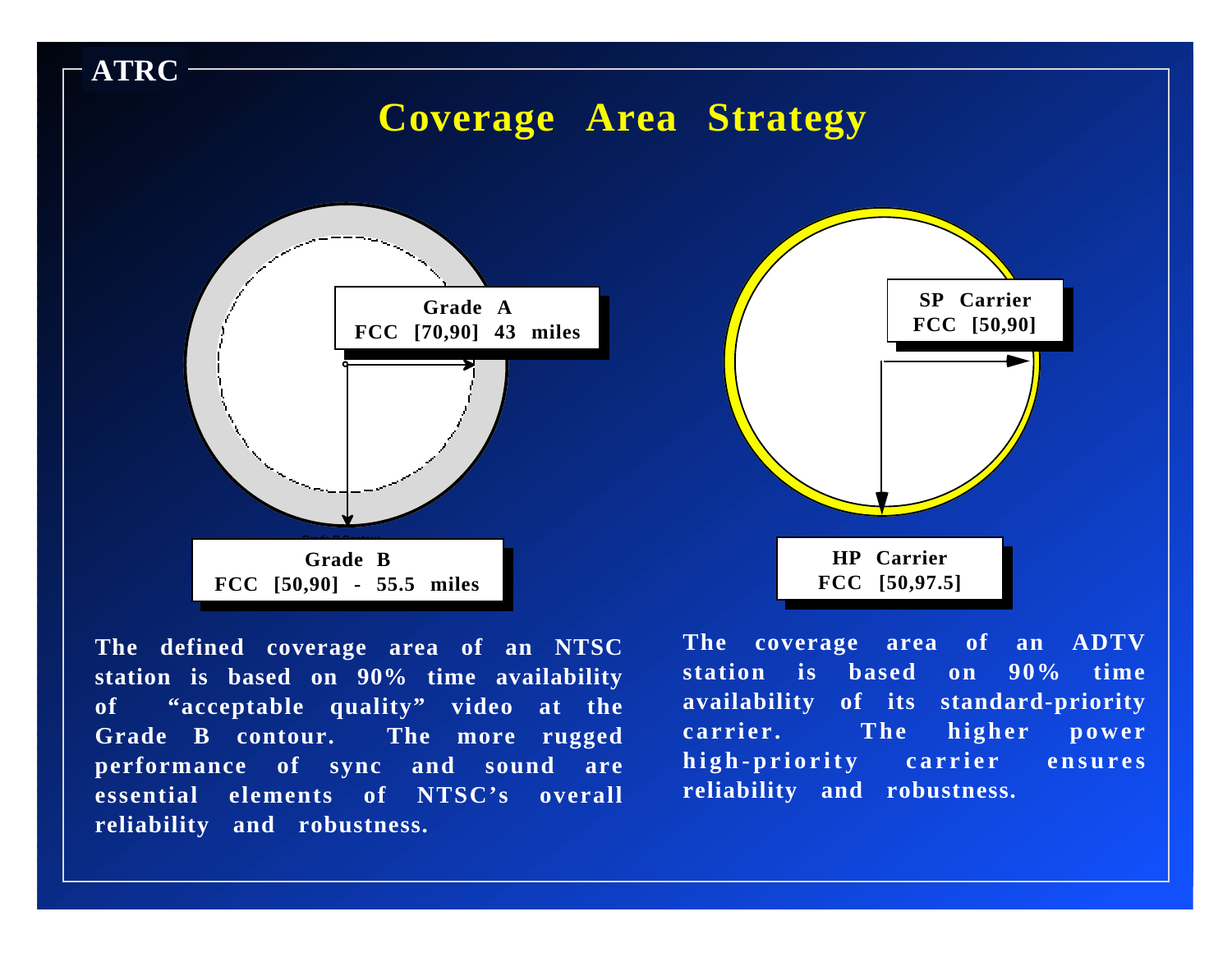#### **Coverage Area Parameters**

- **• CNR required for full HDTV quality (16.1 dB)**
- **• CNR required for viewable pictures and sound (11.1 dB)**
- **• D/U ratio required to receive full-quality ADTV when interfered with by an NTSC co-channel station (-2 dB)**
- **• D/U ratio required to receive full-quality ADTV when interfered with by an ADTV co-channel station (16.1 dB)**
- **• Noise Equivalence factor ratio of interfering signal power to random noise that results in an identical subjective impairment to NTSC (1.4 dB)**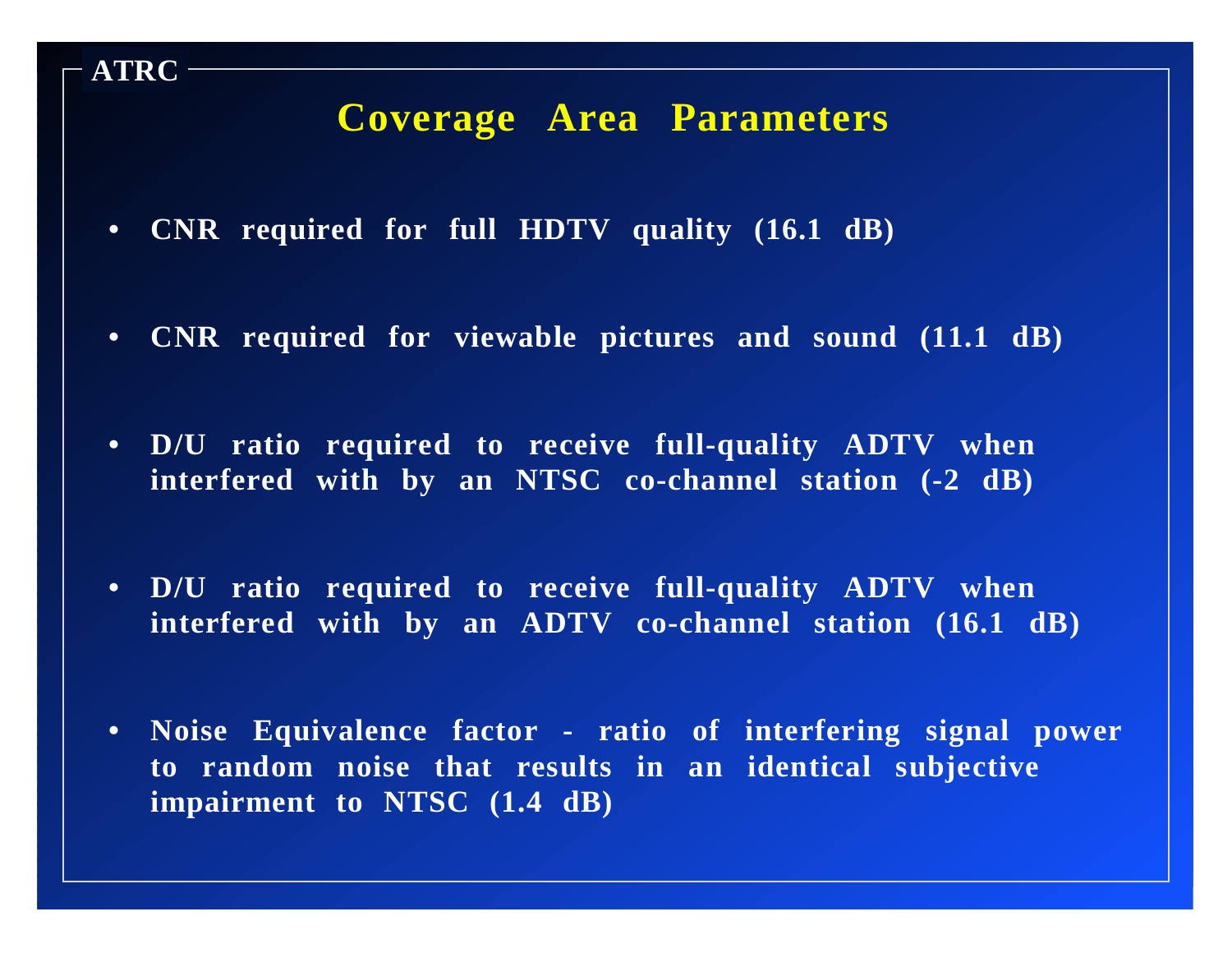### **NTSC Coverage Area**

**ATRC**



**Co-Channel NTSC Transmission with 155 Miles Station Separation.**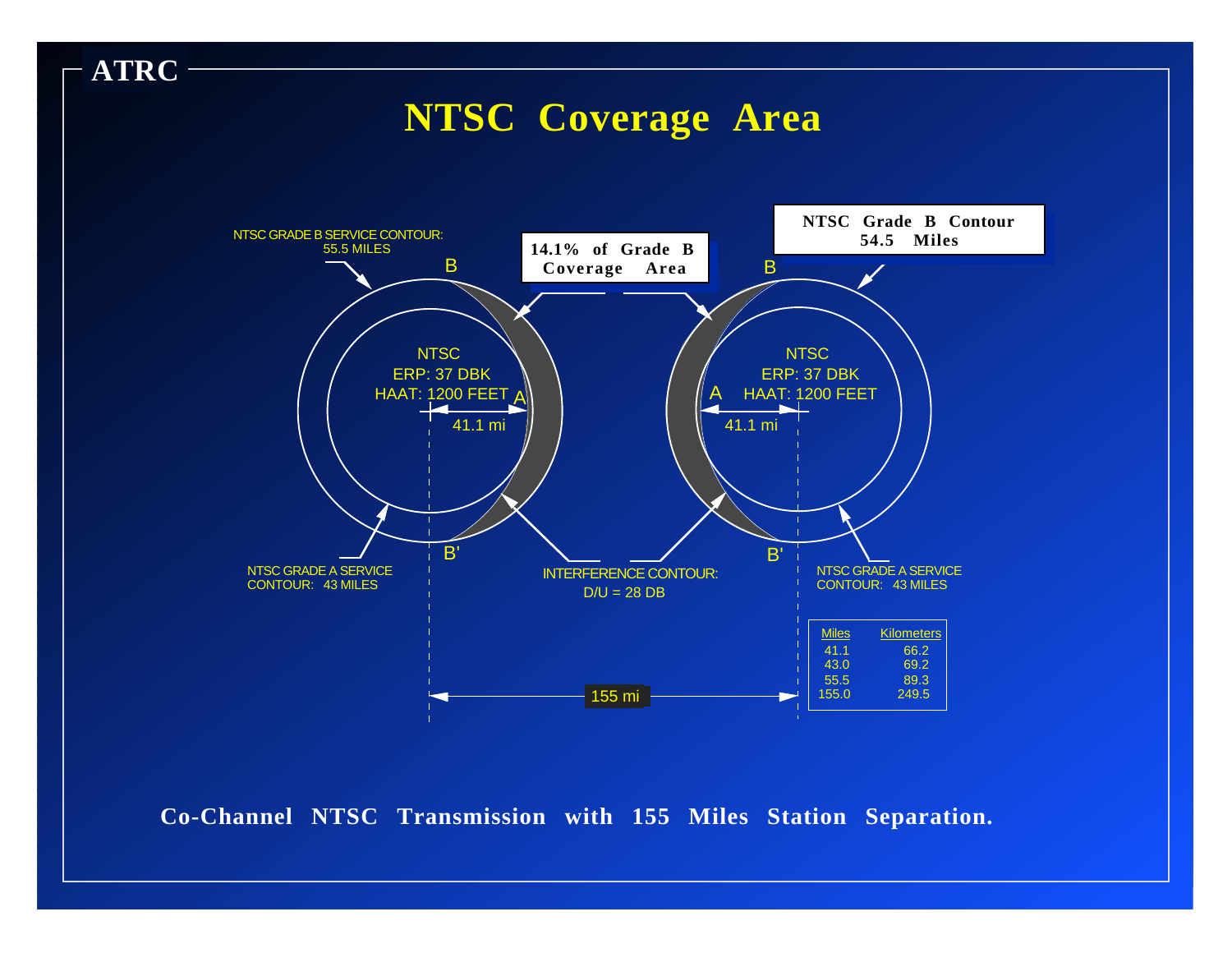### **ADTV Coverage Area Example #1**

**ATRC**



**NTSC and ADTV Co-Channel Transmission with 115-Mile Station Separation.**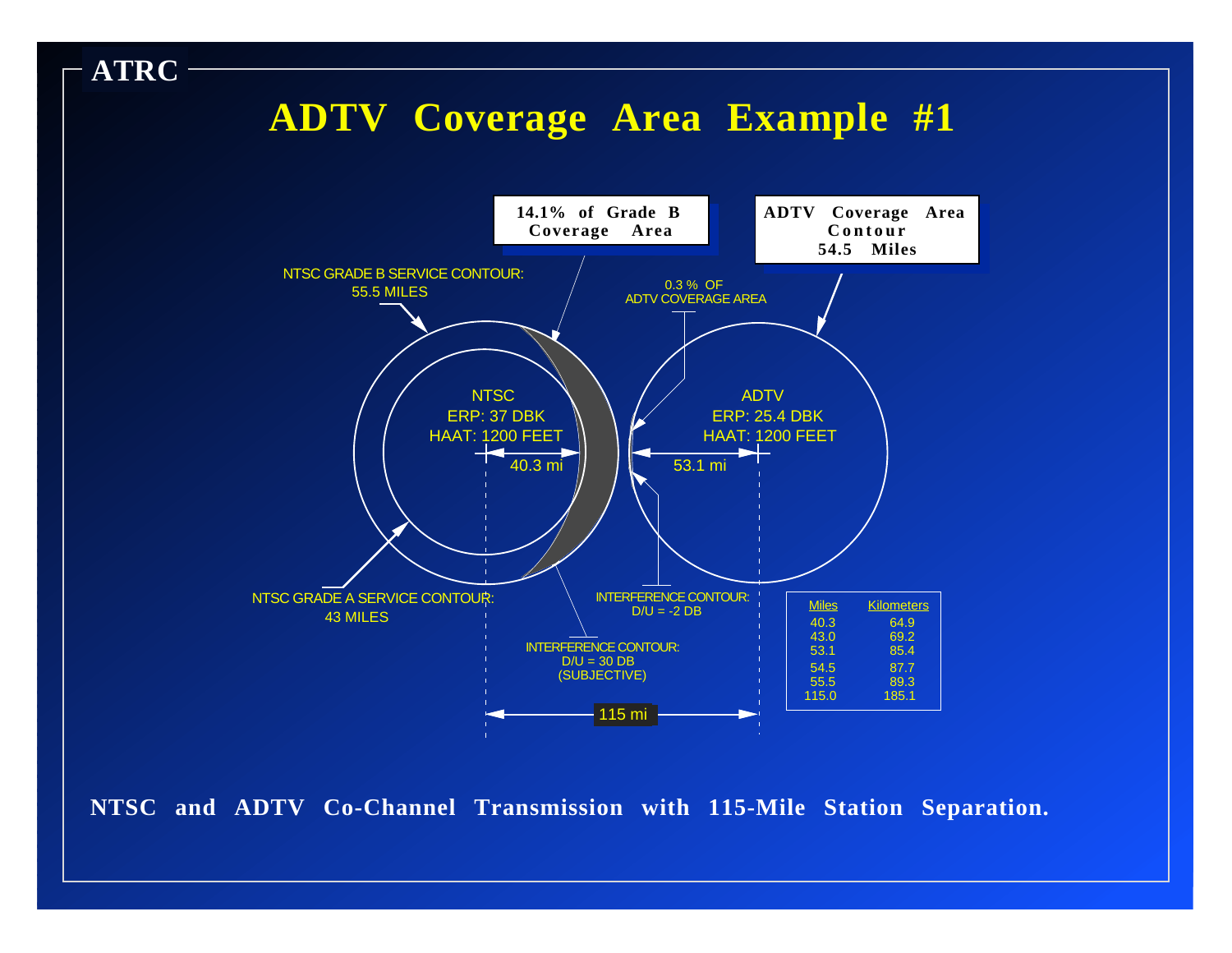## **ADTV Coverage Area Example #2**



**NTSC and ADTV Co-Channel Transmission with 112-Mile Station Separation.**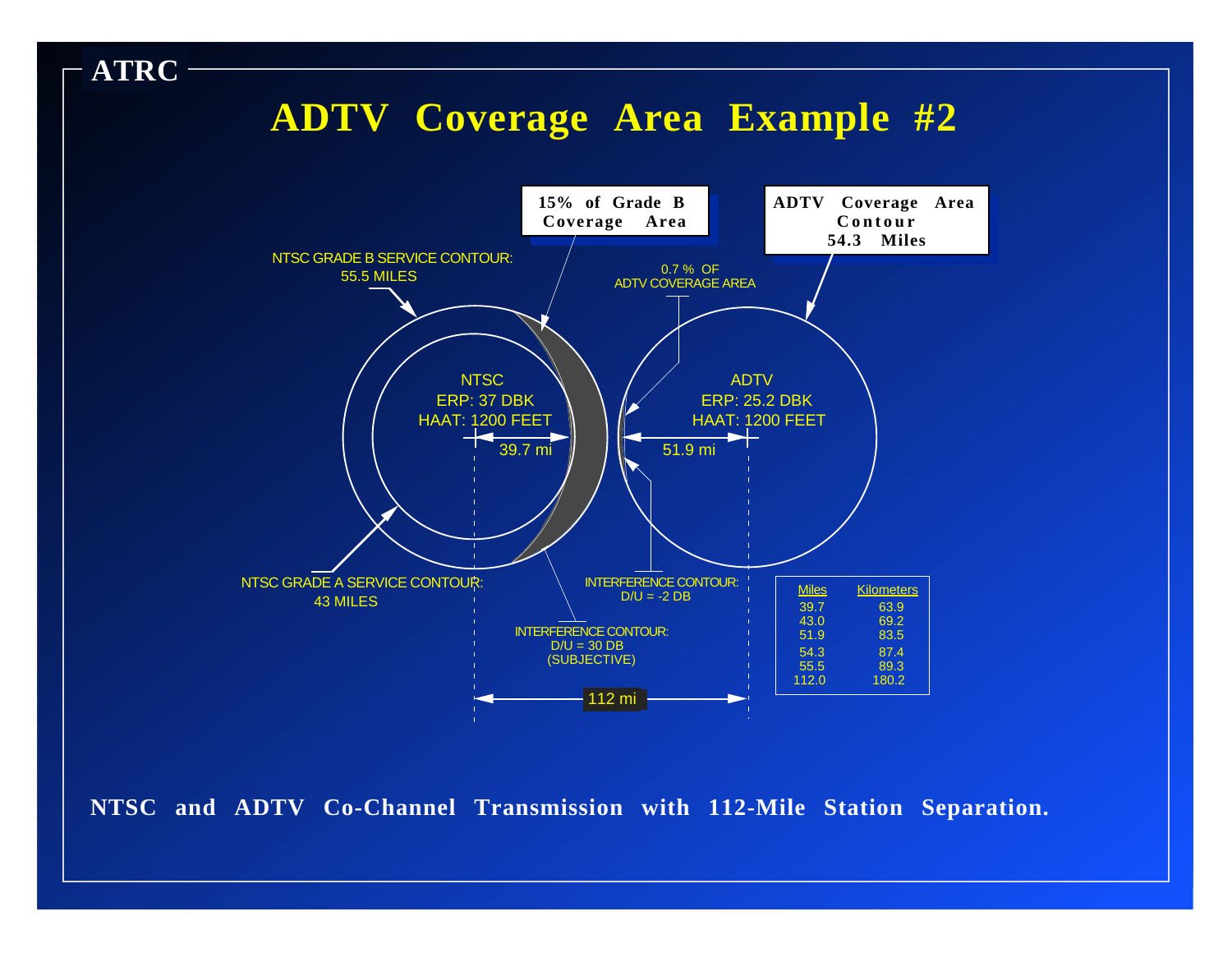### **Summary of Average Coverage Results**

**NTSC transmitter is assumed to have an ERP of either 37 dBK or 27 dBK, and the ADTV noise-limited contour distances have been computed for both of these cases, and then used to compute an average.**

|                     |                      | <b>Coverage</b>     | <b>Coverage</b>                         | <b>Coverage</b>             |
|---------------------|----------------------|---------------------|-----------------------------------------|-----------------------------|
| <b>Minimum</b>      | <b>Accommodation</b> | <b>Radius</b>       | <b>Radius</b>                           | <b>Radius</b>               |
| <b>Separation</b>   | <b>Percentage</b>    | (with 15% NTSC      | (with 10% NTSC                          | (with 5% NTSC               |
|                     |                      | coverage area loss) | coverage area loss) coverage area loss) |                             |
| <b>160 km</b>       | 99.7%                | $81.5 \pm 0.5$      | $\textbf{75.8} \pm \textbf{1.2}$        | 68.8 $\pm$ 1.9 km           |
| $(99.4 \text{ mi})$ |                      | $(50.7 \pm 0.3)$    | $(47.1 \pm 0.8)$                        | $(42.8 \pm 1.2 \text{ mi})$ |
|                     |                      |                     |                                         |                             |
| <b>170 km</b>       | 98.8%                | $84.7 \pm 0.4$      | $78.9 \pm 1.1$                          | $71.9 \pm 2.0$ km           |
| (105.6mi)           |                      | $(52.6 \pm 0.3)$    | $(49.0 \pm 0.7)$                        | $(44.7 \pm 1.3 \text{ mi})$ |
|                     |                      |                     |                                         |                             |
| <b>180 km</b>       | 98.4 %               | $87.7 \pm 0.5$      | $81.8 \pm 1.0$                          | $74.9 \pm 1.8$ km           |
| (111.9mi)           |                      |                     |                                         |                             |
|                     |                      | $(54.5 \pm 0.3)$    | $(50.8 \pm 0.6)$                        | $(46.5 \pm 1.1 \text{ mi})$ |
| <b>190 km</b>       | 96.6%                | $90.9 \pm 0.6$      | $84.7 \pm 1.2$                          | $77.6 \pm 1.7$ km           |
| (118.1mi)           |                      |                     |                                         |                             |
|                     |                      | $(56.8 \pm 0.4)$    | $(52.6 \pm 0.7)$                        | $(48.2 \pm 1.1 \text{ mi})$ |
| <b>200 km</b>       |                      |                     |                                         |                             |
|                     | 95.8%                | $94.3 \pm 0.6$      | $87.8 \pm 1.4$                          | $80.5 \pm 1.9$ km           |
| (124.3mi)           |                      | $(58.6 \pm 0.4)$    | $(54.6 \pm 0.9)$                        | $(50.0 \pm 1.2 \text{ mi})$ |
|                     |                      |                     |                                         |                             |
| <b>210 km</b>       | 93.1 %               | $97.5 \pm 0.4$      | $90.9 \pm 1.2$                          | $83.5 \pm 2.0$ km           |
| (130.5mi)           |                      | $(60.6 \pm 0.3)$    | $(56.5 \pm 0.8)$                        | $(51.9 \pm 1.2 \text{ mi})$ |
|                     |                      |                     |                                         |                             |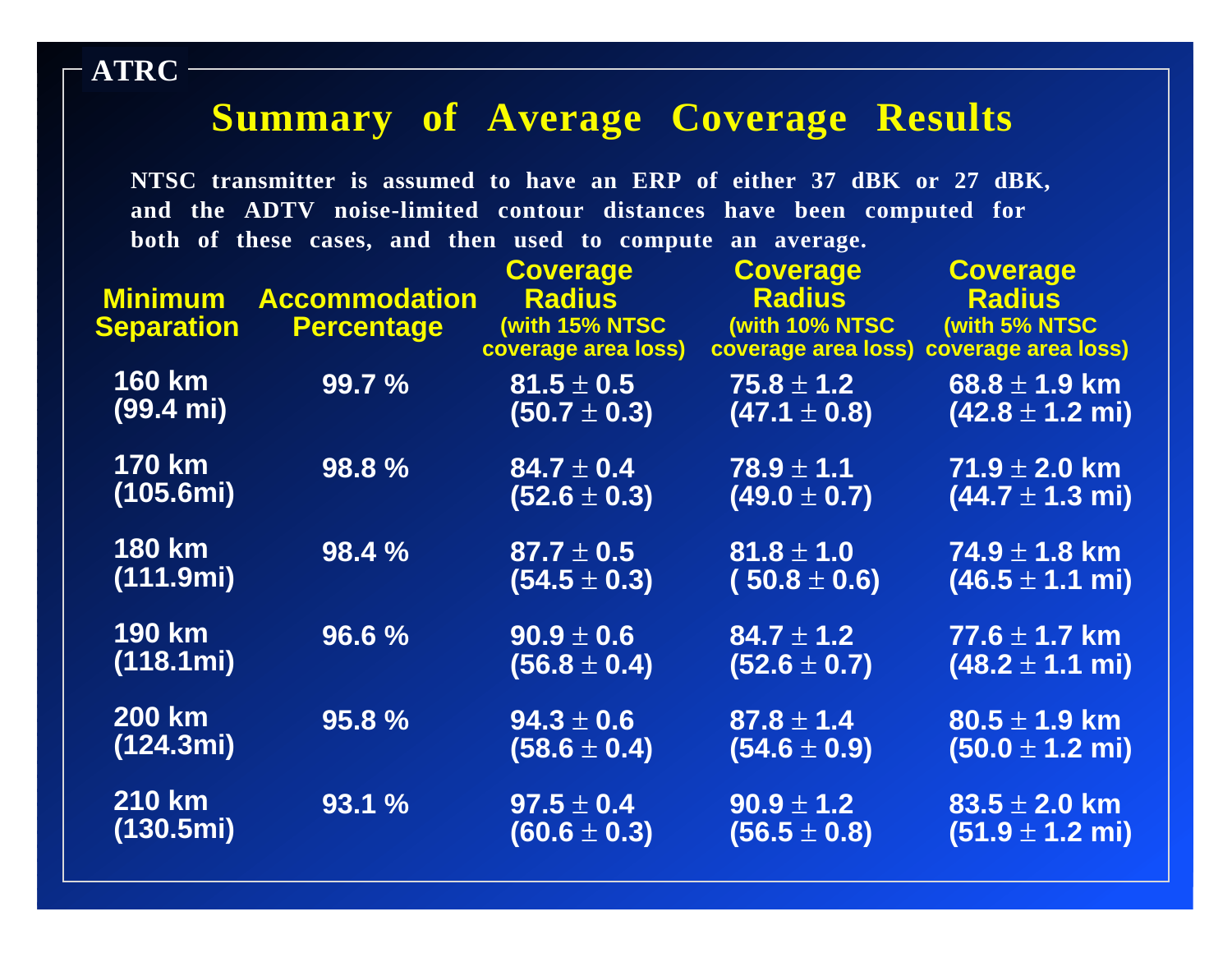## **Coverage vs. Co-Channel Spacing**

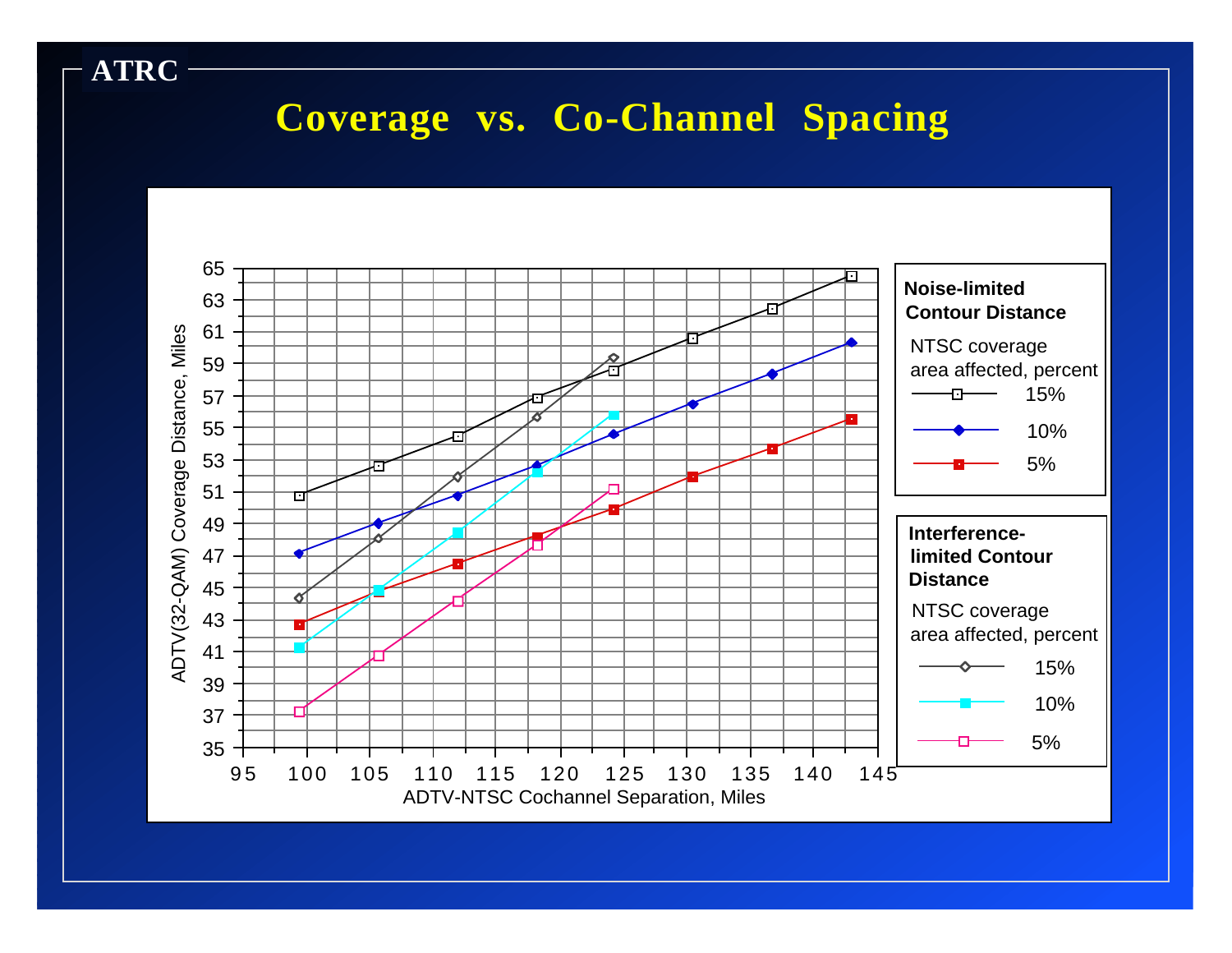## **Coverage vs. Accommodation**

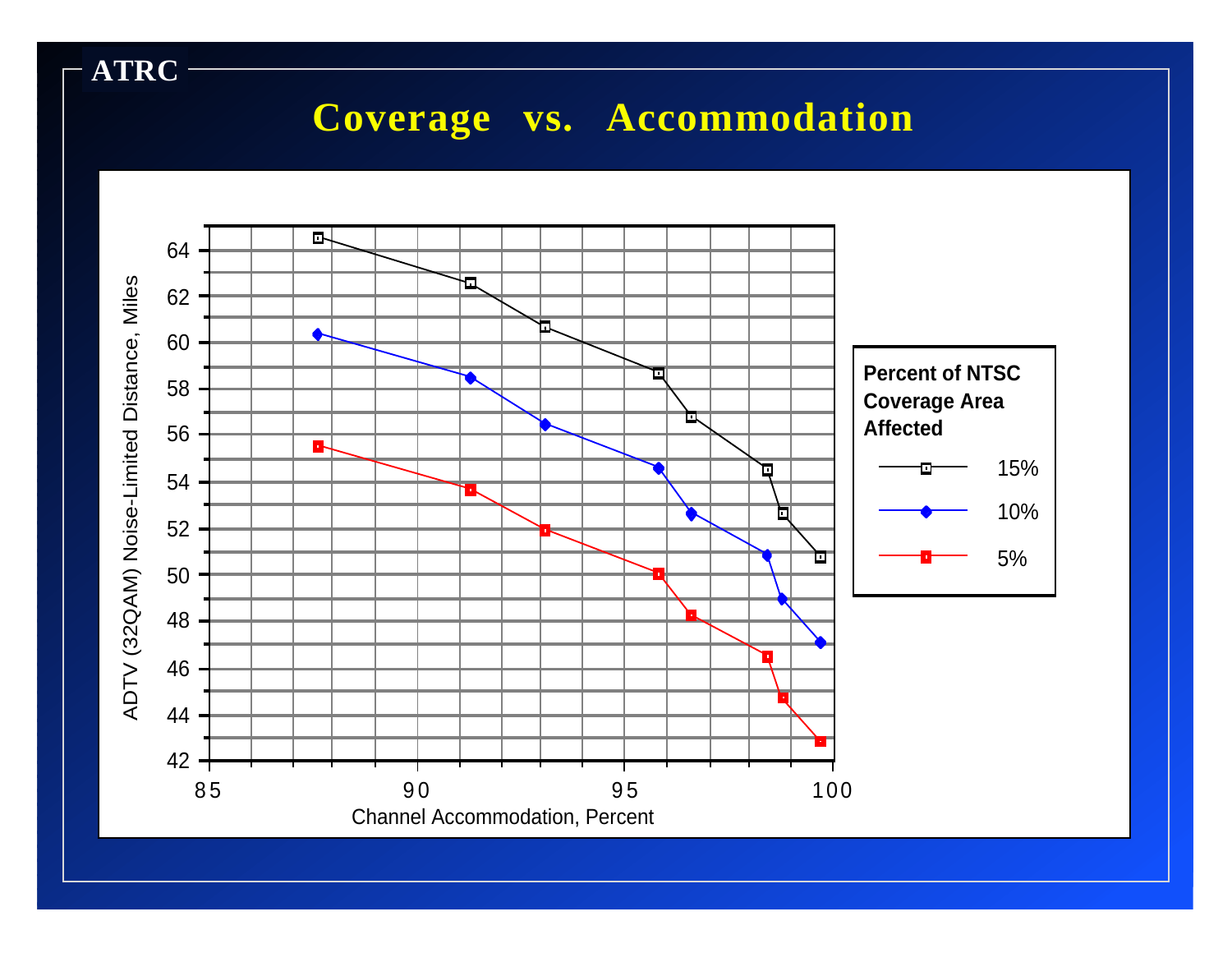## **16-QAM Option**

**ATRC**

**Broadcasters in especially difficult co-channel situations can reduce their coverage area, or they can slightly reduce their picture quality and select ADTV's 16-QAM option.**

- **- Threshold CNR of the Standard Priority carrier is reduced from 16.1 dB to 13.6 dB (2.5 dB improvement).**
- **- Threshold CNR of the High Priority carrier is reduced from 11.1 dB to 8.6 dB (2.5 dB improvement).**
- **- D/U ratio required for SP reception (with an NTSC co-channel interferor) is improved from -2 dB to -4 dB. D/U ratio required for HP reception is improved from about -6 dB to about -8 dB.**
- **- D/U ratio required for SP reception (with an ADTV co-channel interferor) is improved from 16.1 dB to 13.6 dB.**
- **- There is no change in the Noise Equivalent advantage factor of 1.4 dB.**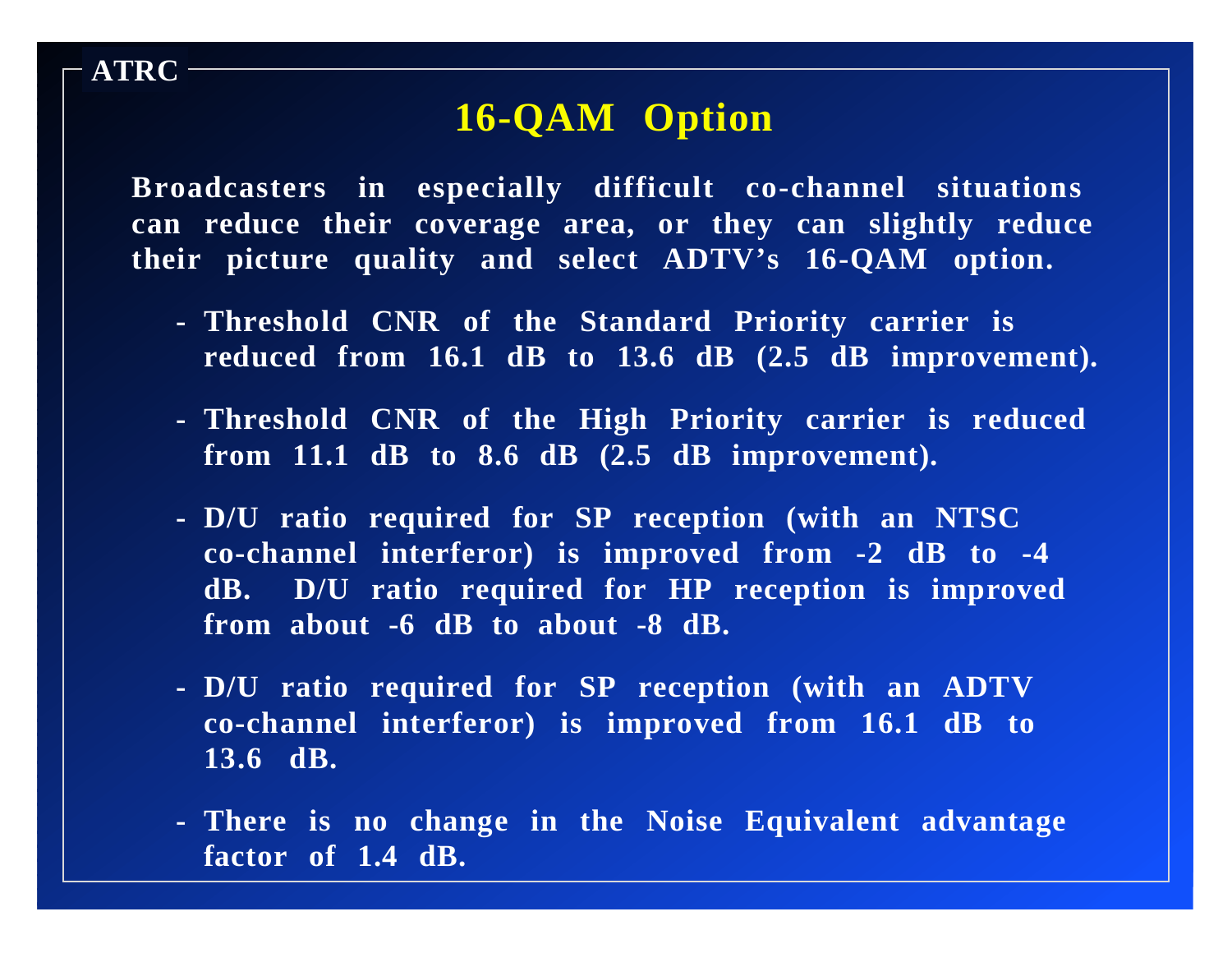#### **Coverage Area Conclusions**

**• Average coverage area results indicate that a noise limited range of 55.5 miles can be provided with a co-channel spacing of 115 miles (97.5% accommodation)**

- **• Broadcasters in especially difficult co-channel situations can reduce coverage area, or they can slightly reduce their picture quality and use ADTV's 16-QAM option. Average coverage area results indicate that this provides a noise limited range of 55.5 miles with a co-channel spacing of 105.6 miles (98.8% accommodation)**
- **• For ADTV & NTSC co-channel separation larger than about 112 miles, essentially none of the ADTV coverage area is lost as a result of NTSC interference.**
- **• ADTV provides coverage area that is superior to NTSC in situations where co-channel constraints are not present.**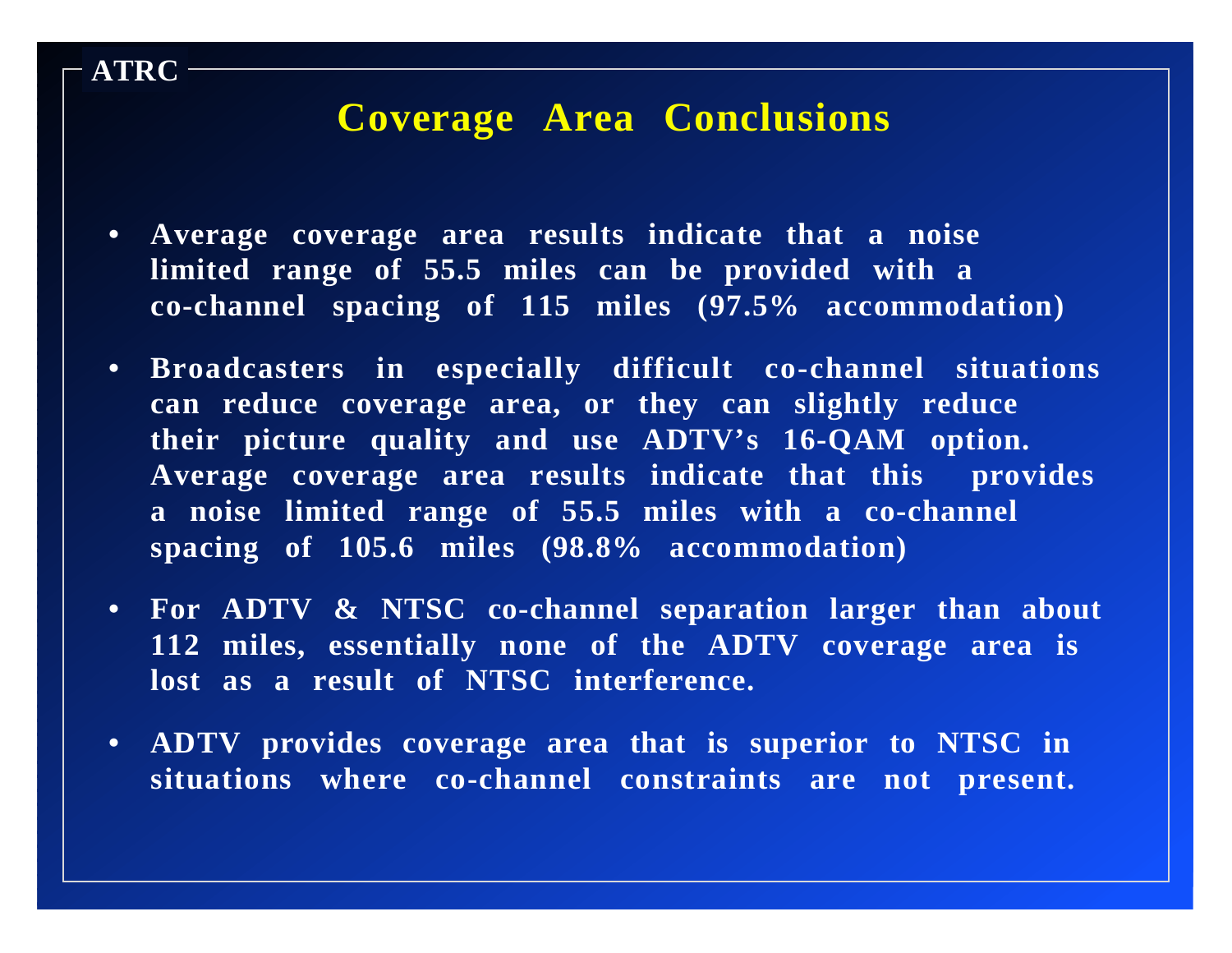

## **Summary**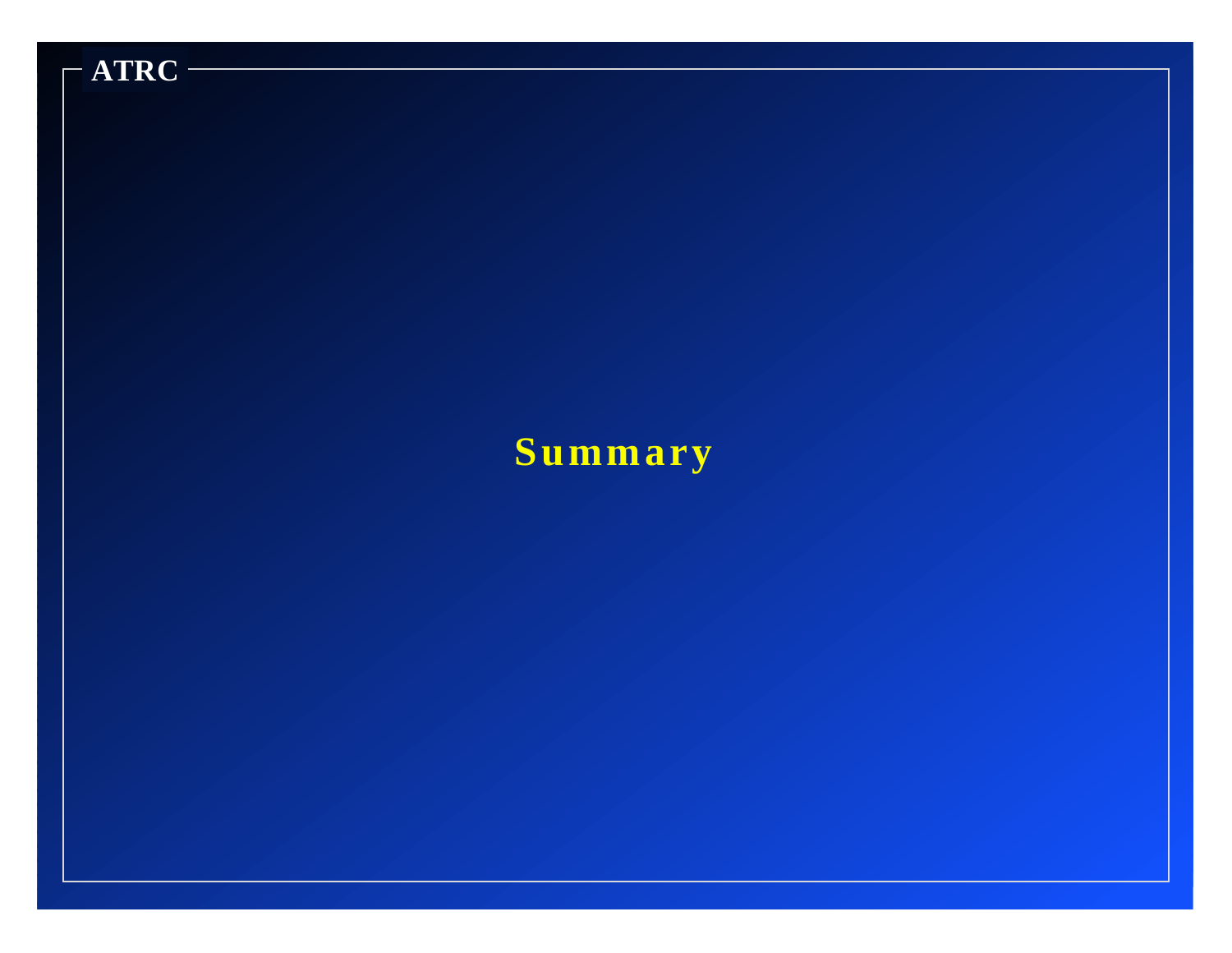#### **ATRC ADTV System Overview Production and Display MPEG++ Compression Prioritized Data Transport Spectrally-Shaped QAM Transmission** *Pictures, Pixels and Lines Code Prioritize Video Data Structures Cells Serial Bit Stream Signal Spectrum* **HP**  $\cdots$  **SP HP Cell** SP Cell SP Cell SP Cell Standard-Priority Channel High-Priority **Channel**  $-$  6 MHz  $-$  6 MHz **Motion Vectors** High Order DCT Coeffs Low Order DCT Coeffs Data **Headers**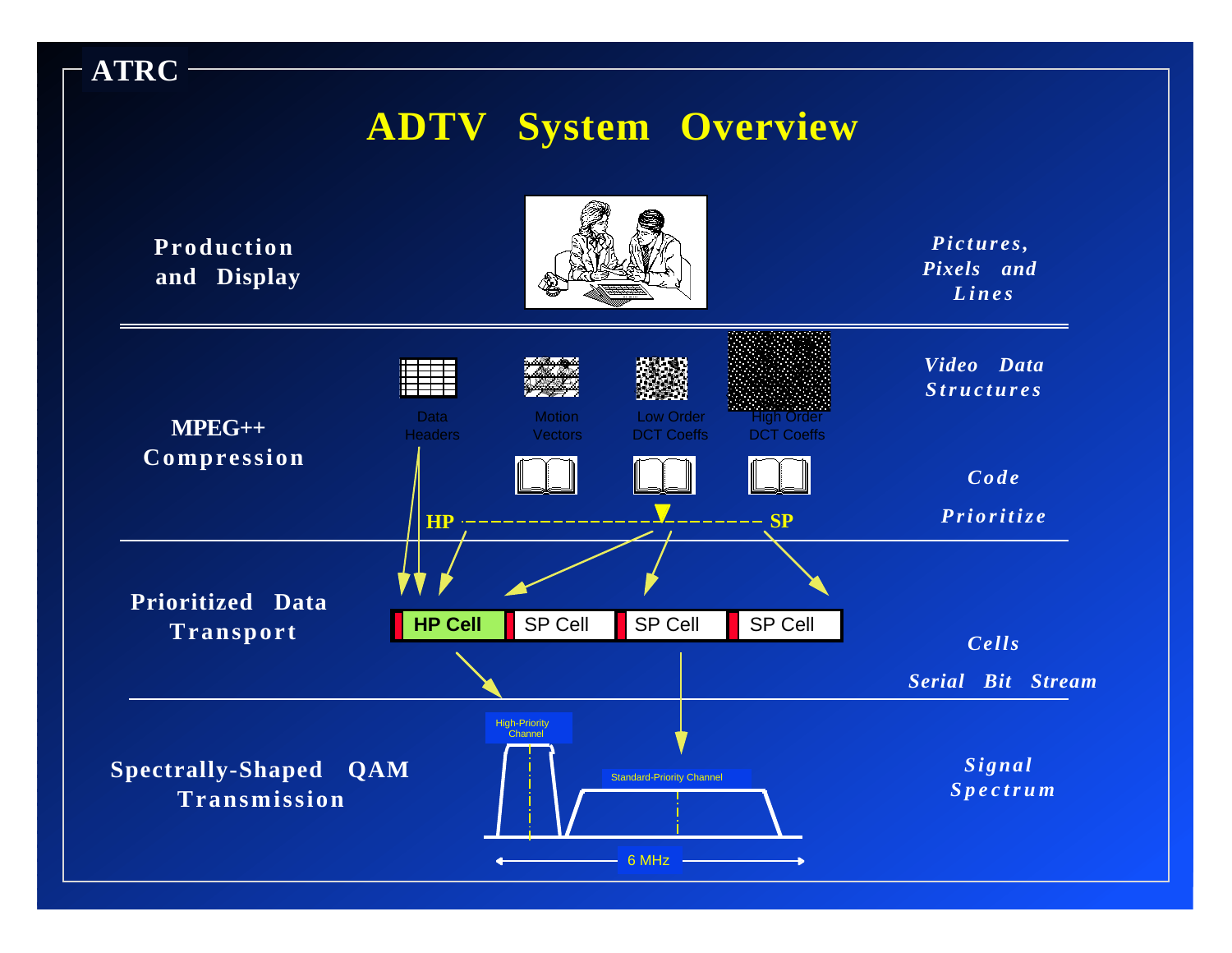## **ADTV System Block Diagram**

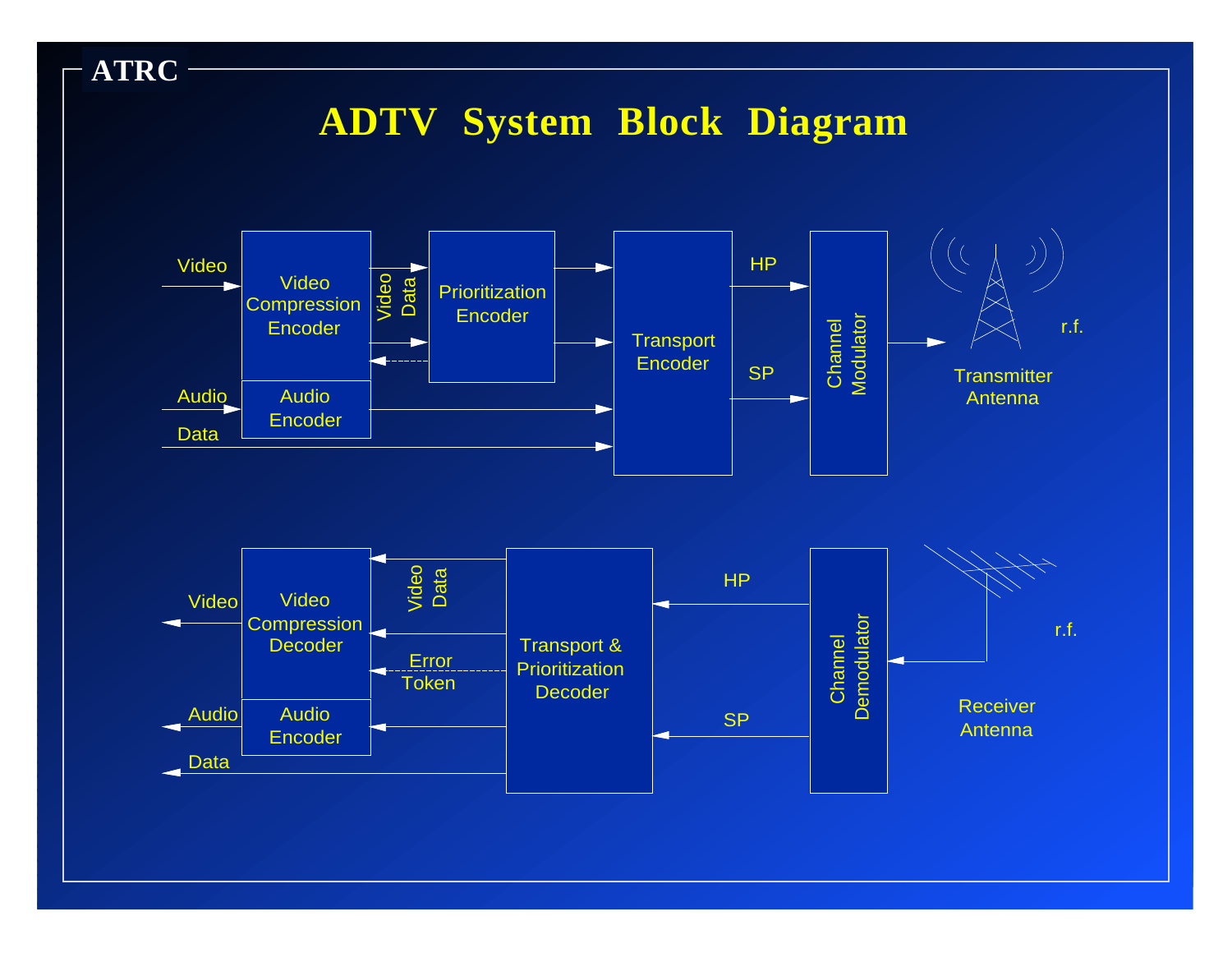#### **Interoperability**

- **• Two video formats (and additional MPEG flexibility)**
	- **- 1440 x 960 perceptually square display pixels**
	- **- 1440 x 810 provides logically square image pixels**
- **• Interlaced & progressive scan frame based coding - 1050/2:1/59.94 HDTV**
	-
	- **- 1050/1:1/24 film**

- **- 1050/1:1/29.97 "mixed-production"**
- **• MPEG-based compression provides the possibility of direct interchange of compressed data among HDTV and multimedia applications**
- **• ADTV provides interoperability at any of its layers**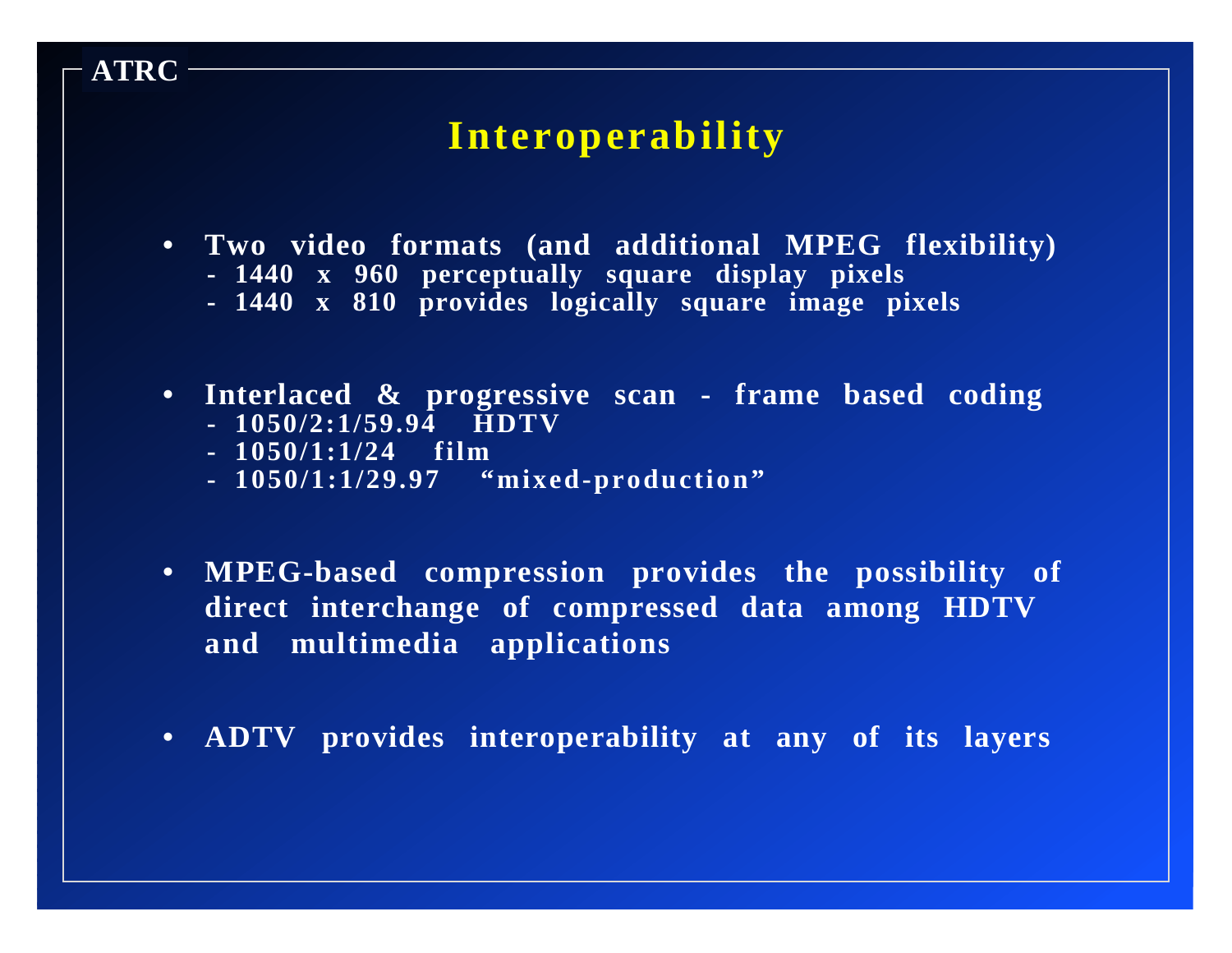#### **Extensibility**

- **• Flexibility in the mix of video, audio and data - there are no predetermined data rates**
- **• The service mix can be dynamically allocated**
	- **- well-suited to multimedia applications**
	- **- can fundamentally change the nature of TV programming**

**• Open-ended extensibility**

- **- receivers disregard cells of inappropriate service types**
- **- no backward-compatibility burden for new applications**
- **- can compatibly introduce new features and services**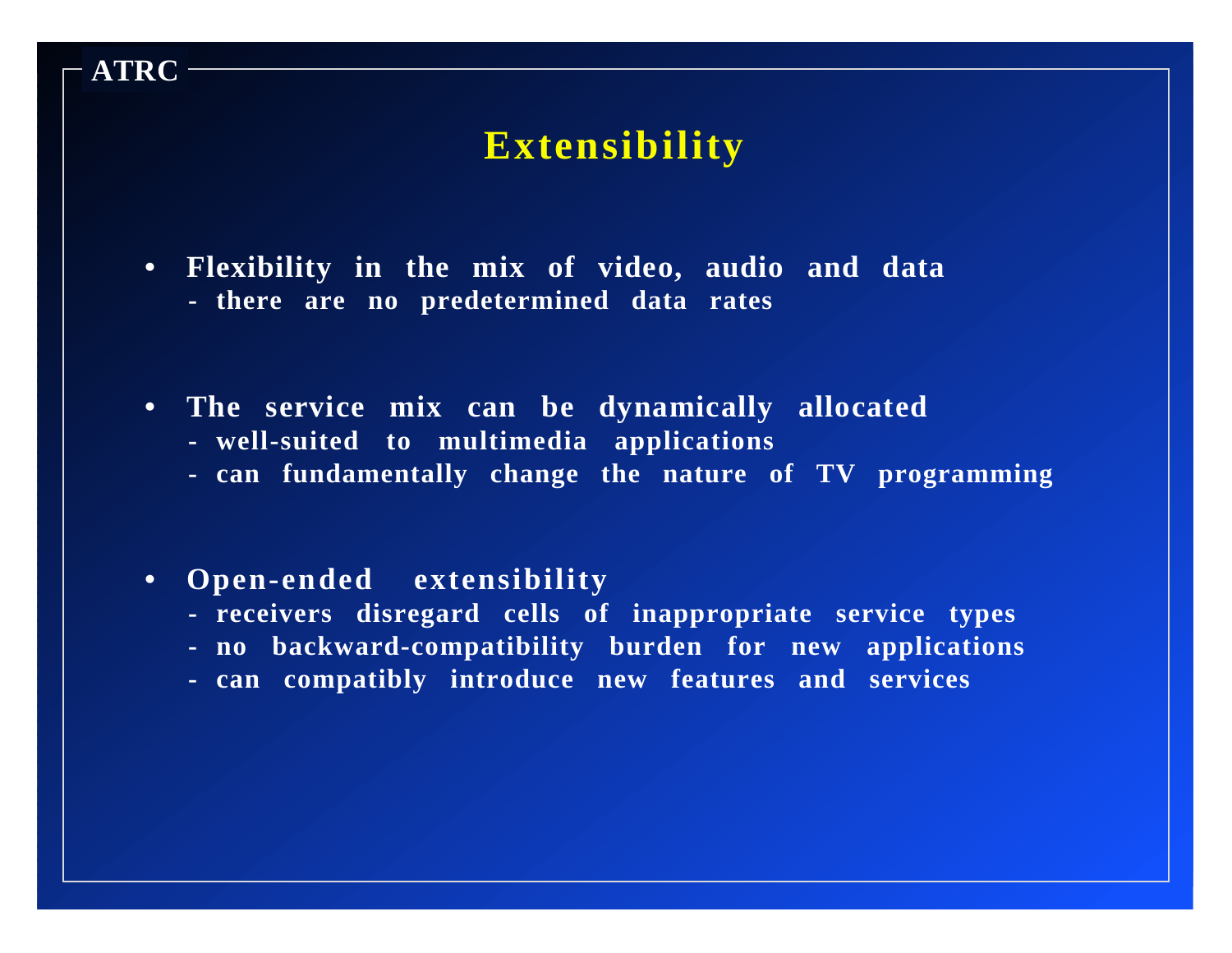#### **Low Cost**

- **• Standards are the most important factor in reducing cost**
	- **- single decoder for the consumer**

- **- production volumes and economy of scale**
- **• Memory is already commodity-priced. ADTV's format allows a frame to be stored in a 16 Mbit DRAM - these are predicted to cost about \$13 each in 1996**
- **• MPEG was designed for digital storage media -- it is a good basis for VCR**
	- **- periodic I-frames allow search modes and random access**
- **• Prioritized Data Transport format is similar to B-ISDN - opportunity to use B-ISDN interface ICs**